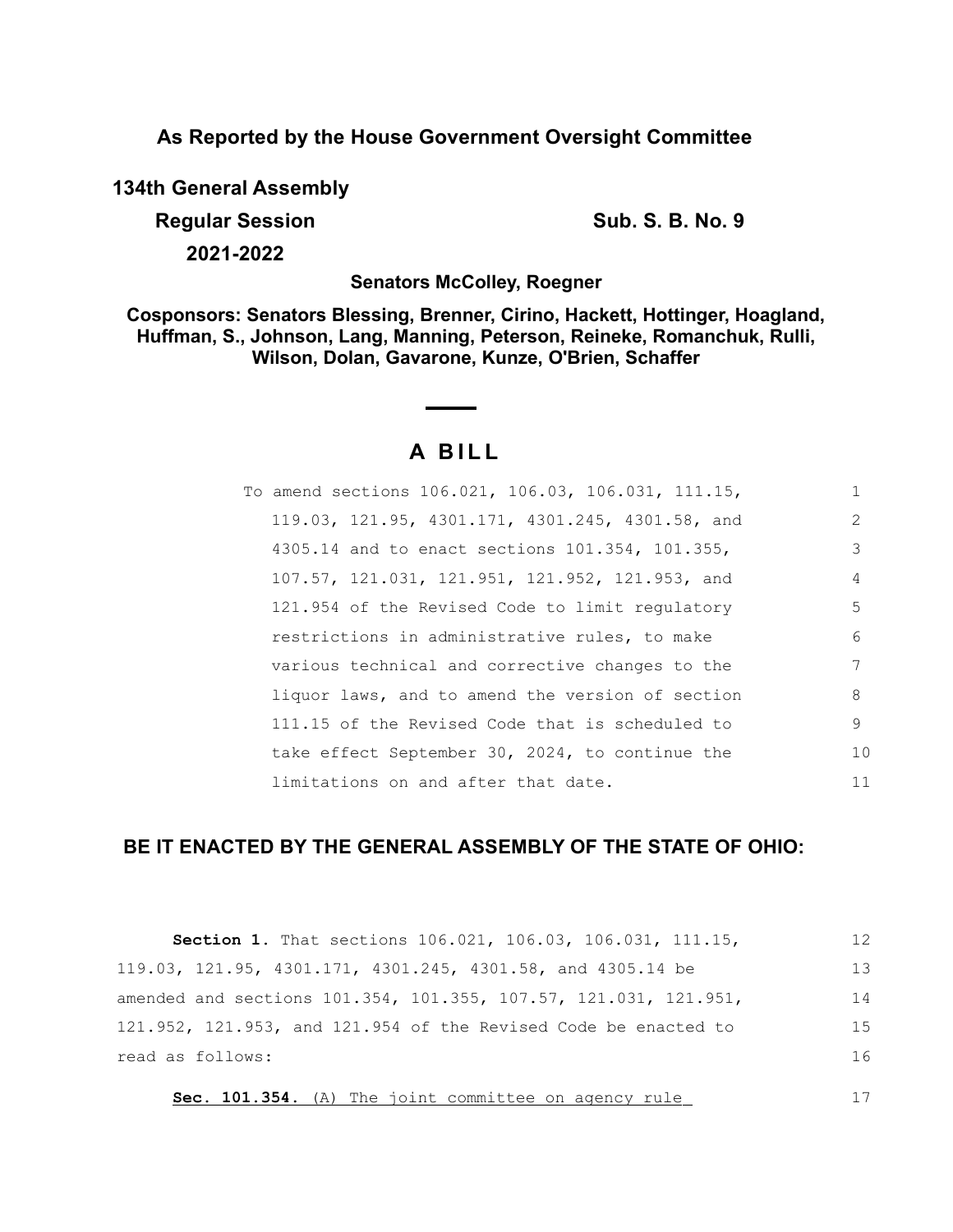| review shall advise and assist state agencies in preparing             | 18 |
|------------------------------------------------------------------------|----|
| revised inventories of regulatory restrictions and shall advise        | 19 |
| and assist state agencies in achieving specified percentage            | 20 |
| reductions in regulatory restrictions in the Administrative Code       | 21 |
| in accordance with sections 121.95, 121.951, 121.952, 121.953,         | 22 |
| and 121.954 of the Revised Code.                                       | 23 |
| (B) (1) Not later than June 15, 2022, the executive                    | 24 |
| director of the joint committee shall prepare a report                 | 25 |
| aggregating the base inventories received from state agencies          | 26 |
| under section 121.95 of the Revised Code.                              | 27 |
| (2) Beginning in 2023, not later than the fifteenth day of             | 28 |
| December each year, the executive director of the joint                | 29 |
| committee shall prepare an historical report aggregating the           | 30 |
| reports received from state agencies for the preceding fiscal          | 31 |
| year. In the report, the executive director also shall describe        | 32 |
| the work of the joint committee over the preceding fiscal year         | 33 |
| with respect to reduction of regulatory restrictions and shall         | 34 |
| indicate, out of the total number of regulatory restrictions           | 35 |
| inventoried by state agencies, the percentage by which state           | 36 |
| agencies have reduced those regulatory restrictions. The report        | 37 |
| <u>also shall provide recommendations for statutory changes, where</u> | 38 |
| appropriate, brought to the attention of the joint committee as        | 39 |
| contributing to the adoption of regulatory restrictions.               | 40 |
| (3) The executive director shall submit the report                     | 41 |
| required under divisions (B) (1) and (2) of this section to the        | 42 |
| members of the joint committee, which shall publish the report         | 43 |
| on its web site and transmit copies of the report electronically       | 44 |
| to the speaker of the house of representatives and the president       | 45 |
| of the senate.                                                         | 46 |

**Sec. 101.355.** The joint committee on agency rule review,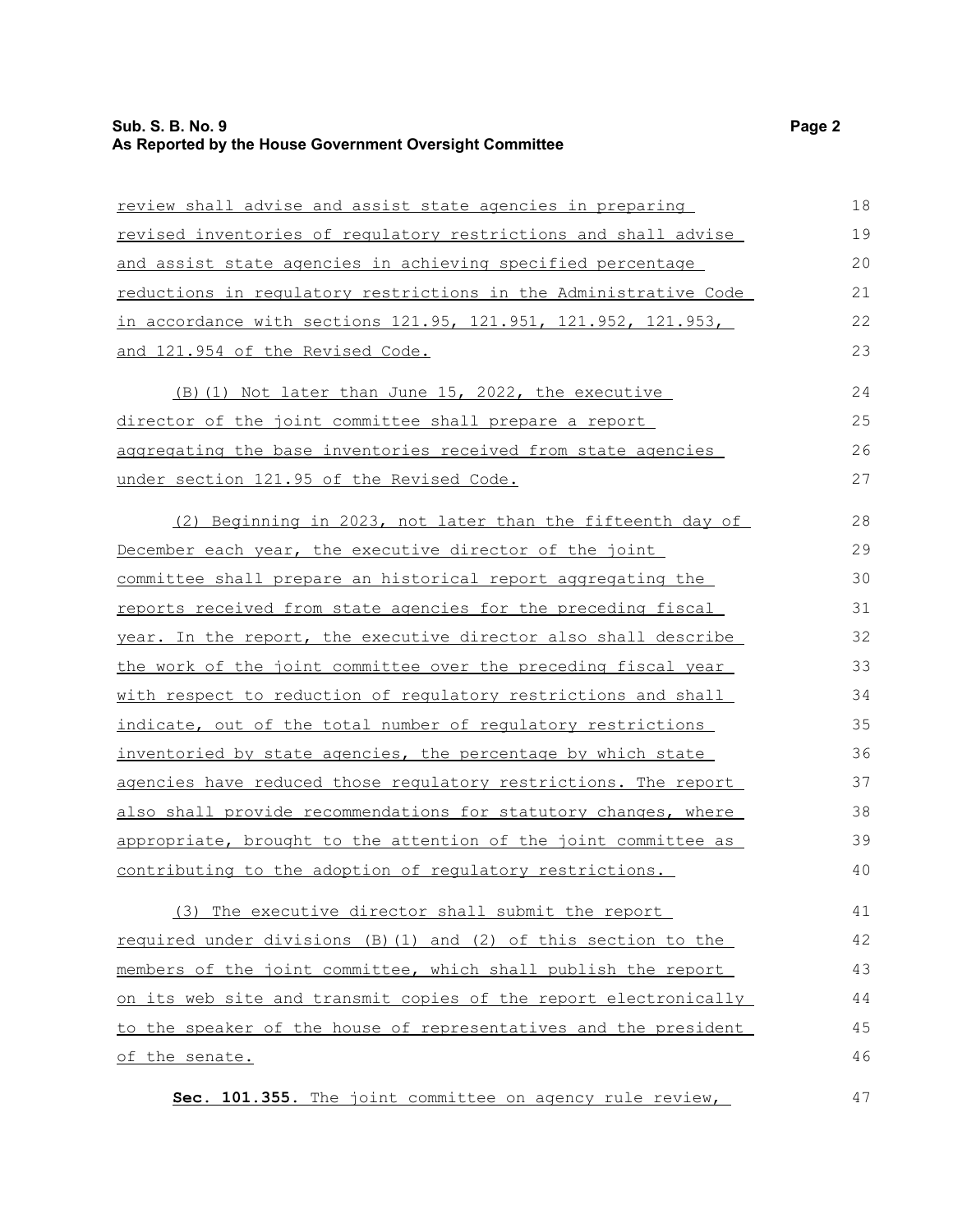| in consultation with legislative information systems, shall do   | 48 |
|------------------------------------------------------------------|----|
| both of the following:                                           | 49 |
| (A) Create and maintain a system that state agencies shall       | 50 |
| use to enter regulatory restriction data, create required        | 51 |
| inventories, and transmit copies of inventories, reports, and    | 52 |
| any other documents to the joint committee and the speaker of    | 53 |
| the house of representatives and the president of the senate     | 54 |
| under sections 121.95, 121.951, and 121.953 of the Revised Code, | 55 |
| and that will assist the joint committee in aggregating reports  | 56 |
| and performing other prescribed duties under sections 101.354,   | 57 |
| 121.95, 121.951, 121.952, and 121.953 of the Revised Code;       | 58 |
|                                                                  |    |
| (B) Establish, maintain, and improve the cut red tape            | 59 |
| system, which shall include a web site and shall allow members   | 60 |
| of the public to request information about requlatory            | 61 |
| restrictions and to communicate with the joint committee about   | 62 |
| regulatory restrictions.                                         | 63 |
| Sec. 106.021. If, upon reviewing a proposed rule or              | 64 |
| revised proposed rule, the joint committee on agency rule review | 65 |
| makes any of the following findings with regard to the proposed  | 66 |
| rule or revised proposed rule, the joint committee may recommend | 67 |
| to the senate and house of representatives the adoption of a     | 68 |
| concurrent resolution to invalidate the proposed rule or revised | 69 |
| proposed rule or a part thereof:                                 | 70 |
| (A) The proposed rule or revised proposed rule exceeds the       | 71 |
| scope of its statutory authority.                                | 72 |
| (B) The proposed rule or revised proposed rule conflicts         | 73 |
| with the legislative intent of the statute under which it was    | 74 |
| proposed.                                                        | 75 |
| (C) The proposed rule or revised proposed rule conflicts         | 76 |
|                                                                  |    |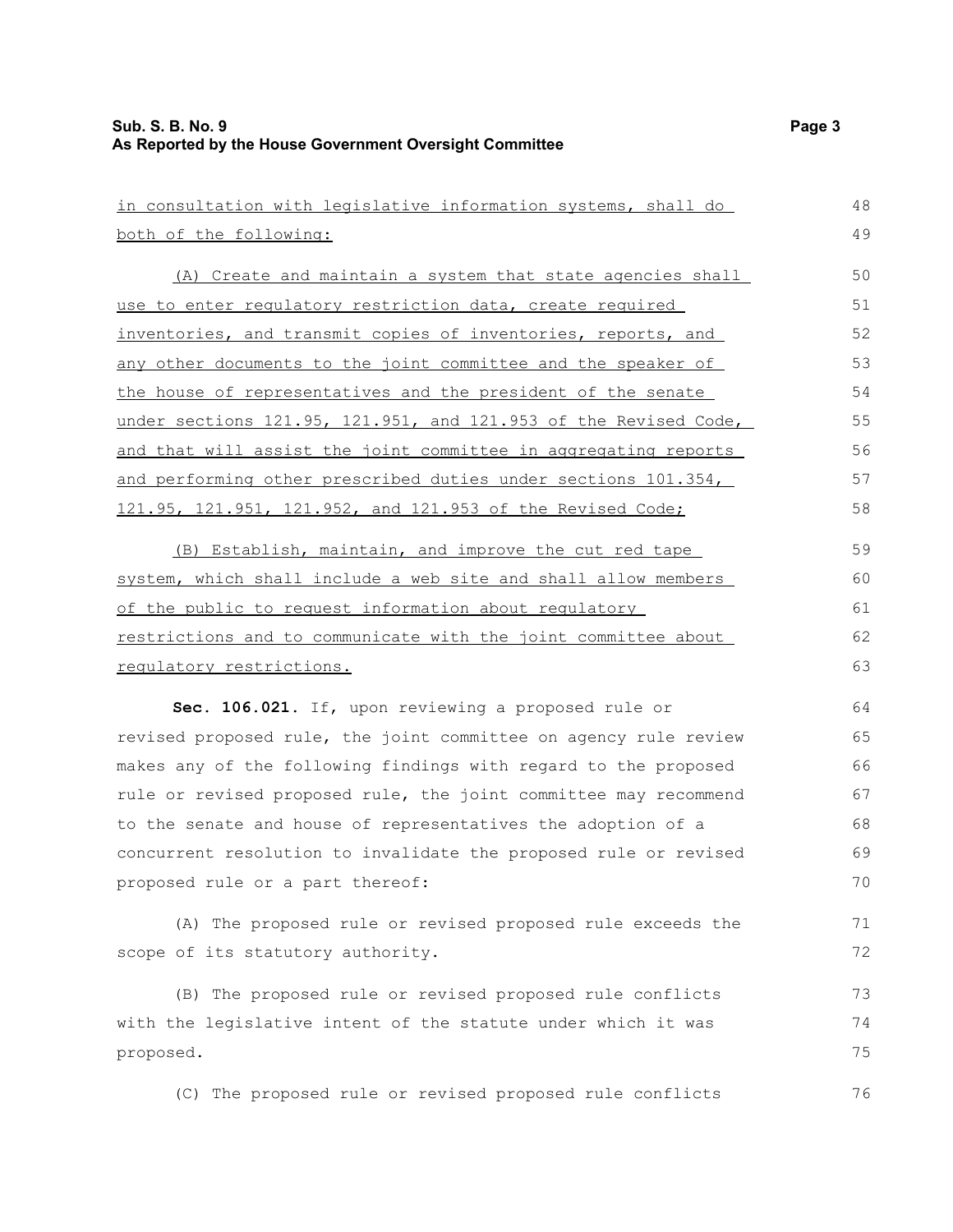#### **Sub. S. B. No. 9 Page 4 As Reported by the House Government Oversight Committee**

with another proposed or existing rule.

(D) The proposed rule or revised proposed rule incorporates a text or other material by reference and: 78 79

(1) The accompanying citation is not such as reasonably would enable a reasonable person to whom the proposed rule or revised proposed rule applies readily and without charge to find and inspect the incorporated text or other material;

(2) The accompanying citation is not such as reasonably would enable the joint committee readily and without charge to find and inspect the incorporated text or other material, and the agency did not file or otherwise make the incorporated text or other material available without charge to the joint committee; or 84 85 86 87 88 89

(3) The agency has treated the proposed rule or revised proposed rule in whole or in part as exempt from sections 121.71 to 121.74 of the Revised Code on grounds the incorporated text or other material has one or more of the characteristics described in division (B) of section 121.75 of the Revised Code, but the incorporated text or other material actually does not have any of those characteristics. 90 91 92 93 94 95 96

(E) The agency has failed to prepare a complete and accurate rule summary and fiscal analysis of the proposed rule or revised proposed rule as required by section 106.024 of the Revised Code. 97 98 99 100

(F) The agency has failed to demonstrate through the business impact analysis, recommendations from the common sense initiative office, and the memorandum of response that the regulatory intent of the proposed rule or revised proposed rule justifies its adverse impact on businesses in this state. 101 102 103 104 105

77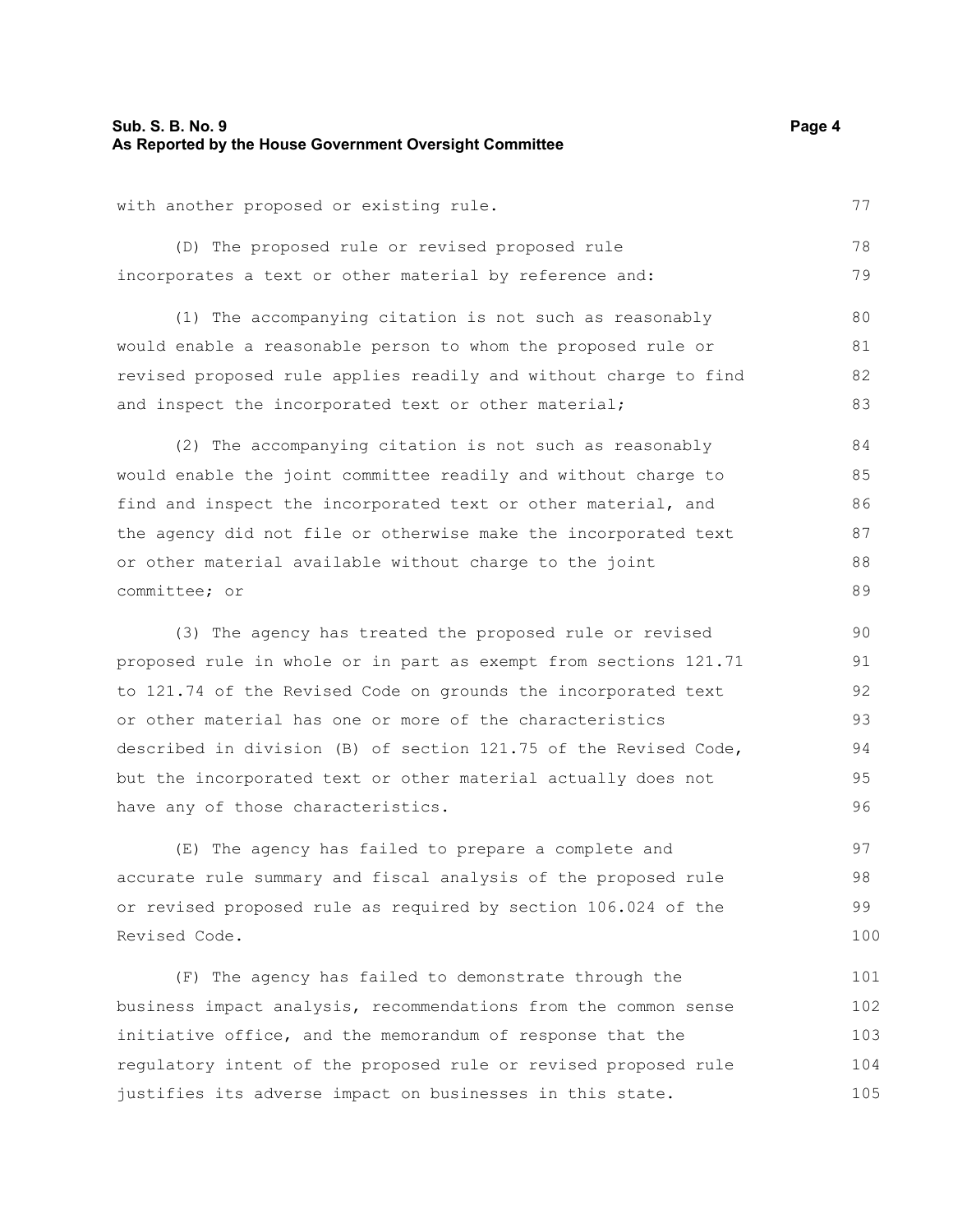# **Sub. S. B. No. 9** Page 5 **As Reported by the House Government Oversight Committee**

| (G) If the state agency is subject to sections 121.95,           | 106 |
|------------------------------------------------------------------|-----|
| 121.951, 121.952, and 121.953 of the Revised Code, the agency    | 107 |
| has failed to justify the proposed adoption, amendment, or       | 108 |
| rescission of a rule containing a regulatory restriction.        | 109 |
| (H) The proposed rule or revised proposed rule implements        | 110 |
| a federal law or rule in a manner that is more stringent or      | 111 |
| burdensome than the federal law or rule requires.                | 112 |
| Sec. 106.03. Prior to the review date of an existing rule,       | 113 |
| the agency that adopted the rule shall do both of the following: | 114 |
| (A) Review the rule to determine all whether the rule            | 115 |
| should be amended or rescinded, including for the purpose of     | 116 |
| accomplishing the reductions in regulatory restrictions required | 117 |
| by section 121.951 of the Revised Code, because it does any of   | 118 |
| the following, or otherwise for the purpose of reducing          | 119 |
| regulatory restrictions:                                         | 120 |
| (1) Whether the rule should be continued without-                | 121 |
| amendment, be amended, or be rescinded, taking into              | 122 |
| consideration Exceeds or conflicts with the purpose, scope, and  | 123 |
| or intent of the statute under which the rule was adopted;       | 124 |
| (2) Whether the rule needs amendment or rescission to give-      | 125 |
| more-Provides inadequate flexibility at the local level;         | 126 |
| (3) Whether the rule needs amendment or rescission               | 127 |
| eliminate unnecessary paperwork Creates a compliance or          | 128 |
| oversight burden for the state agency, or for any person or      | 129 |
| entity, that is greater than the burden that would be created if | 130 |
| the agency accomplished the intended purpose of the restriction  | 131 |
| by other means;                                                  | 132 |
| (4) Whether the rule incorporates Is no longer useful or         | 133 |
| beneficial;                                                      | 134 |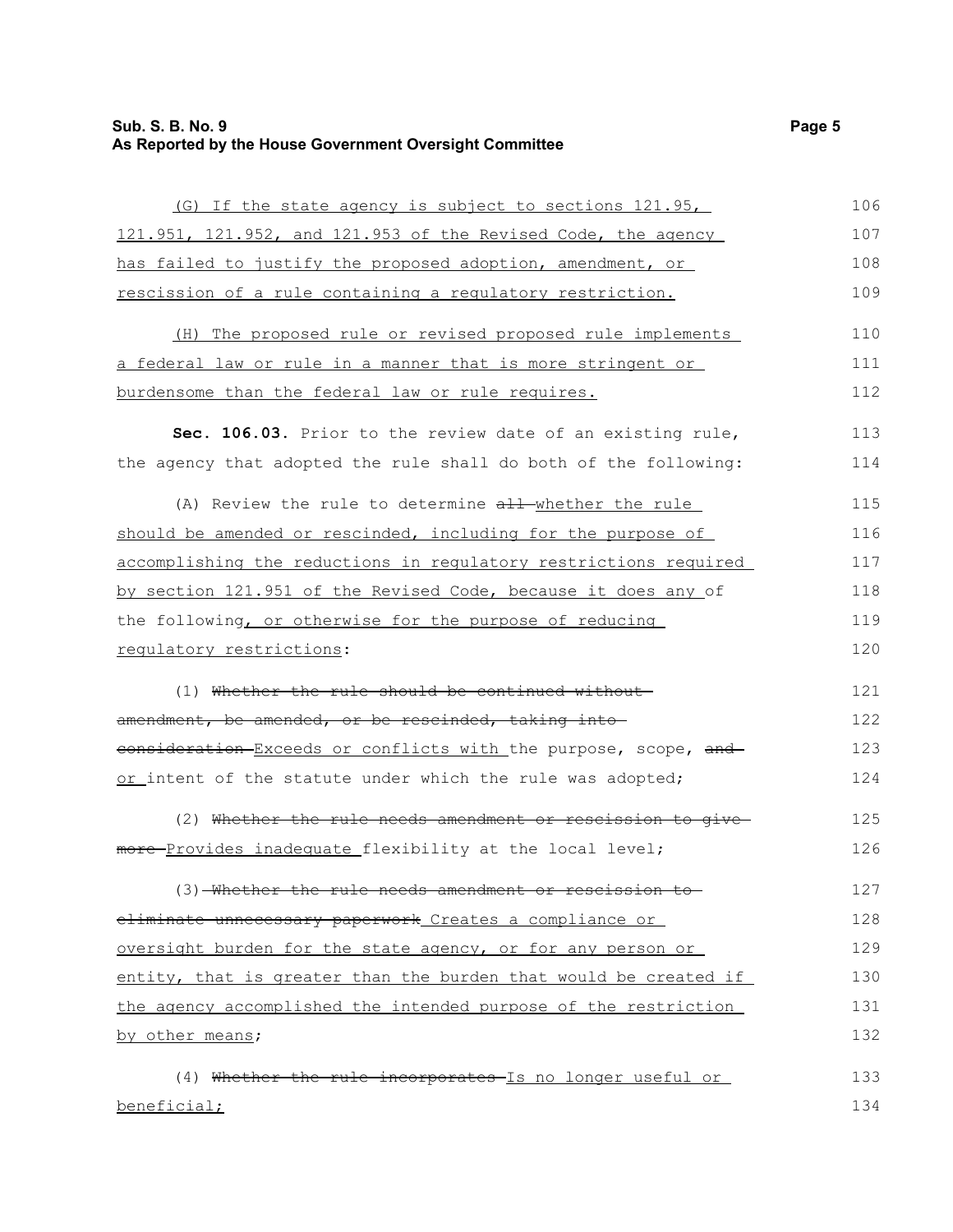| (5) Incorporates a text or other material by reference          | 135 |
|-----------------------------------------------------------------|-----|
| and, if so:                                                     | 136 |
| (a) Whether the The citation accompanying the                   | 137 |
| incorporation by reference is such as reasonably would not      | 138 |
| reasonably enable a reasonable person to whom the rule applies  | 139 |
| readily and without charge to find and inspect the incorporated | 140 |
| text or other material;                                         | 141 |
| (b) Whether the The citation accompanying the                   | 142 |
| incorporation by reference is such as reasonably-would not      | 143 |
| reasonably enable the joint committee on agency rule review     | 144 |
| readily and without charge to find and inspect the incorporated | 145 |
| text or other material; - and or                                | 146 |
| (c) If the rule has been exempted in whole or in part from      | 147 |
| sections 121.71 to 121.74 of the Revised Code on grounds the    | 148 |
| incorporated text or other material has one or more of the      | 149 |
| characteristics described in division (B) of section 121.75 of  | 150 |
| the Revised Code, whether-the incorporated text or other        | 151 |
| material does not actually has have any of those                | 152 |
| characteristics.                                                | 153 |
| (5) Whether the rule duplicates                                 | 154 |
| (6) Duplicates, overlaps with, or conflicts with-other-         | 155 |
| <del>rules:</del>                                               | 156 |
| (6) Whether the rule has a federal law or rule or another       | 157 |
| law or rule of this state. A rule duplicates, overlaps with, or | 158 |
| conflicts with another law or rule if it imposes a duty or      | 159 |
| liability on a person or entity that the other law or rule also | 160 |
| imposes on that person or entity, in whole or in part, or       | 161 |
| imposes a duty or liability that may require a person or entity | 162 |
| to violate the other law or rule in whole or in part. If the    | 163 |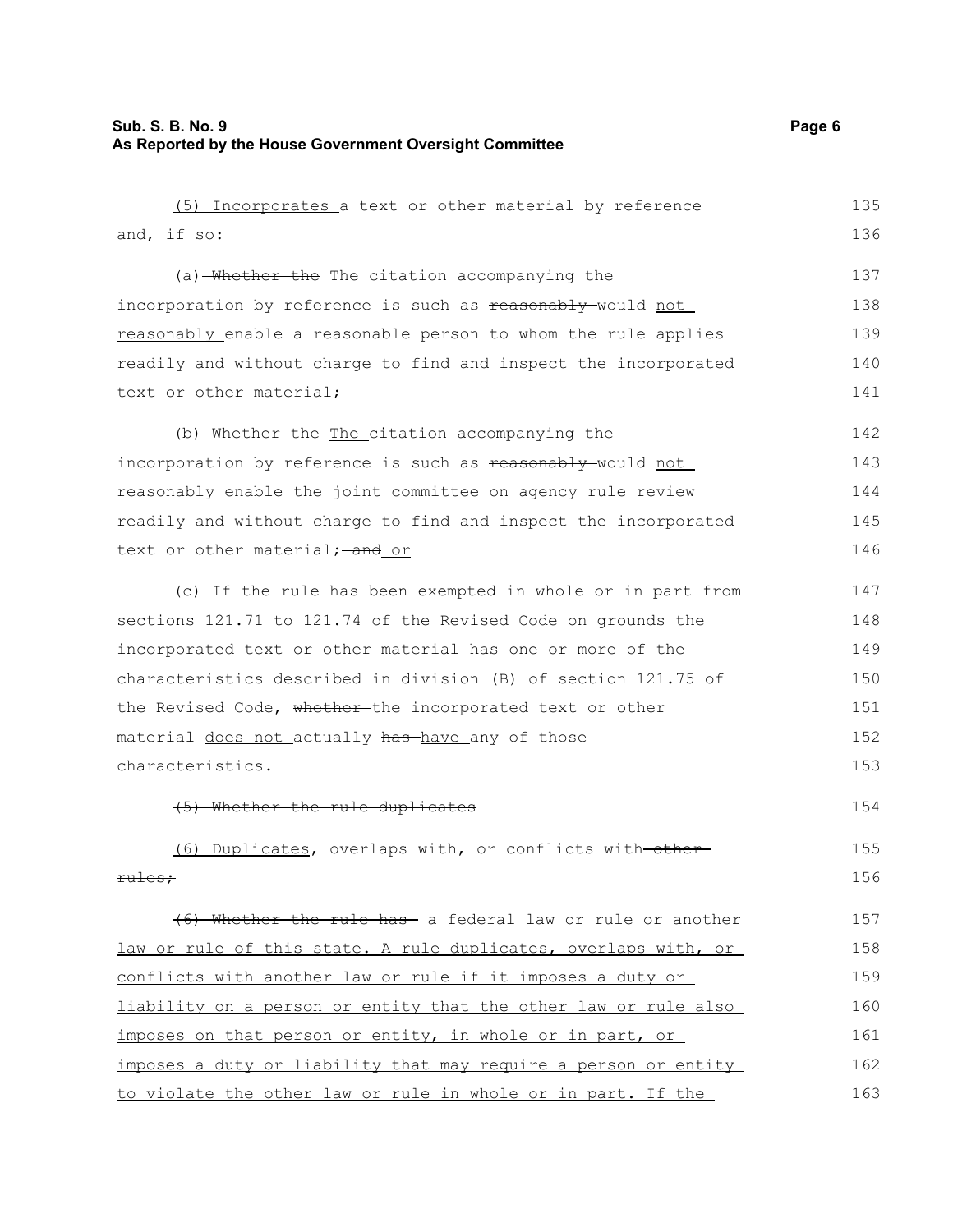# **Sub. S. B. No. 9 Page 7 As Reported by the House Government Oversight Committee**

| rule duplicates, overlaps with, or conflicts with a rule adopted | 164 |
|------------------------------------------------------------------|-----|
| by another state agency, the two agencies shall determine which  | 165 |
| agency shall amend or rescind its rule and shall develop and     | 166 |
| execute a plan to work together to achieve the required          | 167 |
| oversight.                                                       | 168 |
| (7) Has an adverse impact on businesses, as determined           | 169 |
| under section 107.52 of the Revised Code;                        | 170 |
| (7) Whether the rule contains (8) Has an adverse impact on       | 171 |
| any other person or entity;                                      | 172 |
| (9) Contains words or phrases having meanings that in            | 173 |
| contemporary usage are understood as being derogatory or         | 174 |
| offensive; and                                                   | 175 |
| (8) Whether the rule requires (10) Requires liability            | 176 |
| insurance, a bond, or any other financial responsibility         | 177 |
| instrument as a condition of licensure;                          | 178 |
| (11) Imposes a more severe duty or liability than                | 179 |
| restrictions in neighboring states in order to accomplish the    | 180 |
| same goal;                                                       | 181 |
| (12) Implements a federal law or rule in a manner that is        | 182 |
| more stringent or burdensome than the federal law or rule        | 183 |
| requires.                                                        | 184 |
| In making its review, the agency shall consider the              | 185 |
| continued need for the rule, the nature of any complaints or     | 186 |
| comments received concerning the rule, and any relevant factors  | 187 |
| that have changed in the subject matter area affected by the     | 188 |
| rule.                                                            | 189 |
| (B) On the basis of its review of the existing rule, the         | 190 |
| agency shall determine whether the existing rule needs to be     | 191 |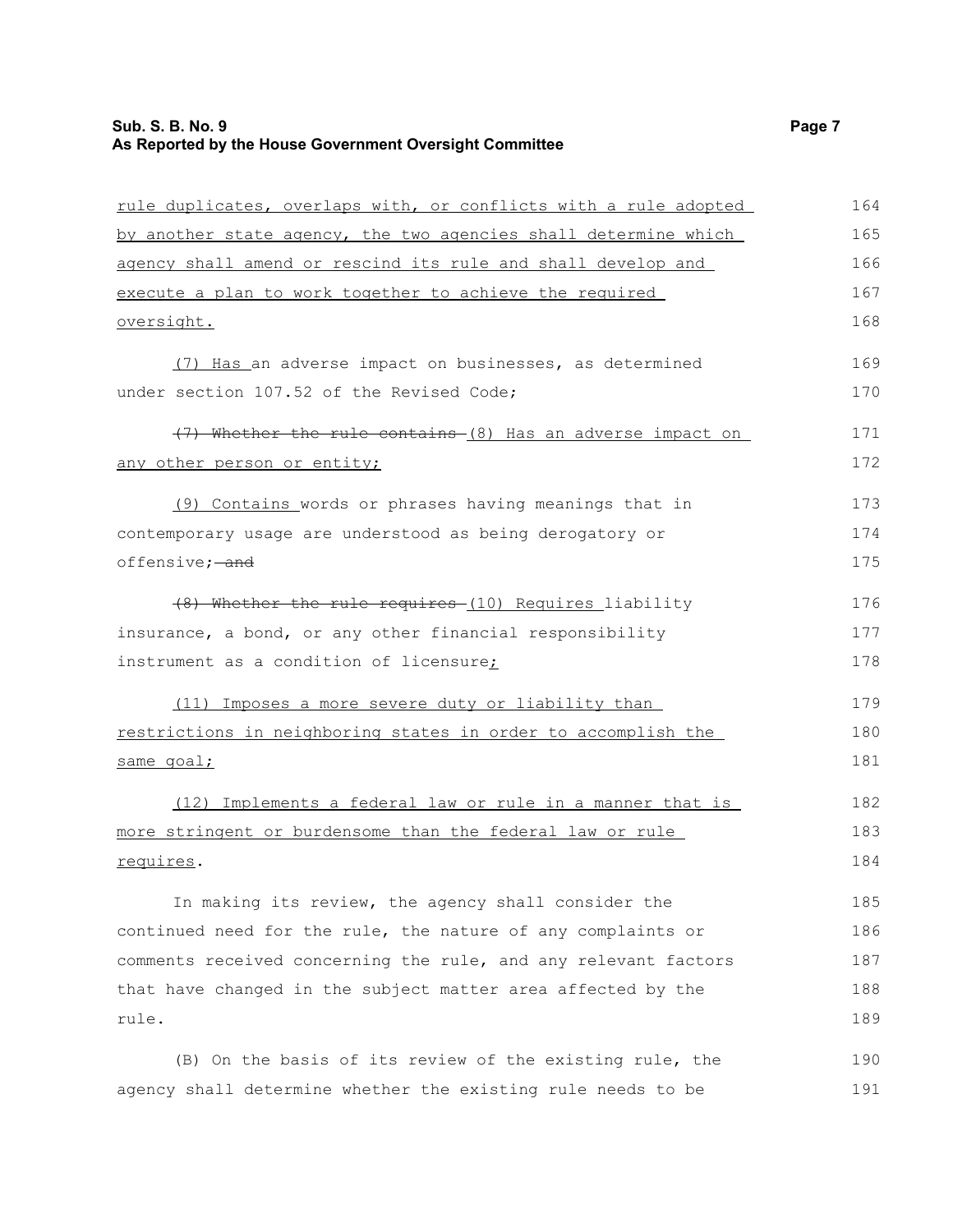#### **Sub. S. B. No. 9 Page 8 As Reported by the House Government Oversight Committee**

amended or rescinded.

(1) If the existing rule needs to be amended or rescinded, the agency, on or before the review date of the existing rule, shall commence the process of amending or rescinding the existing rule in accordance with its review of the rule. 193 194 195 196

(2) If the existing rule does not need to be amended or rescinded, proceedings shall be had under section 106.031 of the Revised Code. 197 198 199

Upon the request of the agency that adopted an existing rule, the joint committee on agency rule review may extend the review date of the rule to a date that is not later than one hundred eighty days after the review date assigned to the rule by the agency. Not more than two such extensions may be allowed. 200 201 202 203 204

**Sec. 106.031.** If an agency, on the basis of its review of a rule under section 106.03 of the Revised Code, determines that the rule does not need to be amended or rescinded, proceedings shall be had as follows:

(A)(1) If, considering only the standard of review specified in division  $(A)$   $(6)$   $(7)$  of section 106.03 of the Revised Code, the rule has an adverse impact on businesses, the agency shall prepare a business impact analysis that describes its review of the rule under that division and that explains why the regulatory intent of the rule justifies its adverse impact on businesses. If the rule does not have an adverse impact on businesses, the agency may proceed under division (B) of this section. 209 210 211 212 213 214 215 216 217

(2) The agency shall transmit a copy of the full text of the rule and the business impact analysis electronically to the common sense initiative office. The office shall make the rule 218 219 220

192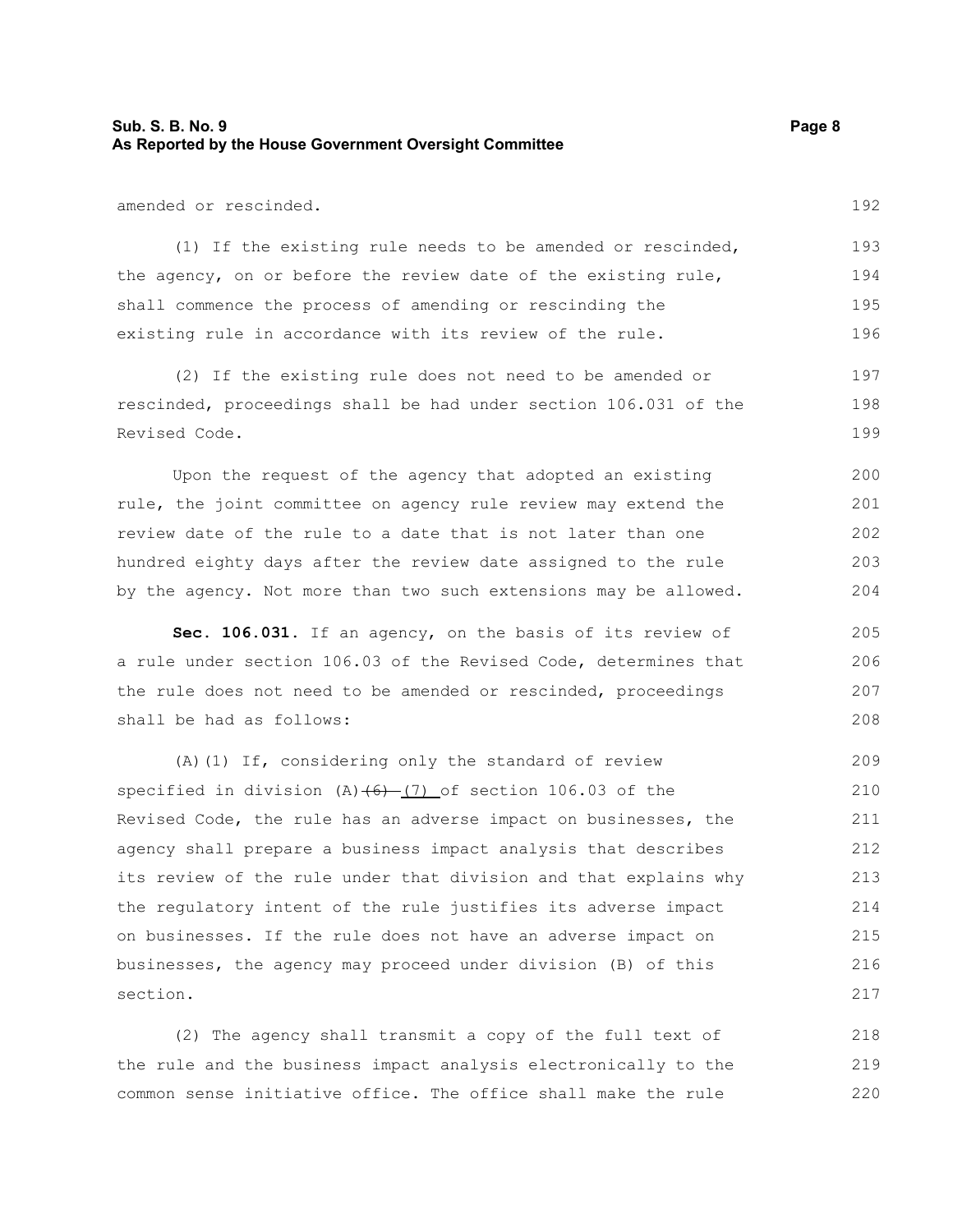#### **Sub. S. B. No. 9 Page 9 As Reported by the House Government Oversight Committee**

and analysis available to the public on its web site under section 107.62 of the Revised Code. 221 222

(3) The agency shall consider any recommendations made by the office.

(4) Not earlier than the sixteenth business day after transmitting the rule and analysis to the office, the agency shall either (a) proceed under divisions (A)(5) and (B) of this section or (b) commence, under division (B)(1) of section 106.03 of the Revised Code, the process of rescinding the rule or of amending the rule to incorporate into the rule features the recommendations suggest will eliminate or reduce the adverse impact the rule has on businesses. If the agency determines to amend or rescind the rule, the agency is not subject to the time limit specified in division (B)(1) of section 106.03 of the Revised Code. 225 226 227 228 229 230 231 232 233 234 235

(5) If the agency receives recommendations from the office, and determines not to amend or rescind the rule, the agency shall prepare a memorandum of response that explains why the rule is not being rescinded or why the recommendations are not being incorporated into the rule. 236 237 238 239 240

(B) The agency shall assign a new review date to the rule. The review date assigned shall be not later than five years after the immediately preceding review date pertaining to the rule. If the agency assigns a review date that exceeds the fiveyear maximum, the review date is five years after the immediately preceding review date. The immediately preceding review date includes the date of the review of a rule under section 106.032 of the Revised Code. 241 242 243 244 245 246 247 248

(C)(1) The agency shall file all the following, in

223 224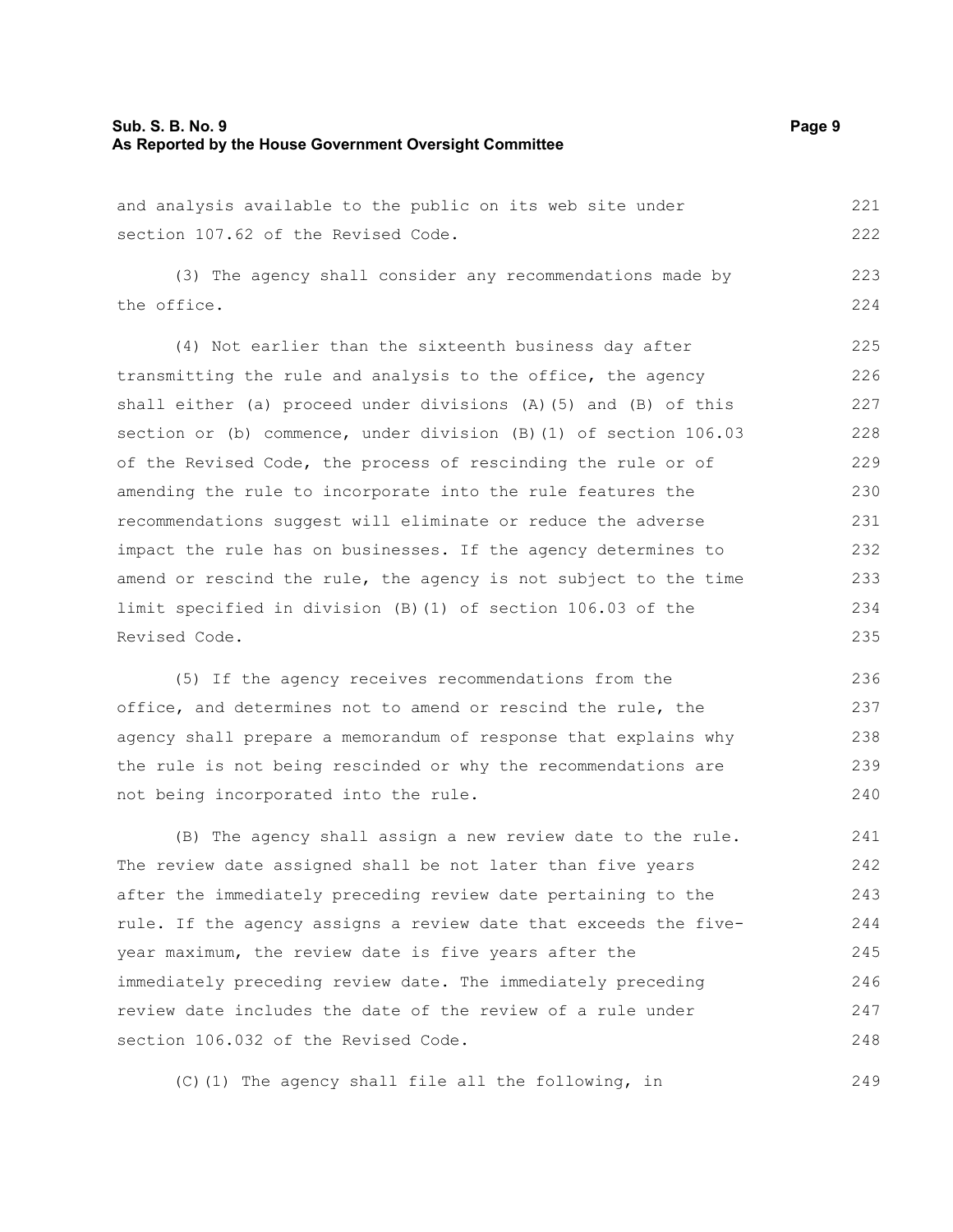#### **Sub. S. B. No. 9 Page 10 As Reported by the House Government Oversight Committee**

electronic form, with the joint committee on agency rule review, the secretary of state, and the director of the legislative service commission: a copy of the rule specifying its new review date, a complete and accurate rule summary and fiscal analysis, and, if relevant, a business impact analysis of the rule, any recommendations received from the common sense initiative office, and any memorandum of response. 250 251 252 253 254 255 256

(2) Subject to section 106.05 of the Revised Code, the joint committee does not have jurisdiction to review, and shall reject, the filing of a rule under division (C)(1) of this section if, at any time while the rule is in its possession, it discovers that the rule has an adverse impact on businesses and the agency has not complied with division (A) of this section. The joint committee shall electronically return a rule that is rejected to the agency, together with any documents that were part of the filing. Such a rejection does not preclude the agency from refiling the rule under division (C)(1) of this section after complying with division (A) of this section. When the filing of a rule is rejected under this division, it is as if the filing had not been made. 257 258 259 260 261 262 263 264 265 266 267 268 269

(D) The joint committee shall publish notice of the agency's determination not to amend or rescind the rule in the register of Ohio for four consecutive weeks after the rule is filed under division (C) of this section. 270 271 272 273

(E) During the ninety-day period after a rule is filed under division (C) of this section, but after the four-week notice period required by division (D) of this section has ended, the joint committee may recommend to the senate and house of representatives the adoption of a concurrent resolution invalidating the rule if the joint committee finds any of the 274 275 276 277 278 279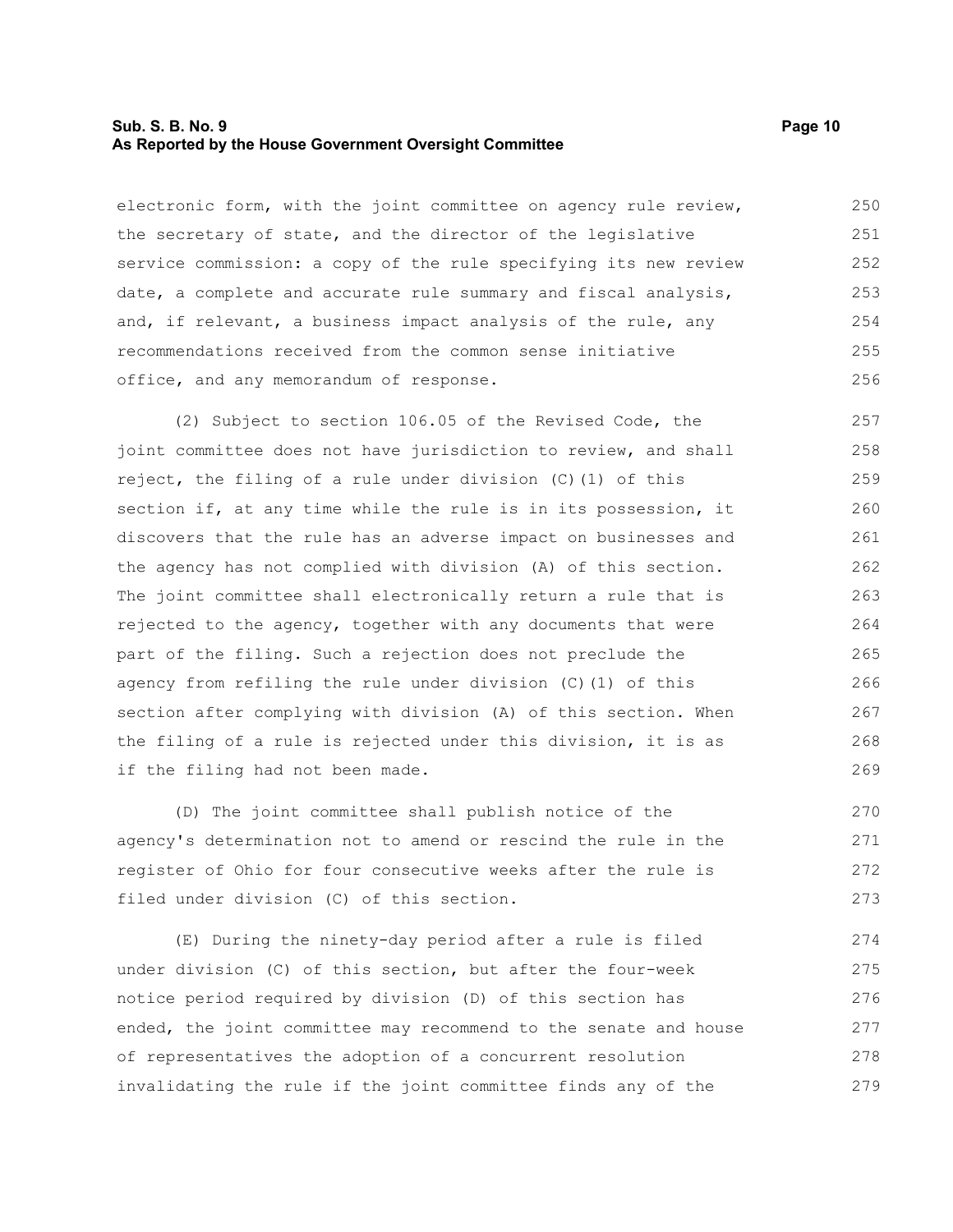#### **Sub. S. B. No. 9 Page 11 As Reported by the House Government Oversight Committee**

following:

280

(1) The agency improperly applied the standards in division (A) of section 106.03 of the Revised Code in reviewing the rule and in determining that the rule did not need amendment or rescission. 281 282 283 284

(2) The rule has an adverse impact on businesses, and the agency has failed to demonstrate through a business impact analysis, recommendations from the common sense initiative office, and a memorandum of response that the regulatory intent of the rule justifies its adverse impact on businesses. 285 286 287 288 289

(3) If the rule incorporates a text or other material by reference, any of the following applies: 290 291

(a) The citation accompanying the incorporation by reference is not such as reasonably would enable a reasonable person to whom the rule applies readily and without charge to find and inspect the incorporated text or other material; 292 293 294 295

(b) The citation accompanying the incorporation by reference is not such as reasonably would enable the joint committee readily and without charge to find and inspect the incorporated text or other material; or 296 297 298 299

(c) The rule has been exempted in whole or in part from sections 121.71 to 121.74 of the Revised Code on grounds the incorporated text or other material has one or more of the characteristics described in division (B) of section 121.75 of the Revised Code, but the incorporated text or other material actually does not have any of those characteristics. 300 301 302 303 304 305

(4) If the agency is subject to sections 121.95, 121.951, 121.952, and 121.953 of the Revised Code, the agency has failed to justify the retention of a rule containing a regulatory 306 307 308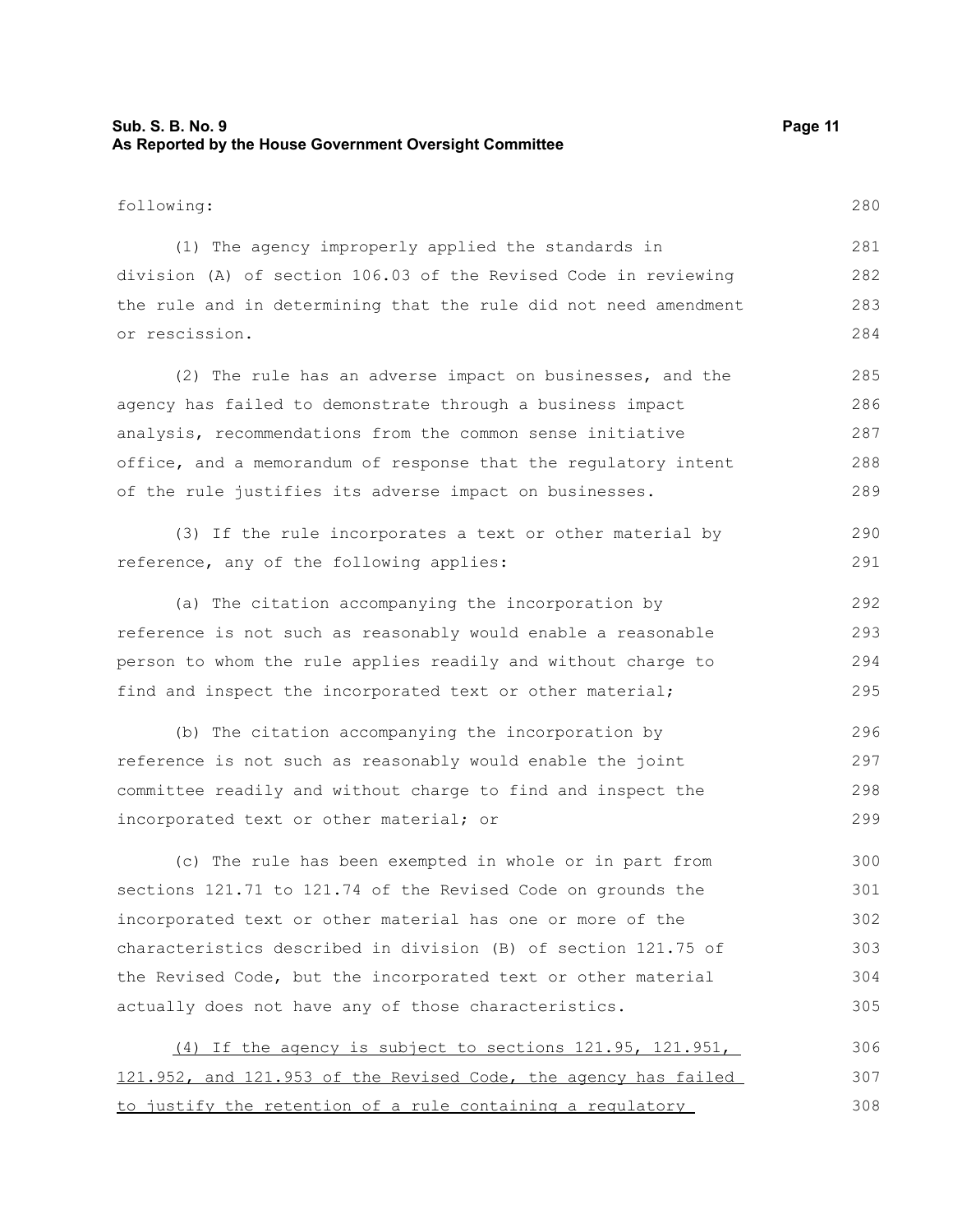## **Sub. S. B. No. 9 Page 12 As Reported by the House Government Oversight Committee**

309

#### restriction.

| (5) The rule implements a federal law or rule in a manner    | 310 |
|--------------------------------------------------------------|-----|
| that is more stringent or burdensome than the federal law or | 311 |
| rule requires.                                               | 312 |

If the agency fails to comply with section 106.03 or 106.031 of the Revised Code, the joint committee shall afford the agency an opportunity to appear before the joint committee to show cause why the agency has not complied with either or both of those sections. If the agency appears before the joint committee at the time scheduled for the agency to show cause, and fails to do so, the joint committee, by vote of a majority of its members present, may recommend the adoption of a concurrent resolution invalidating the rule for the agency's failure to show cause. Or if the agency fails to appear before the joint committee at the time scheduled for the agency to show cause, the joint committee, by vote of a majority of its members present, may recommend adoption of a concurrent resolution invalidating the rule for the agency's default. 313 314 315 316 317 318 319 320 321 322 323 324 325 326

When the joint committee recommends that a rule be invalidated, the recommendation does not suspend operation of the rule, and the rule remains operational pending action by the senate and house of representatives on the concurrent resolution embodying the recommendation. If the senate and house of representatives adopt the concurrent resolution, the rule is invalid. If, however, the senate and house of representatives do not adopt the resolution, the rule continues in effect, and shall next be reviewed according to the new review date assigned to the rule. 327 328 329 330 331 332 333 334 335 336

 **Sec. 107.57.** (A) In the course of evaluating draft rules and business impact analyses under sections 107.51 to 107.55 of 337 338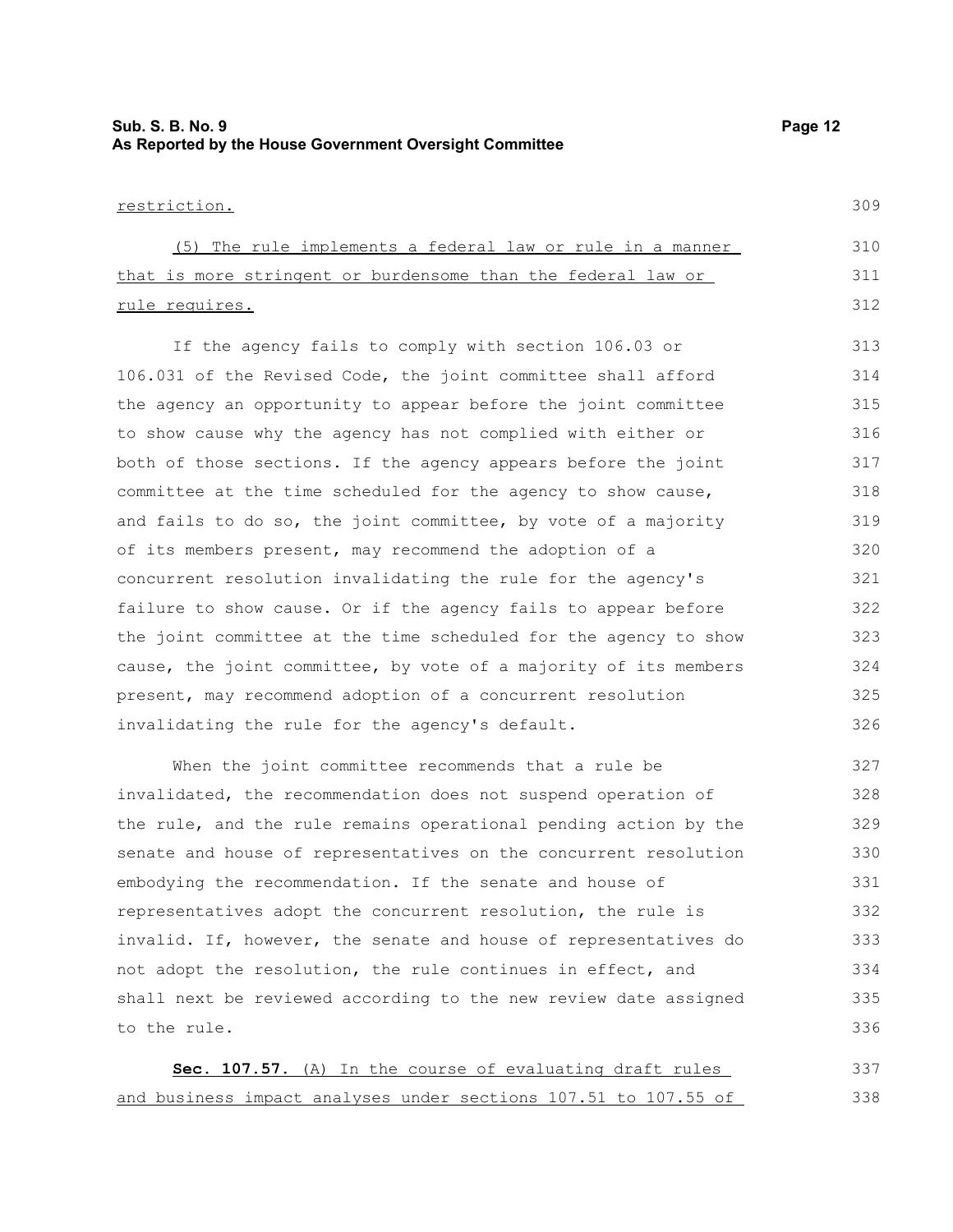| the Revised Code, or at any other time, the common sense               | 339 |
|------------------------------------------------------------------------|-----|
| initiative office may review any rules containing regulatory           | 340 |
| restrictions that a state agency is required to include in its         | 341 |
| inventory of regulatory restrictions under section 121.95 of the       | 342 |
| Revised Code. If the common sense initiative office determines,        | 343 |
| based on the criteria described in division (A) of section             | 344 |
| 106.03 of the Revised Code, that a state agency should eliminate       | 345 |
| <u>a requlatory restriction, the common sense initiative office </u>   | 346 |
| shall notify the state agency that it is required to eliminate         | 347 |
| that regulatory restriction, and the state agency shall                | 348 |
| <u>eliminate it.</u>                                                   | 349 |
| (B) If a state agency objects to the elimination of a                  | 350 |
| requlatory restriction that the common sense initiative office         | 351 |
| has determined should be eliminated under division (A) of this         | 352 |
| <u>section, the state agency may appeal that decision to the joint</u> | 353 |
| committee on agency rule review. If the joint committee also           | 354 |
| determines, based on the criteria described in division (A) of         | 355 |
| section 106.03 of the Revised Code, that the state agency should       | 356 |
| eliminate the regulatory restriction, the state agency shall           | 357 |
| eliminate it.                                                          | 358 |
| (C) As used in this section, "state agency" has the same               | 359 |
| meaning as in section 121.95 of the Revised Code.                      | 360 |

**Sec. 111.15.** (A) As used in this section:

(1) "Rule" includes any rule, regulation, bylaw, or standard having a general and uniform operation adopted by an agency under the authority of the laws governing the agency; any appendix to a rule; and any internal management rule. "Rule" does not include any guideline adopted pursuant to section 3301.0714 of the Revised Code, any order respecting the duties of employees, any finding, any determination of a question of 362 363 364 365 366 367 368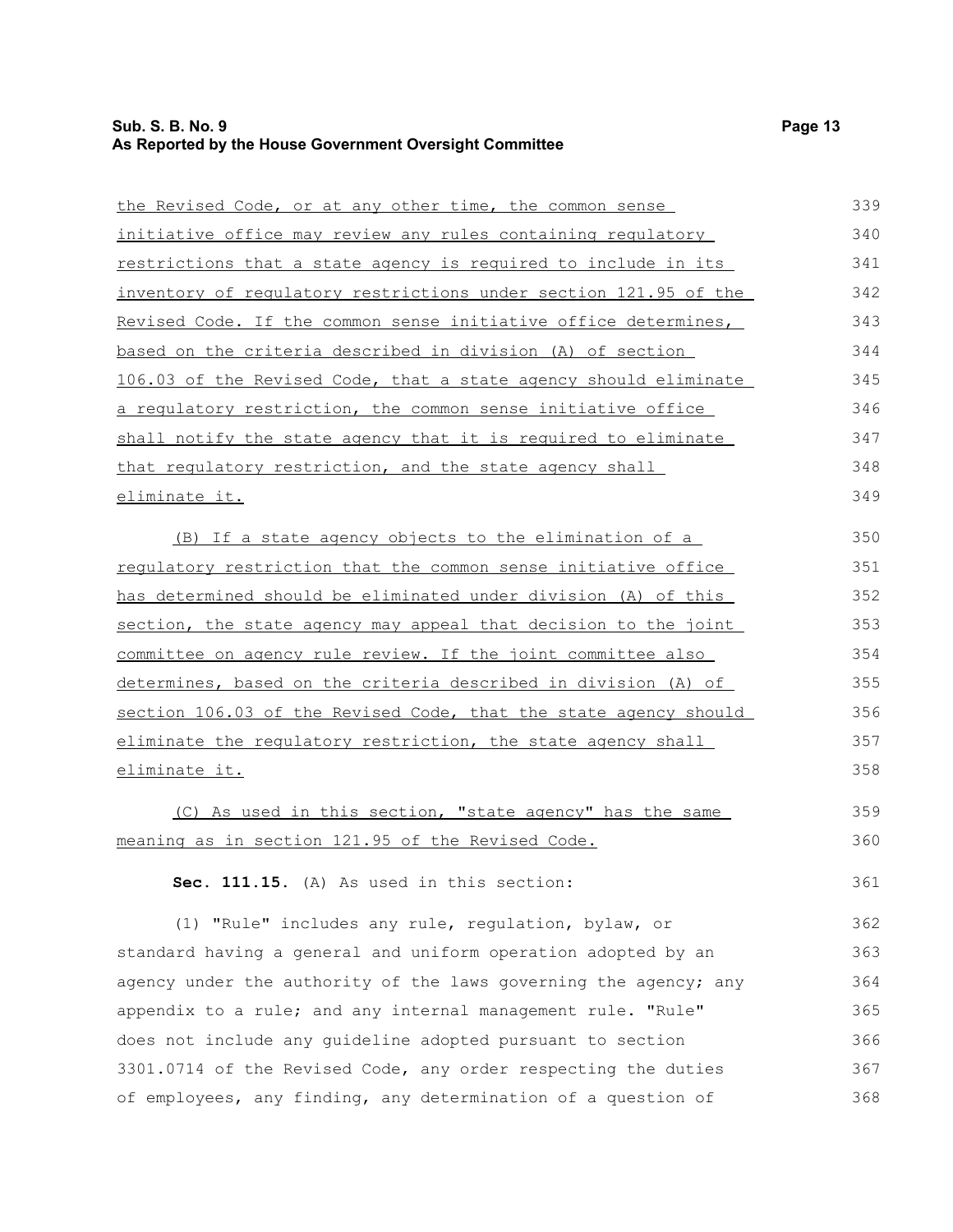#### **Sub. S. B. No. 9 Page 14 As Reported by the House Government Oversight Committee**

law or fact in a matter presented to an agency, or any rule promulgated pursuant to Chapter 119. or division (C)(1) or (2) of section 5117.02 of the Revised Code. "Rule" includes any amendment or rescission of a rule. 369 370 371 372

(2) "Agency" means any governmental entity of the state and includes, but is not limited to, any board, department, division, commission, bureau, society, council, institution, state college or university, community college district, technical college district, or state community college. "Agency" does not include the general assembly, the controlling board, the adjutant general's department, or any court. 373 374 375 376 377 378 379

(3) "Internal management rule" means any rule, regulation, bylaw, or standard governing the day-to-day staff procedures and operations within an agency.

(B)(1) Any rule, other than a rule of an emergency nature, adopted by any agency pursuant to this section shall be effective on the tenth day after the day on which the rule in final form and in compliance with division (B)(3) of this section is filed as follows: 383 384 385 386 387

(a) The rule shall be filed in electronic form with both the secretary of state and the director of the legislative service commission; 388 389 390

(b) The rule shall be filed in electronic form with the joint committee on agency rule review. Division (B)(1)(b) of this section does not apply to any rule to which division (D) of this section does not apply. 391 392 393 394

An agency that adopts or amends a rule that is subject to division (D) of this section shall assign a review date to the rule that is not later than five years after its effective date. 395 396 397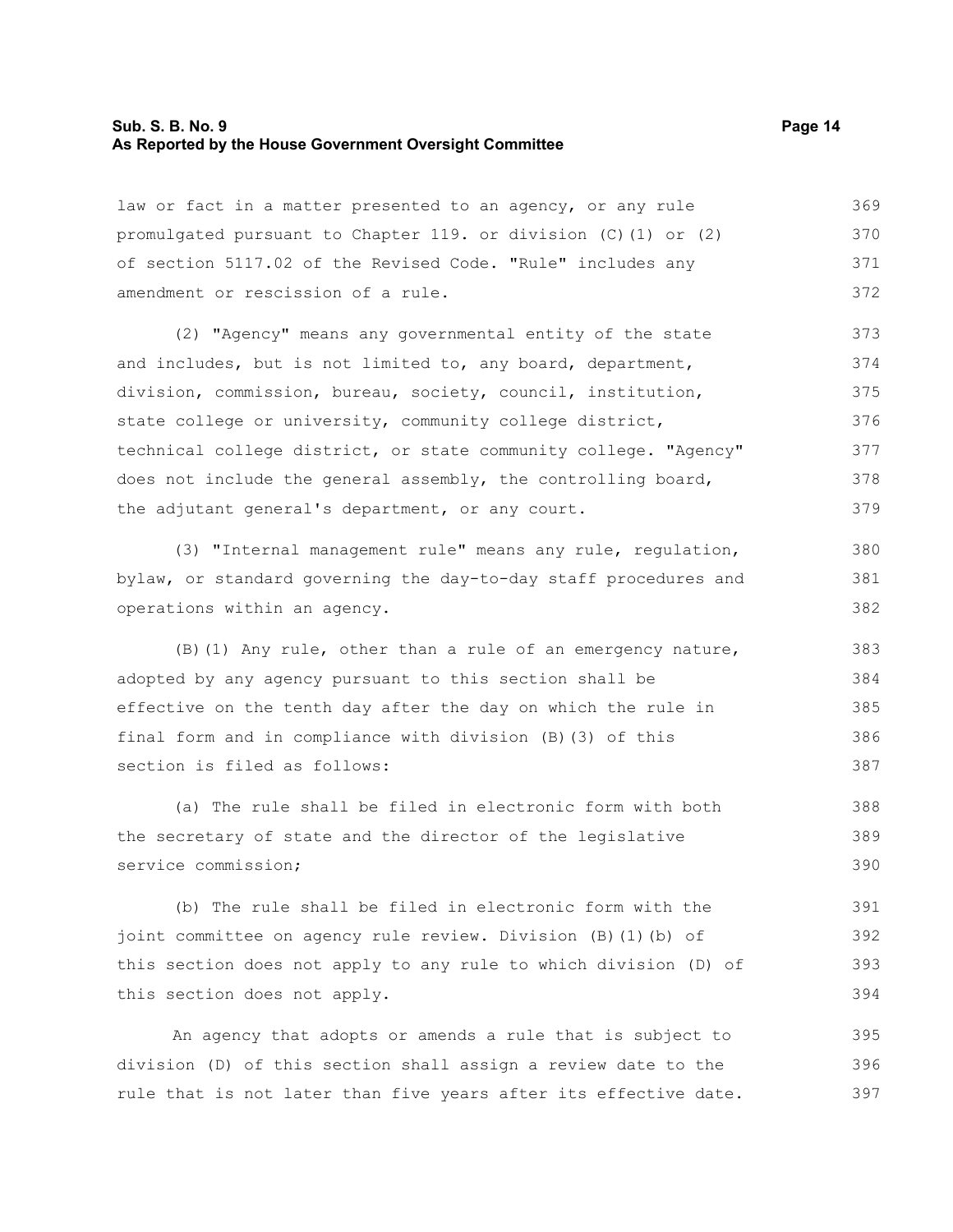#### **Sub. S. B. No. 9 Page 15 As Reported by the House Government Oversight Committee**

If a review date assigned to a rule exceeds the five-year maximum, the review date for the rule is five years after its effective date. A rule with a review date is subject to review under section 106.03 of the Revised Code. This paragraph does not apply to a rule of a state college or university, community college district, technical college district, or state community college. 398 399 400 401 402 403 404

If an agency in adopting a rule designates an effective date that is later than the effective date provided for by division (B)(1) of this section, the rule if filed as required by such division shall become effective on the later date designated by the agency. 405 406 407 408 409

Any rule that is required to be filed under division (B) (1) of this section is also subject to division (D) of this section if not exempted by that division.

If a rule incorporates a text or other material by reference, the agency shall comply with sections 121.71 to 121.75 of the Revised Code. 413 414 415

(2) A rule of an emergency nature necessary for the immediate preservation of the public peace, health, or safety shall state the reasons for the necessity. The emergency rule, in final form and in compliance with division (B)(3) of this section, shall be filed in electronic form with the secretary of state, the director of the legislative service commission, and the joint committee on agency rule review. The emergency rule is effective immediately upon completion of the latest filing, except that if the agency in adopting the emergency rule designates an effective date, or date and time of day, that is later than the effective date and time provided for by division (B)(2) of this section, the emergency rule if filed as required 416 417 418 419 420 421 422 423 424 425 426 427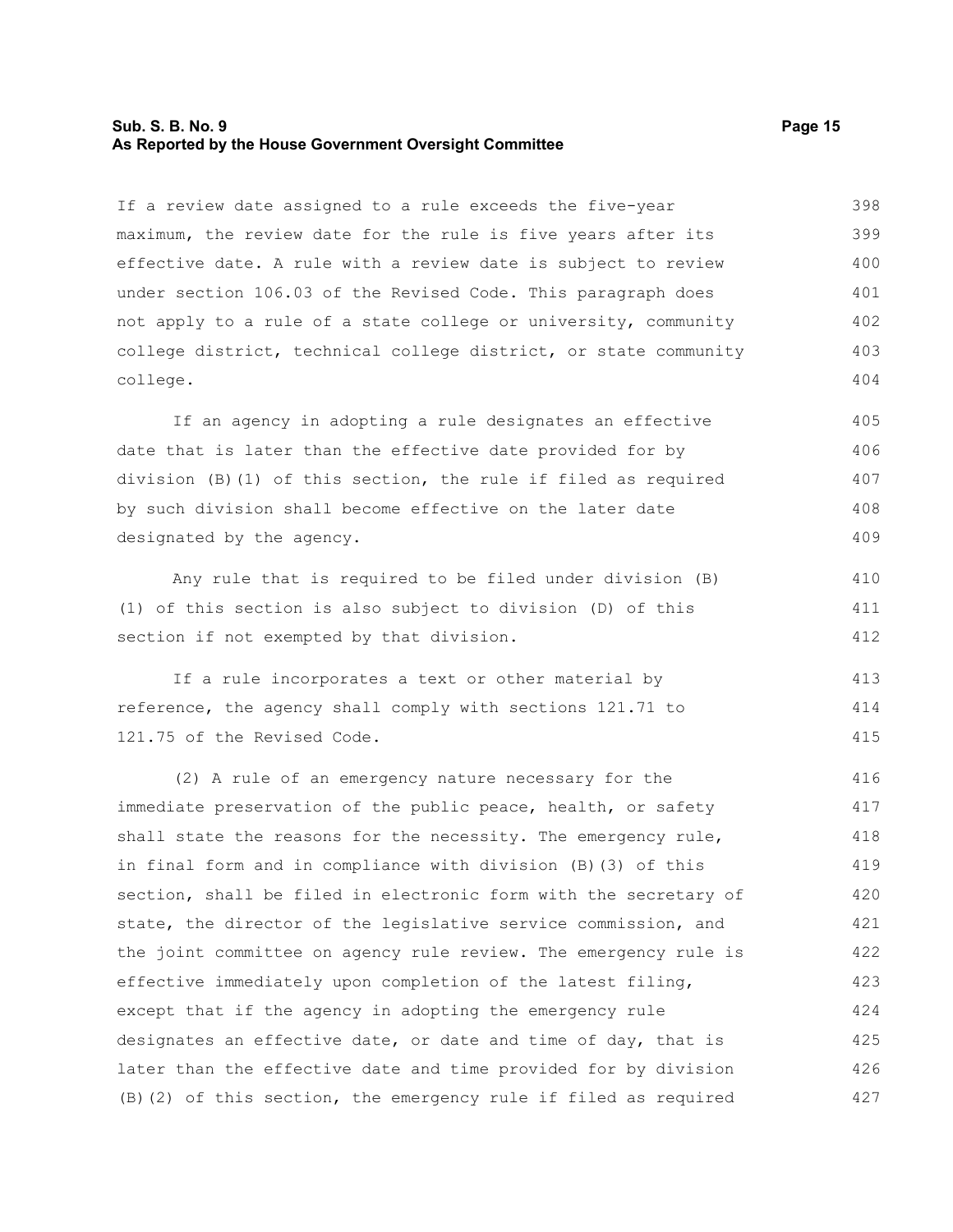#### **Sub. S. B. No. 9 Page 16 As Reported by the House Government Oversight Committee**

by such division shall become effective at the later date, or later date and time of day, designated by the agency. 428 429

Except as provided in section 107.43 of the Revised Code, an emergency rule becomes invalid at the end of the one hundred twentieth day it is in effect. Prior to that date, the agency may file the emergency rule as a nonemergency rule in compliance with division (B)(1) of this section. The agency may not refile the emergency rule in compliance with division (B)(2) of this section so that, upon the emergency rule becoming invalid under such division, the emergency rule will continue in effect without interruption for another one hundred twenty-day period. 430 431 432 433 434 435 436 437 438

The adoption of an emergency rule under division (B)(2) of this section in response to a state of emergency, as defined under section 107.42 of the Revised Code, may be invalidated by the general assembly, in whole or in part, by adopting a concurrent resolution in accordance with section 107.43 of the Revised Code. 439 440 441 442 443 444

(3) An agency shall file a rule under division (B)(1) or (2) of this section in compliance with the following standards and procedures: 445 446 447

(a) The rule shall be numbered in accordance with the numbering system devised by the director for the Ohio administrative code. 448 449 450

```
(b) The rule shall be prepared and submitted in compliance
with the rules of the legislative service commission. 
                                                                           451
                                                                           452
```
(c) The rule shall clearly state the date on which it is to be effective and the date on which it will expire, if known. 453 454

(d) Each rule that amends or rescinds another rule shall clearly refer to the rule that is amended or rescinded. Each 455 456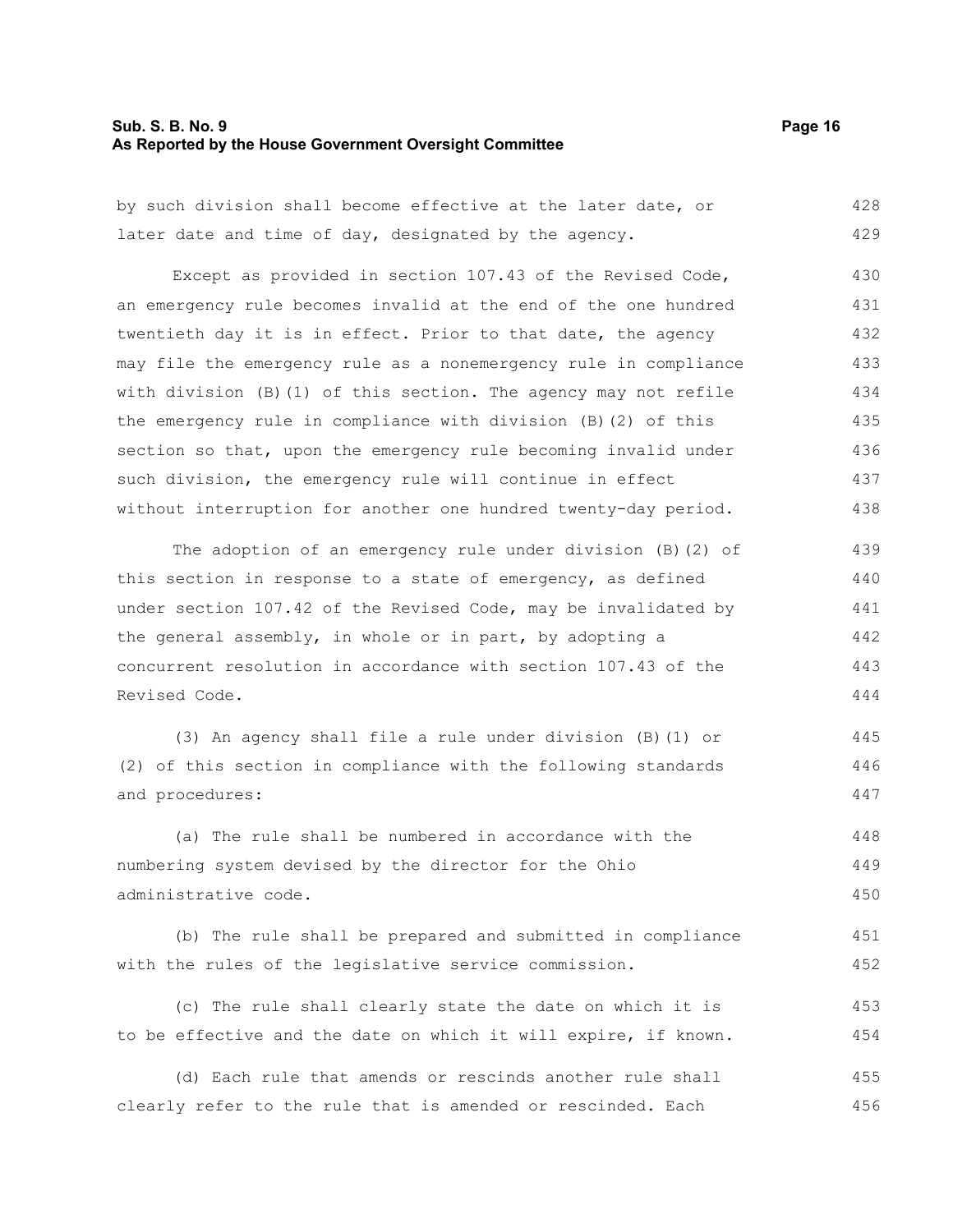#### **Sub. S. B. No. 9 Page 17 As Reported by the House Government Oversight Committee**

457

amendment shall fully restate the rule as amended.

If the director of the legislative service commission or the director's designee gives an agency notice pursuant to section 103.05 of the Revised Code that a rule filed by the agency is not in compliance with the rules of the legislative service commission, the agency shall within thirty days after receipt of the notice conform the rule to the rules of the commission as directed in the notice. 458 459 460 461 462 463 464

(C) All rules filed pursuant to divisions (B)(1)(a) and (2) of this section shall be recorded by the secretary of state and the director under the title of the agency adopting the rule and shall be numbered according to the numbering system devised by the director. The secretary of state and the director shall preserve the rules in an accessible manner. Each such rule shall be a public record open to public inspection and may be transmitted to any law publishing company that wishes to reproduce it. 465 466 467 468 469 470 471 472 473

(D) At least sixty-five days before a board, commission, department, division, or bureau of the government of the state files a rule under division (B)(1) of this section, it shall file the full text of the proposed rule in electronic form with the joint committee on agency rule review, and the proposed rule is subject to legislative review and invalidation under section 106.021 of the Revised Code. If a state board, commission, department, division, or bureau makes a revision in a proposed rule after it is filed with the joint committee, the state board, commission, department, division, or bureau shall promptly file the full text of the proposed rule in its revised form in electronic form with the joint committee. A state board, commission, department, division, or bureau shall also file the 474 475 476 477 478 479 480 481 482 483 484 485 486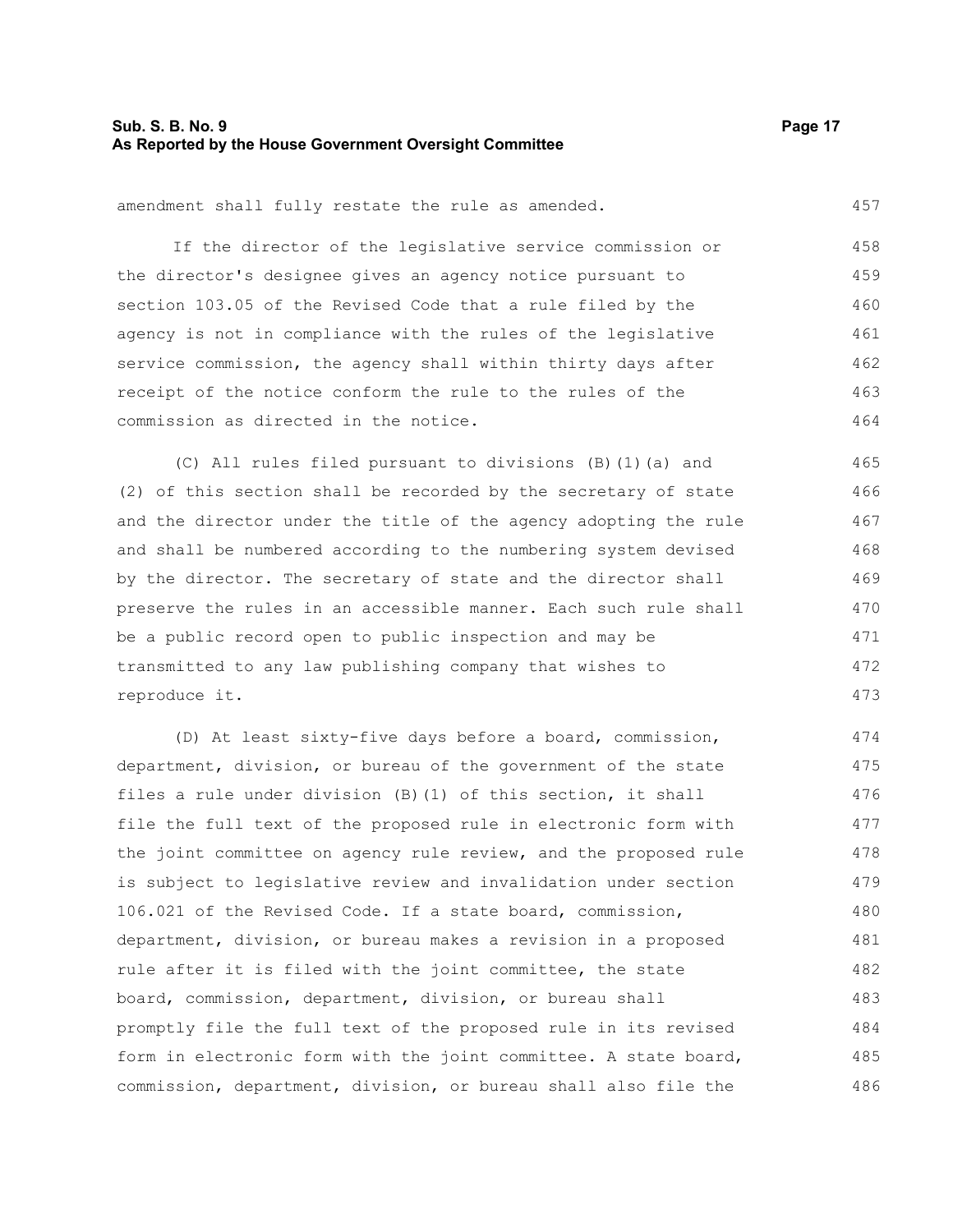#### **Sub. S. B. No. 9 Page 18 As Reported by the House Government Oversight Committee**

rule summary and fiscal analysis prepared under section 106.024 of the Revised Code in electronic form along with a proposed rule, and along with a proposed rule in revised form, that is filed under this division. If a proposed rule has an adverse impact on businesses, the state board, commission, department, division, or bureau also shall file the business impact analysis, any recommendations received from the common sense initiative office, and the associated memorandum of response, if any, in electronic form along with the proposed rule, or the proposed rule in revised form, that is filed under this division. 487 488 489 490 491 492 493 494 495 496 497

A proposed rule that is subject to legislative review under this division may not be adopted and filed in final form under division (B)(1) of this section unless the proposed rule has been filed with the joint committee on agency rule review under this division and the time for the joint committee to review the proposed rule has expired without recommendation of a concurrent resolution to invalidate the proposed rule. 498 499 500 501 502 503 504

If a proposed rule that is subject to legislative review under this division implements a federal law or rule, the agency shall provide to the joint committee a citation to the federal law or rule the proposed rule implements and a statement as to whether the proposed rule implements the federal law or rule in a manner that is more or less stringent or burdensome than the federal law or rule requires. 505 506 507 508 509 510 511

As used in this division, "commission" includes the public utilities commission when adopting rules under a federal or state statute. 512 513 514

This division does not apply to any of the following: 515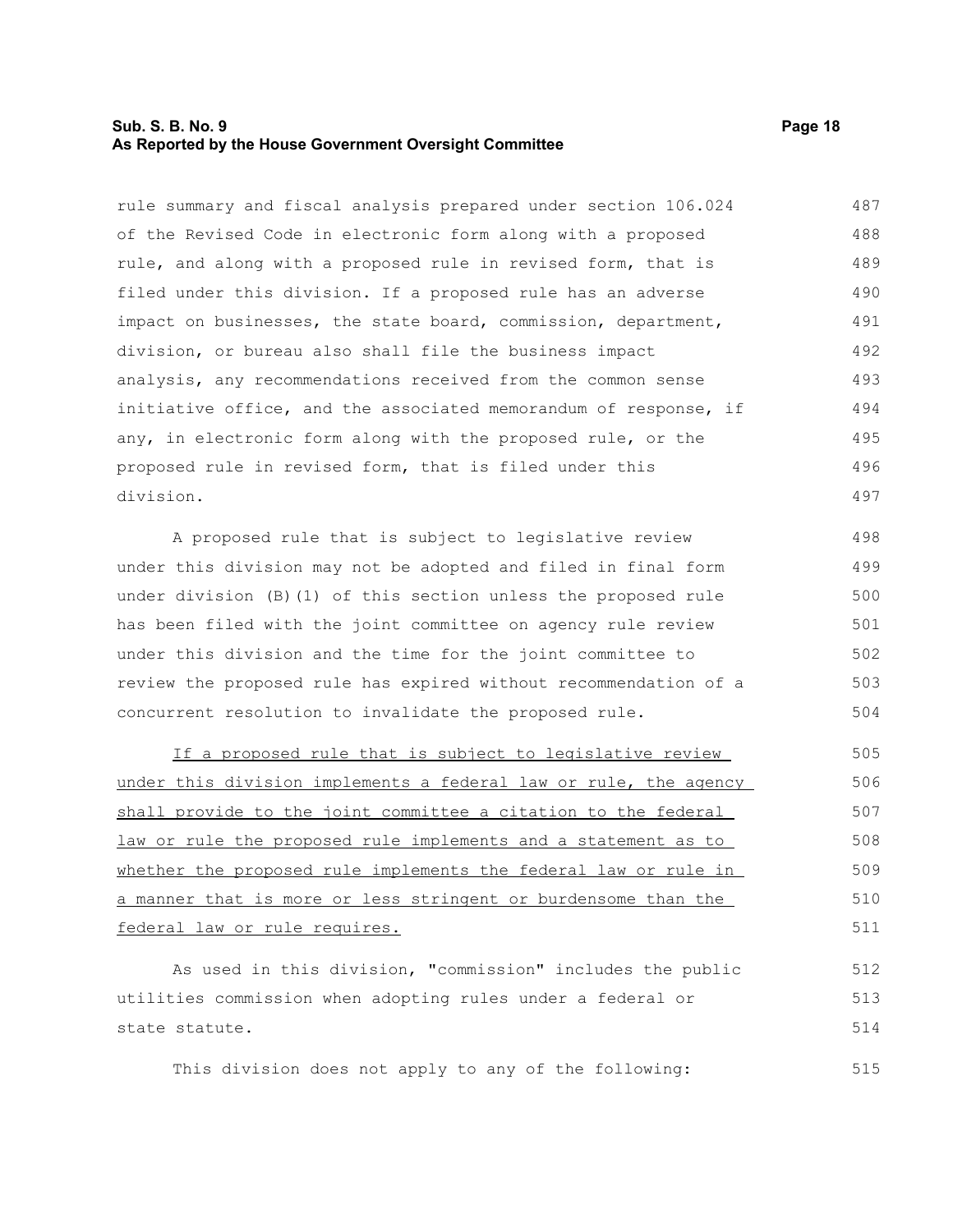| Sub. S. B. No. 9<br>As Reported by the House Government Oversight Committee | Page 19 |
|-----------------------------------------------------------------------------|---------|
| (1) A proposed rule of an emergency nature;                                 | 516     |
| (2) A rule proposed under section 1121.05, 1121.06,                         | 517     |
| 1349.33, 1707.201, 1733.412, 4123.29, 4123.34, 4123.341,                    | 518     |
| 4123.342, 4123.40, 4123.411, 4123.44, or 4123.442 of the Revised            | 519     |
| Code;                                                                       | 520     |
| (3) A rule proposed by an agency other than a board,                        | 521     |
| commission, department, division, or bureau of the government of            | 522     |
| the state;                                                                  | 523     |
| (4) A proposed internal management rule of a board,                         | 524     |
| commission, department, division, or bureau of the government of            | 525     |
| the state;                                                                  | 526     |
| (5) Any proposed rule that must be adopted verbatim by an                   | 527     |
| agency pursuant to federal law or rule, to become effective                 | 528     |
| within sixty days of adoption, in order to continue the                     | 529     |
| operation of a federally reimbursed program in this state, so               | 530     |
| long as the proposed rule contains both of the following:                   | 531     |
| (a) A statement that it is proposed for the purpose of                      | 532     |
| complying with a federal law or rule;                                       | 533     |
| (b) A citation to the federal law or rule that requires                     | 534     |
| verbatim compliance.                                                        | 535     |
| (6) An initial rule proposed by the director of health to                   | 536     |
| impose safety standards and quality-of-care standards with                  | 537     |
| respect to a health service specified in section 3702.11 of the             | 538     |
| Revised Code, or an initial rule proposed by the director to                | 539     |
| impose quality standards on a health care facility as defined in            | 540     |
| section 3702.30 of the Revised Code, if section 3702.12 of the              | 541     |
| Revised Code requires that the rule be adopted under this                   | 542     |
| section;                                                                    | 543     |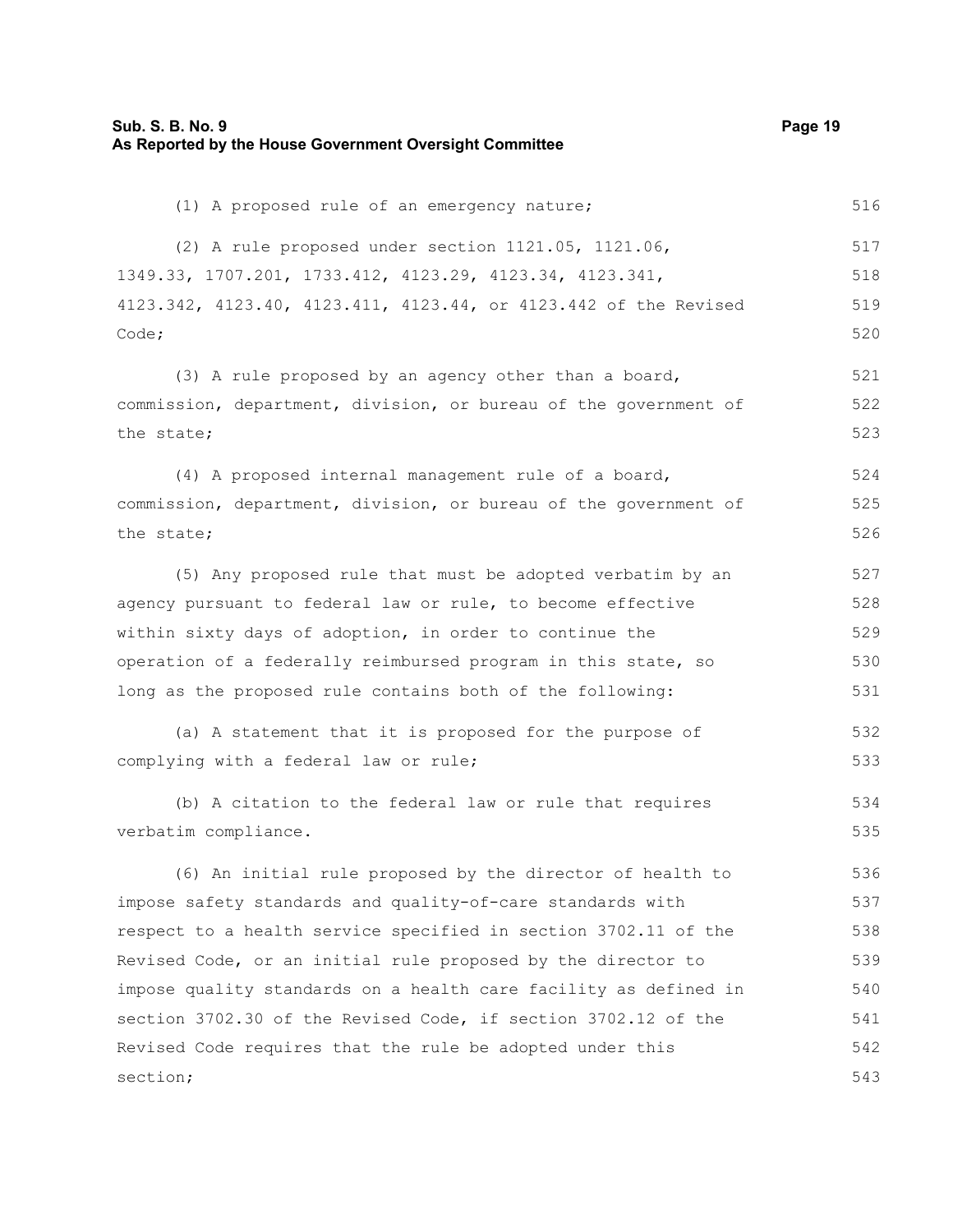#### **Sub. S. B. No. 9 Page 20 As Reported by the House Government Oversight Committee**

(7) A rule of the state lottery commission pertaining to instant game rules. If a rule is exempt from legislative review under division (D)(5) of this section, and if the federal law or rule pursuant to which the rule was adopted expires, is repealed or rescinded, or otherwise terminates, the rule is thereafter subject to legislative review under division (D) of this section. Whenever a state board, commission, department, division, or bureau files a proposed rule or a proposed rule in revised form under division (D) of this section, it shall also file the full text of the same proposed rule or proposed rule in revised form in electronic form with the secretary of state and the director of the legislative service commission. A state board, commission, department, division, or bureau shall file the rule summary and fiscal analysis prepared under section 106.024 of the Revised Code in electronic form along with a proposed rule or proposed rule in revised form that is filed with the secretary of state or the director of the legislative service commission. **Sec. 119.03.** In the adoption, amendment, or rescission of any rule, an agency shall comply with the following procedure: 544 545 546 547 548 549 550 551 552 553 554 555 556 557 558 559 560 561 562 563 564

(A) Reasonable public notice shall be given in the register of Ohio at least thirty days prior to the date set for a hearing, in the form the agency determines. The agency shall file copies of the public notice under division (B) of this section. (The agency gives public notice in the register of Ohio when the public notice is published in the register under that division.) 565 566 567 568 569 570 571

The public notice shall include: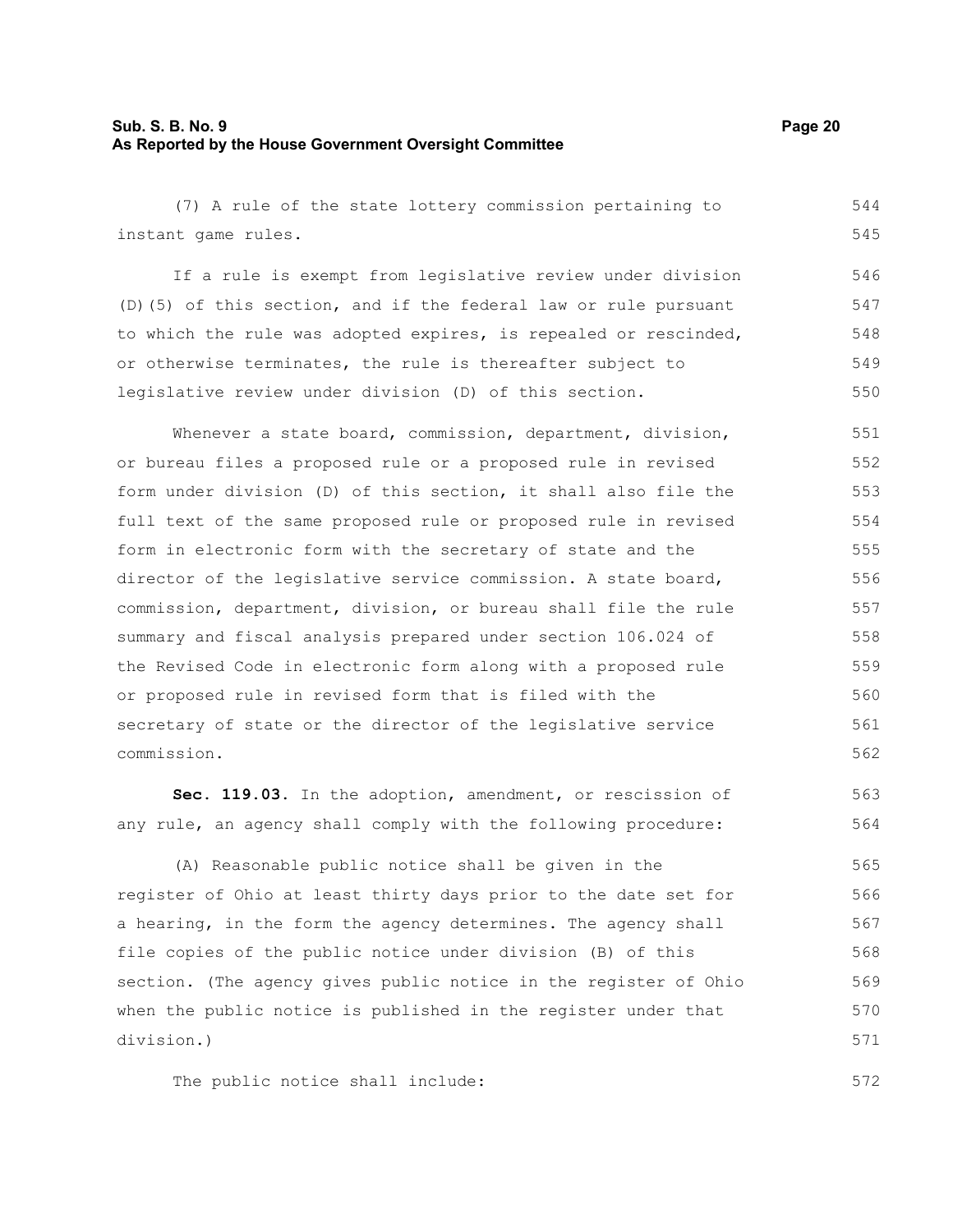#### **Sub. S. B. No. 9 Page 21 As Reported by the House Government Oversight Committee**

(1) A statement of the agency's intention to consider adopting, amending, or rescinding a rule; 573 574

(2) A synopsis of the proposed rule, amendment, or rule to be rescinded or a general statement of the subject matter to which the proposed rule, amendment, or rescission relates; 575 576 577

(3) A statement of the reason or purpose for adopting, amending, or rescinding the rule; 578 579

(4) The date, time, and place of a hearing on the proposed action, which shall be not earlier than the thirty-first nor later than the fortieth day after the proposed rule, amendment, or rescission is filed under division (B) of this section. 580 581 582 583

In addition to public notice given in the register of Ohio, the agency may give whatever other notice it reasonably considers necessary to ensure notice constructively is given to all persons who are subject to or affected by the proposed rule, amendment, or rescission. 584 585 586 587 588

The agency shall provide a copy of the public notice required under division (A) of this section to any person who requests it and pays a reasonable fee, not to exceed the cost of copying and mailing. 589 590 591 592

(B) The full text of the proposed rule, amendment, or rule to be rescinded, accompanied by the public notice required under division (A) of this section, shall be filed in electronic form with the secretary of state and with the director of the legislative service commission. (If in compliance with this division an agency files more than one proposed rule, amendment, or rescission at the same time, and has prepared a public notice under division (A) of this section that applies to more than one of the proposed rules, amendments, or rescissions, the agency 593 594 595 596 597 598 599 600 601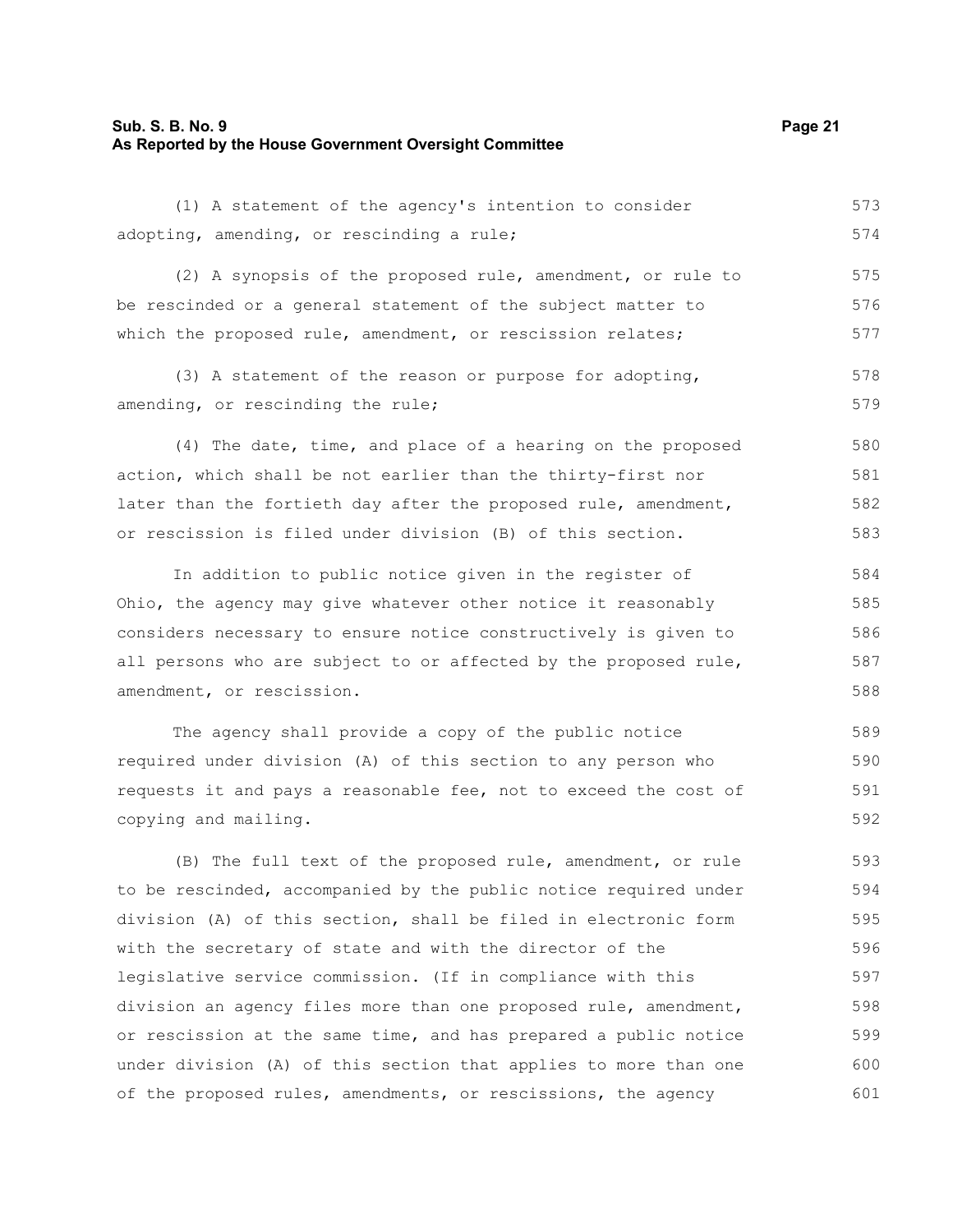#### **Sub. S. B. No. 9 Page 22 As Reported by the House Government Oversight Committee**

shall file only one notice with the secretary of state and with the director for all of the proposed rules, amendments, or rescissions to which the notice applies.) The proposed rule, amendment, or rescission and public notice shall be filed as required by this division at least sixty-five days prior to the date on which the agency, in accordance with division (E) of this section, issues an order adopting the proposed rule, amendment, or rescission. 602 603 604 605 606 607 608 609

If the proposed rule, amendment, or rescission incorporates a text or other material by reference, the agency shall comply with sections 121.71 to 121.75 of the Revised Code. 610 611 612

The proposed rule, amendment, or rescission shall be available for at least thirty days prior to the date of the hearing at the office of the agency in printed or other legible form without charge to any person affected by the proposal. Failure to furnish such text to any person requesting it shall not invalidate any action of the agency in connection therewith. 613 614 615 616 617 618

If the agency files a revision in the text of the proposed rule, amendment, or rescission, it shall also promptly file the full text of the proposed rule, amendment, or rescission in its revised form in electronic form with the secretary of state and with the director of the legislative service commission. 619 620 621 622 623

The agency shall file the rule summary and fiscal analysis prepared under section 106.024 of the Revised Code in electronic form along with a proposed rule, amendment, or rescission or proposed rule, amendment, or rescission in revised form that is filed with the secretary of state or the director of the legislative service commission. 624 625 626 627 628 629

The agency shall file the hearing report relating to a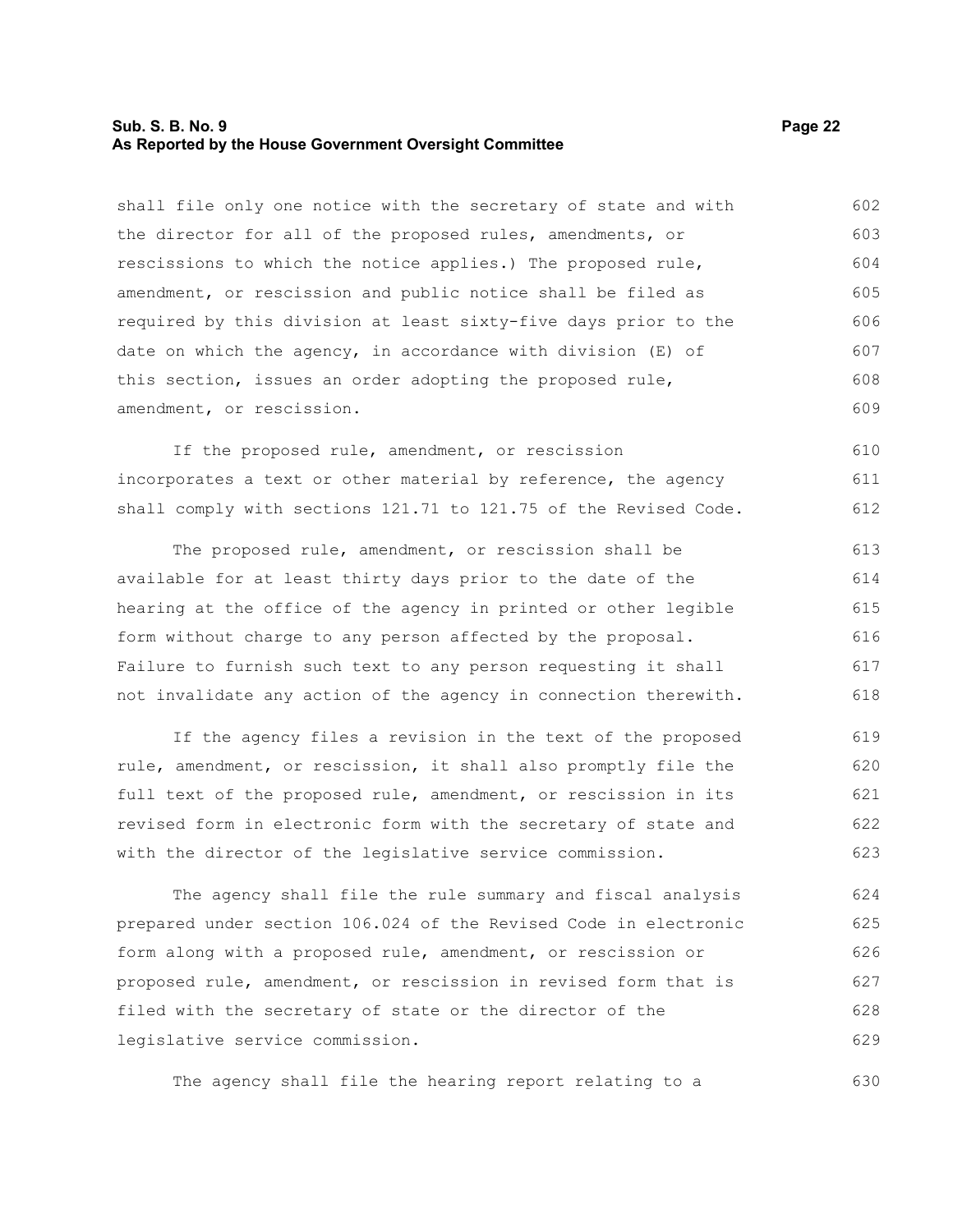#### **Sub. S. B. No. 9 Page 23 As Reported by the House Government Oversight Committee**

proposed rule, amendment, or rescission in electronic form with the secretary of state and the director of the legislative service commission at the same time the agency files the hearing report with the joint committee on agency rule review. 631 632 633 634

The director of the legislative service commission shall publish in the register of Ohio the full text of the original and each revised version of a proposed rule, amendment, or rescission; the full text of a public notice; the full text of a rule summary and fiscal analysis; and the full text of a hearing report that is filed with the director under this division. 635 636 637 638 639 640

(C) When an agency files a proposed rule, amendment, or rescission under division (B) of this section, it also shall file in electronic form with the joint committee on agency rule review the full text of the proposed rule, amendment, or rule to be rescinded in the same form and the public notice required under division (A) of this section. (If in compliance with this division an agency files more than one proposed rule, amendment, or rescission at the same time, and has given a public notice under division (A) of this section that applies to more than one of the proposed rules, amendments, or rescissions, the agency shall file only one notice with the joint committee for all of the proposed rules, amendments, or rescissions to which the notice applies.) The proposed rule, amendment, or rescission is subject to legislative review and invalidation under sections 106.02, 106.021, and 106.022 of the Revised Code. If the agency makes a revision in a proposed rule, amendment, or rescission after it is filed with the joint committee, the agency promptly shall file the full text of the proposed rule, amendment, or rescission in its revised form in electronic form with the joint committee. 641 642 643 644 645 646 647 648 649 650 651 652 653 654 655 656 657 658 659 660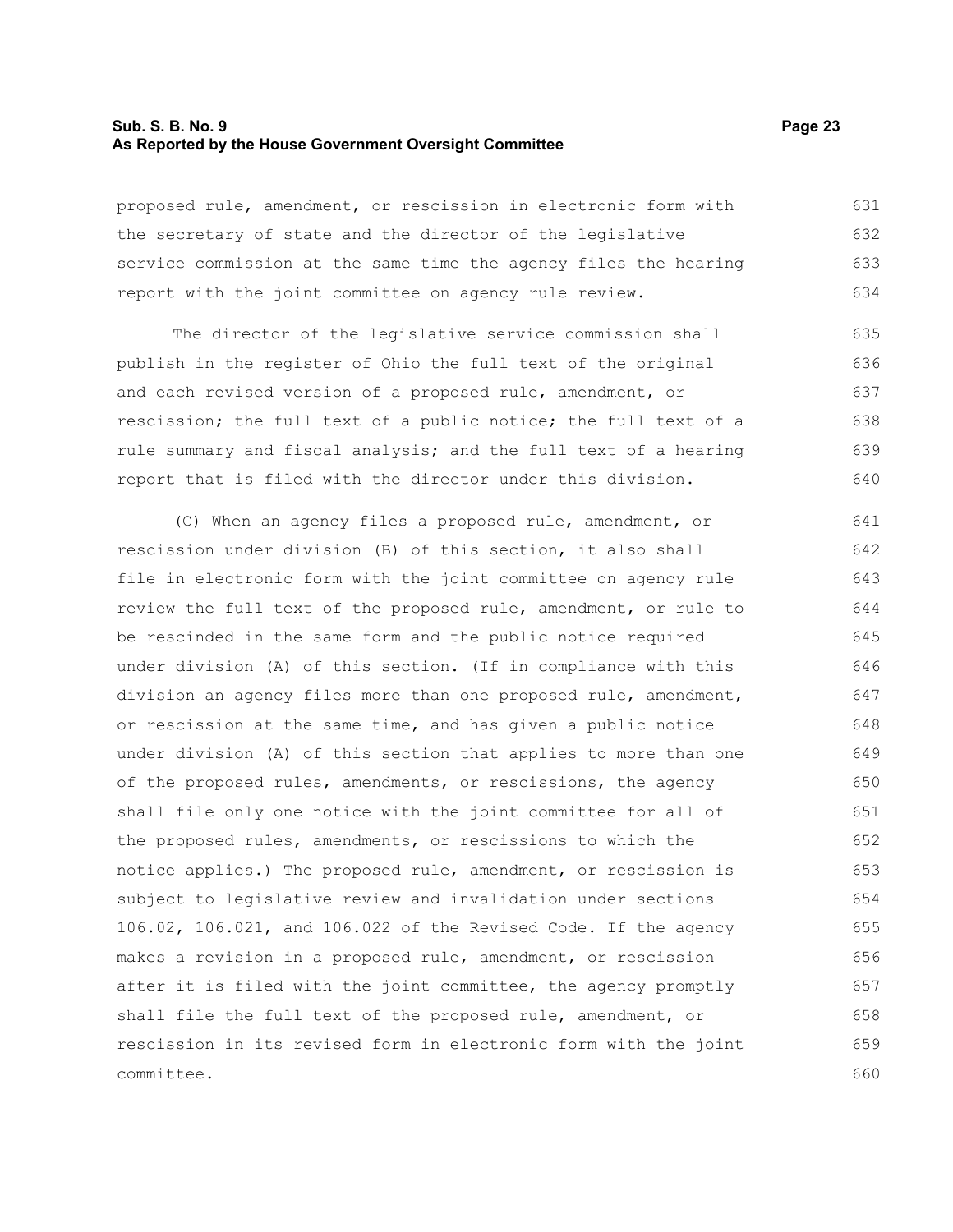#### **Sub. S. B. No. 9 Page 24 As Reported by the House Government Oversight Committee**

An agency shall file the rule summary and fiscal analysis prepared under section 106.024 of the Revised Code in electronic form along with a proposed rule, amendment, or rescission, and along with a proposed rule, amendment, or rescission in revised form, that is filed under this division. 661 662 663 664 665

If a proposed rule, amendment, or rescission has an adverse impact on businesses, the agency also shall file the business impact analysis, any recommendations received from the common sense initiative office, and the agency's memorandum of response, if any, in electronic form along with the proposed rule, amendment, or rescission, or along with the proposed rule, amendment, or rescission in revised form, that is filed under this division. 666 667 668 669 670 671 672 673

The agency shall file the hearing report in electronic form with the joint committee before the joint committee holds its public hearing on the proposed rule, amendment, or rescission. The filing of a hearing report does not constitute a revision of the proposed rule, amendment, or rescission to which the hearing report relates. 674 675 676 677 678 679

If the proposed rule, amendment, or rescission requires liability insurance, a bond, or any other financial responsibility instrument as a condition of licensure, the agency shall conduct a diligent search to determine if the liability insurance, bond, or other financial responsibility instrument is readily available in the amounts required as a condition of licensure, and shall certify to the joint committee that the search was conducted. 680 681 682 683 684 685 686 687

| If the proposed rule, amendment, or rescission implements    | 688 |
|--------------------------------------------------------------|-----|
| a federal law or rule, the agency shall provide to the joint | 689 |
| committee a citation to the federal law or rule the proposed | 690 |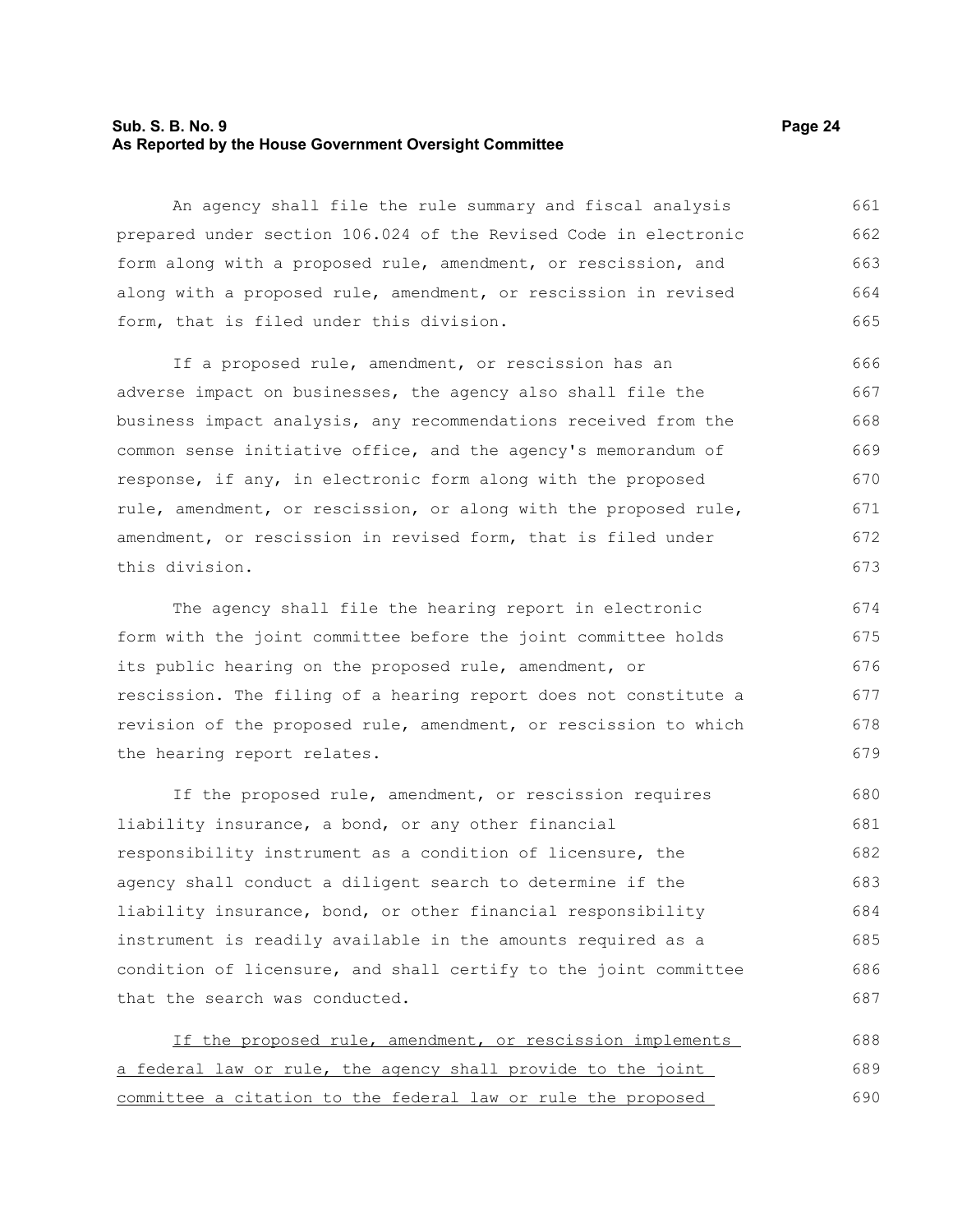## **Sub. S. B. No. 9 Page 25 As Reported by the House Government Oversight Committee**

| whether the proposed rule implements the federal law or rule in  | 692 |
|------------------------------------------------------------------|-----|
| a manner that is more or less stringent or burdensome than the   | 693 |
| federal law or rule requires.                                    | 694 |
| A proposed rule, amendment, or rescission that is subject        | 695 |
| to legislative review under this division may not be adopted     | 696 |
| under division (E) of this section or filed in final form under  | 697 |
| section 119.04 of the Revised Code unless the proposed rule,     | 698 |
| amendment, or rescission has been filed with the joint committee | 699 |
| on agency rule review under this division and the time for       | 700 |
| legislative review of the proposed rule, amendment, or           | 701 |
| rescission has expired without adoption of a concurrent          | 702 |
| resolution to invalidate the proposed rule, amendment, or        | 703 |
| rescission.                                                      | 704 |
| This division does not apply to:                                 | 705 |
| (1) An emergency rule, amendment, or rescission;                 | 706 |
| (2) A proposed rule, amendment, or rescission that must be       | 707 |
| adopted verbatim by an agency pursuant to federal law or rule,   | 708 |
| to become effective within sixty days of adoption, in order to   | 709 |
| continue the operation of a federally reimbursed program in this | 710 |
| state, so long as the proposed rule contains both of the         | 711 |
| following:                                                       | 712 |

(a) A statement that it is proposed for the purpose of complying with a federal law or rule; 713 714

(b) A citation to the federal law or rule that requires verbatim compliance. 715 716

(3) A proposed rule, amendment, or rescission that, as set forth in section 3719.41 of the Revised Code, must be adopted by the state board of pharmacy pursuant to federal law or rule, to 717 718 719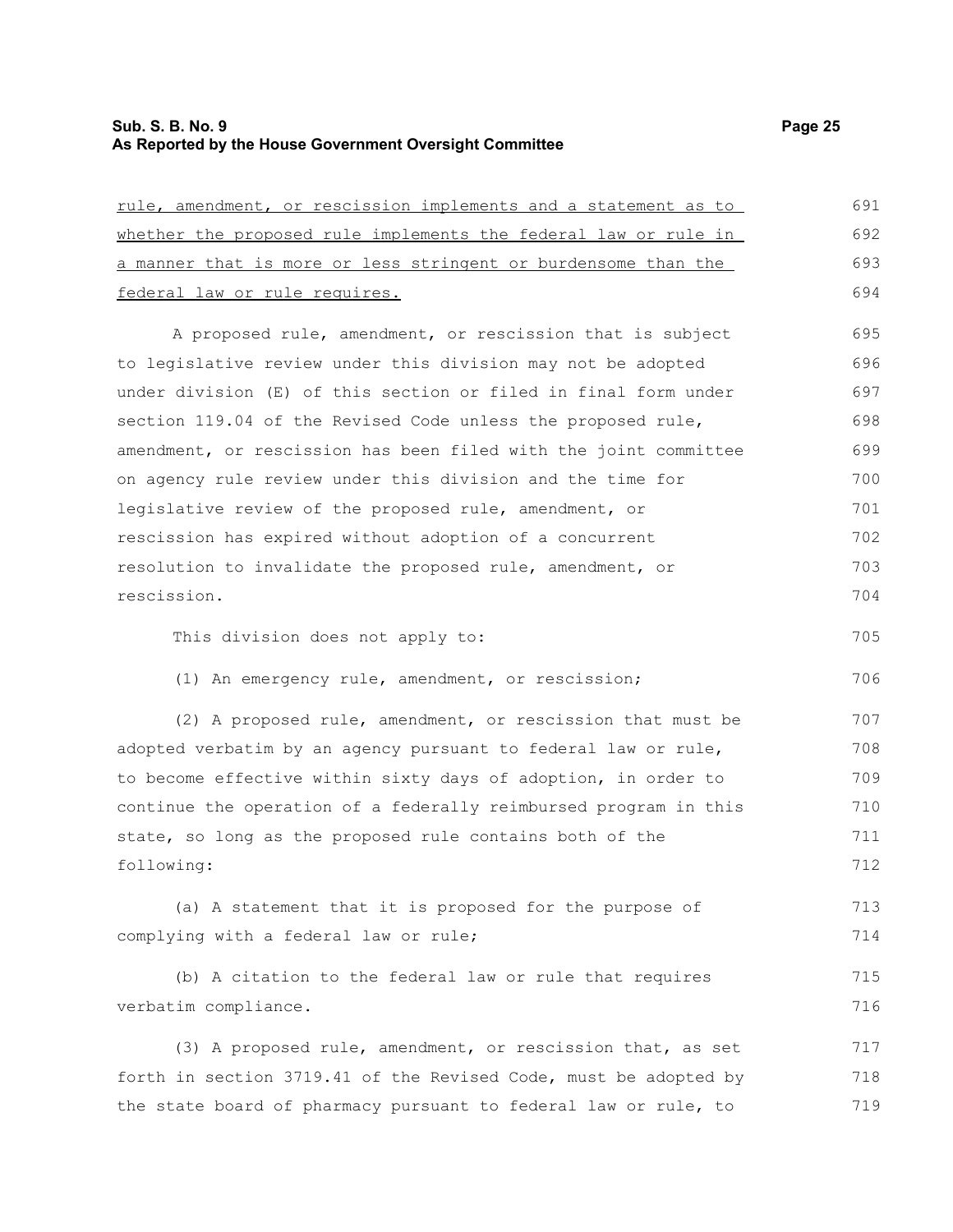#### **Sub. S. B. No. 9 Page 26 As Reported by the House Government Oversight Committee**

become effective within sixty days of adoption, so long as the proposed rule contains a statement that it is proposed for the purpose of complying with federal law or rule. 720 721 722

If a rule or amendment is exempt from legislative review under division (C)(2) of this section, and if the federal law or rule pursuant to which the rule or amendment was adopted expires, is repealed or rescinded, or otherwise terminates, the rule or amendment, or its rescission, is thereafter subject to legislative review under division (C) of this section. 723 724 725 726 727 728

(D) On the date and at the time and place designated in the notice, the agency shall conduct a public hearing at which any person affected by the proposed action of the agency may appear and be heard in person, by the person's attorney, or both, may present the person's position, arguments, or contentions, orally or in writing, offer and examine witnesses, and present evidence tending to show that the proposed rule, amendment, or rescission, if adopted or effectuated, will be unreasonable or unlawful. An agency may permit persons affected by the proposed rule, amendment, or rescission to present their positions, arguments, or contentions in writing, not only at the hearing, but also for a reasonable period before, after, or both before and after the hearing. A person who presents a position or arguments or contentions in writing before or after the hearing is not required to appear at the hearing. 729 730 731 732 733 734 735 736 737 738 739 740 741 742 743

At the hearing, the testimony shall be recorded. Such record shall be made at the expense of the agency. The agency is required to transcribe a record that is not sight readable only if a person requests transcription of all or part of the record and agrees to reimburse the agency for the costs of the transcription. An agency may require the person to pay in 744 745 746 747 748 749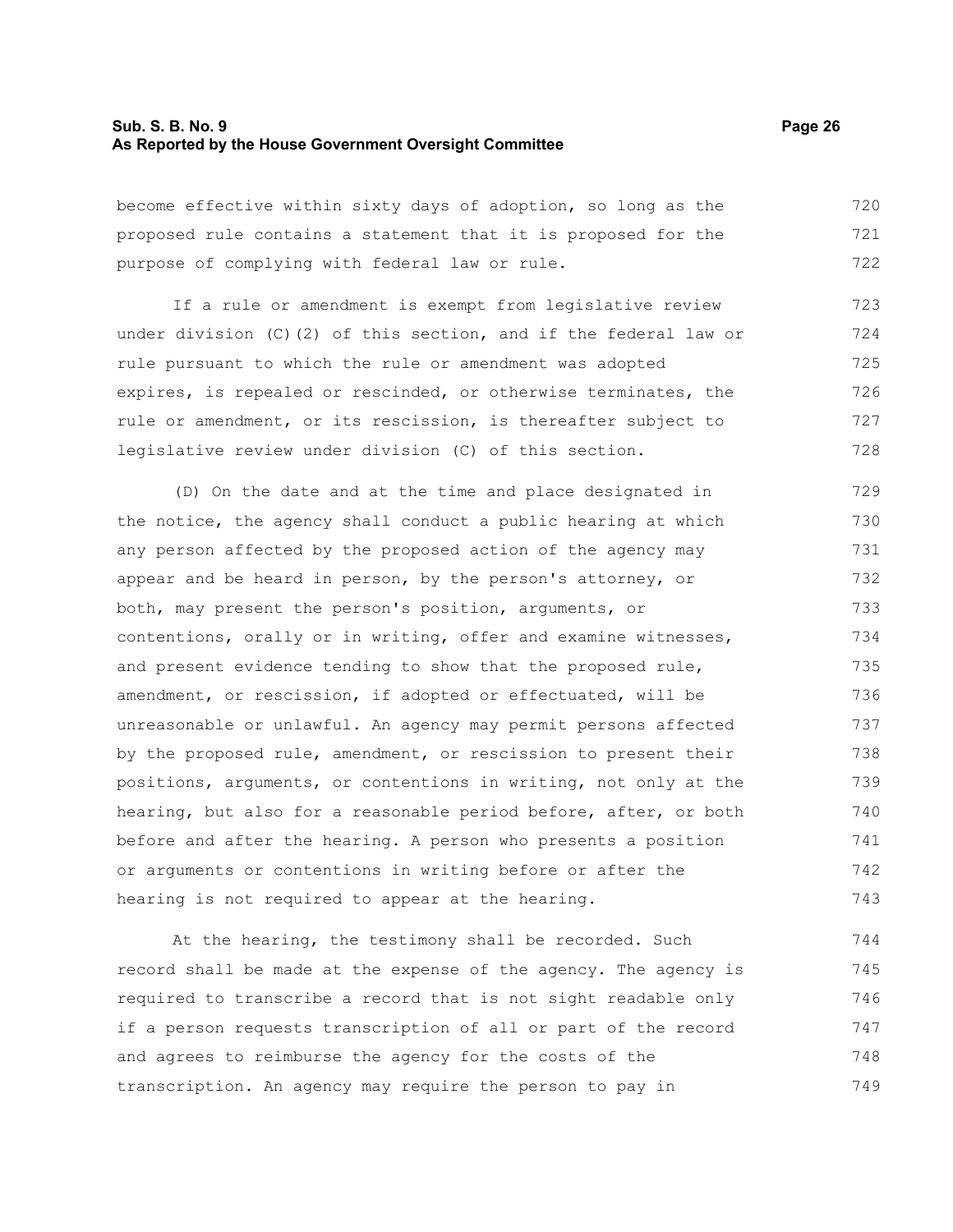#### **Sub. S. B. No. 9 Page 27 As Reported by the House Government Oversight Committee**

advance all or part of the cost of the transcription. In any hearing under this section the agency may administer oaths or affirmations. 750 751 752

The agency shall consider the positions, arguments, or contentions presented at, or before or after, the hearing. The agency shall prepare a hearing summary of the positions, arguments, or contentions, and of the issues raised by the positions, arguments, or contentions. The agency then shall prepare a hearing report explaining, with regard to each issue, how it is reflected in the rule, amendment, or rescission. If an issue is not reflected in the rule, amendment, or rescission, the hearing report shall explain why the issue is not reflected. The agency shall include the hearing summary in the hearing report as an appendix thereto. And, in the hearing report, the agency shall identify the proposed rule, amendment, or rescission to which the hearing report relates. 753 754 755 756 757 758 759 760 761 762 763 764 765

(E) After divisions  $(A)$ ,  $(B)$ ,  $(C)$ , and  $(D)$  of this section have been complied with, and when the time for legislative review under sections 106.02, 106.022, and 106.023 of the Revised Code has expired without adoption of a concurrent resolution to invalidate the proposed rule, amendment, or rescission, the agency may issue an order adopting the proposed rule or the proposed amendment or rescission of the rule, consistent with the synopsis or general statement included in the public notice. At that time the agency shall designate the effective date of the rule, amendment, or rescission, which shall not be earlier than the tenth day after the rule, amendment, or rescission has been filed in its final form as provided in section 119.04 of the Revised Code. 766 767 768 769 770 771 772 773 774 775 776 777 778

(F) Prior to the effective date of a rule, amendment, or 779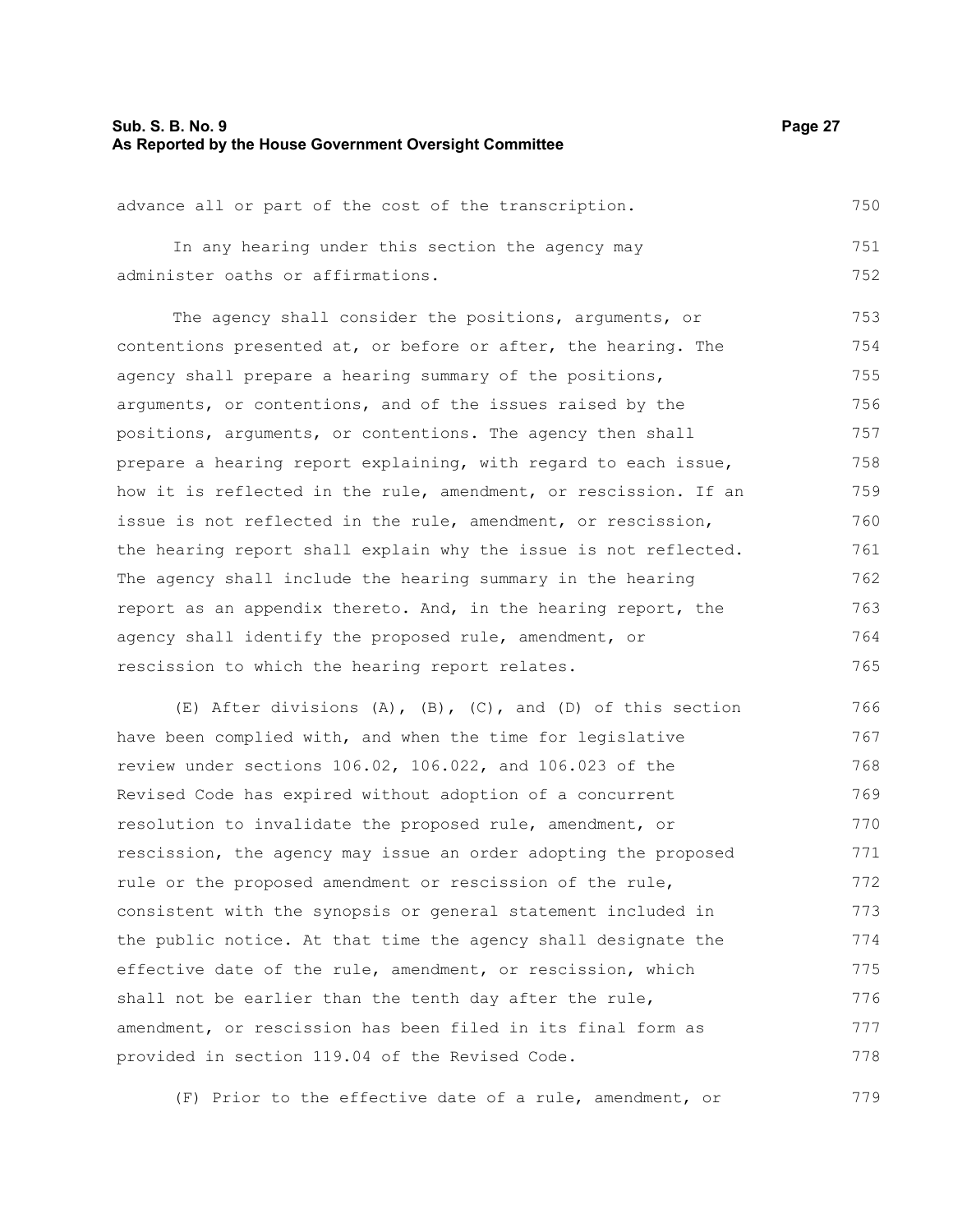#### **Sub. S. B. No. 9 Page 28 As Reported by the House Government Oversight Committee**

rescission, the agency shall make a reasonable effort to inform those affected by the rule, amendment, or rescission and to have available for distribution to those requesting it the full text of the rule as adopted or as amended. 780 781 782 783

(G)(1) If the governor, upon the request of an agency, determines that an emergency requires the immediate adoption, amendment, or rescission of a rule, the governor shall issue an order, the text of which shall be filed in electronic form with the agency, the secretary of state, the director of the legislative service commission, and the joint committee on agency rule review, that the procedure prescribed by this section with respect to the adoption, amendment, or rescission of a specified rule is suspended. The agency may then adopt immediately the emergency rule, amendment, or rescission and it becomes effective on the date the rule, amendment, or rescission, in final form and in compliance with division (A)(2) of section 119.04 of the Revised Code, is filed in electronic form with the secretary of state, the director of the legislative service commission, and the joint committee on agency rule review. The director shall publish the full text of the emergency rule, amendment, or rescission in the register of Ohio. 784 785 786 787 788 789 790 791 792 793 794 795 796 797 798 799 800 801

Except as provided in division (G)(2) of this section, or section 107.43 of the Revised Code, the emergency rule, amendment, or rescission shall become invalid at the end of the one hundred twentieth day it is in effect. Prior to that date the agency may adopt the emergency rule, amendment, or rescission as a nonemergency rule, amendment, or rescission by complying with the procedure prescribed by this section for the adoption, amendment, and rescission of nonemergency rules. The agency shall not use the procedure of division (G)(1) of this 802 803 804 805 806 807 808 809 810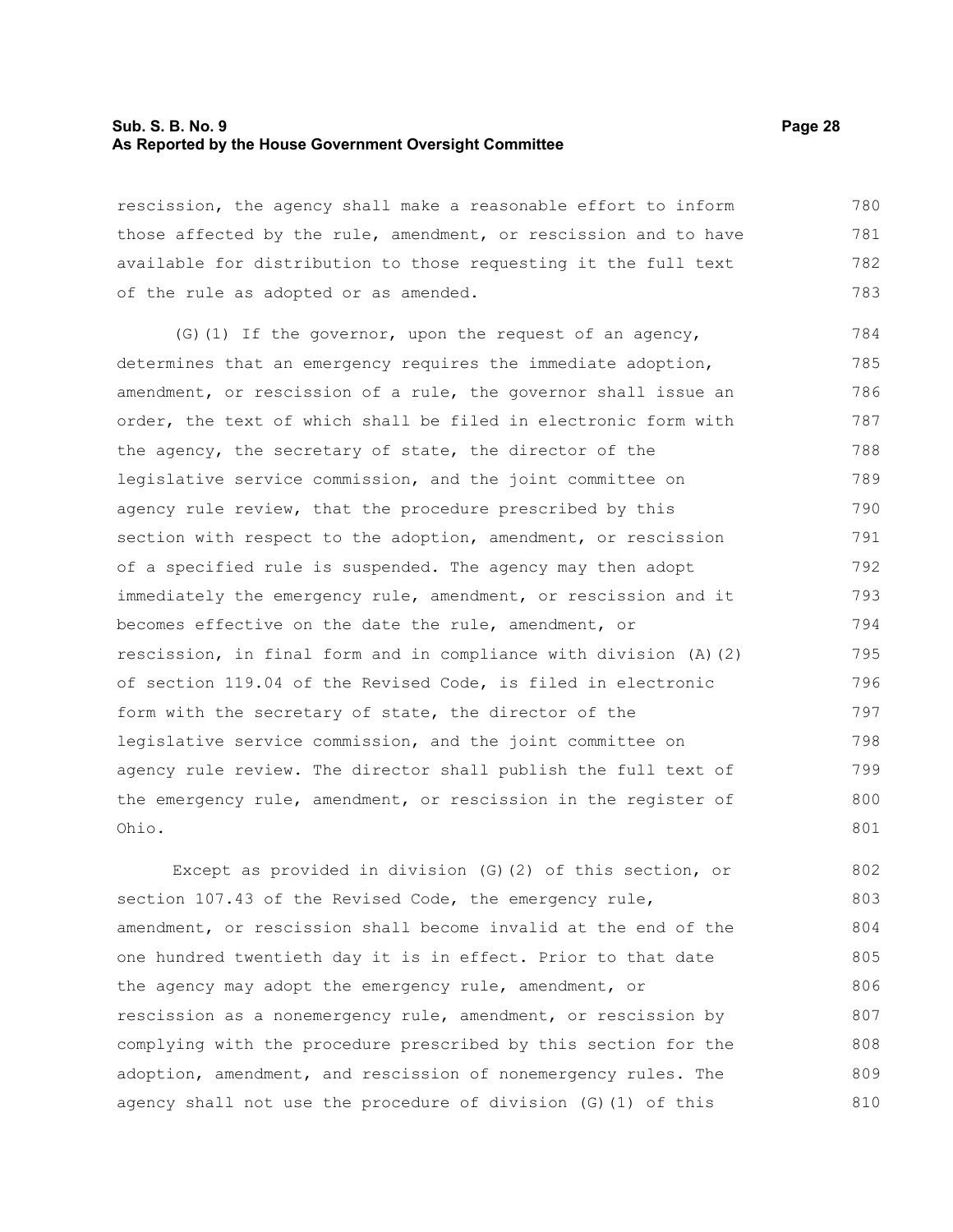#### **Sub. S. B. No. 9 Page 29 As Reported by the House Government Oversight Committee**

section to readopt the emergency rule, amendment, or rescission so that, upon the emergency rule, amendment, or rescission becoming invalid under division (G)(1) of this section, the emergency rule, amendment, or rescission will continue in effect without interruption for another one-hundred-twenty-day period, except when section 106.02 of the Revised Code prevents the agency from adopting the emergency rule, amendment, or rescission as a nonemergency rule, amendment, or rescission within the one-hundred-twenty-day period. 811 812 813 814 815 816 817 818 819

Division (G)(1) of this section does not apply to the adoption of any emergency rule, amendment, or rescission by the tax commissioner under division (C)(2) of section 5117.02 of the Revised Code.

(2) An emergency rule or amendment adding a substance to a controlled substance schedule shall become invalid at the end of the one hundred eightieth day it is in effect. Prior to that date, the state board of pharmacy may adopt the emergency rule or amendment as a nonemergency rule or amendment by complying with the procedure prescribed by this section for adoption and amendment of nonemergency rules. The board shall not use the procedure of division (G)(1) of this section to readopt the emergency rule or amendment so that, upon the emergency rule or amendment becoming invalid under division (G)(2) of this section, the emergency rule or amendment will continue in effect beyond the one-hundred-eighty-day period. 824 825 826 827 828 829 830 831 832 833 834 835

(3) The general assembly, by adopting a concurrent resolution, and in accordance with section 107.43 of the Revised Code, may do either of the following: 836 837 838

(a) Invalidate, in whole or in part, an emergency rule adopted or amended by an agency in response to a state of 839 840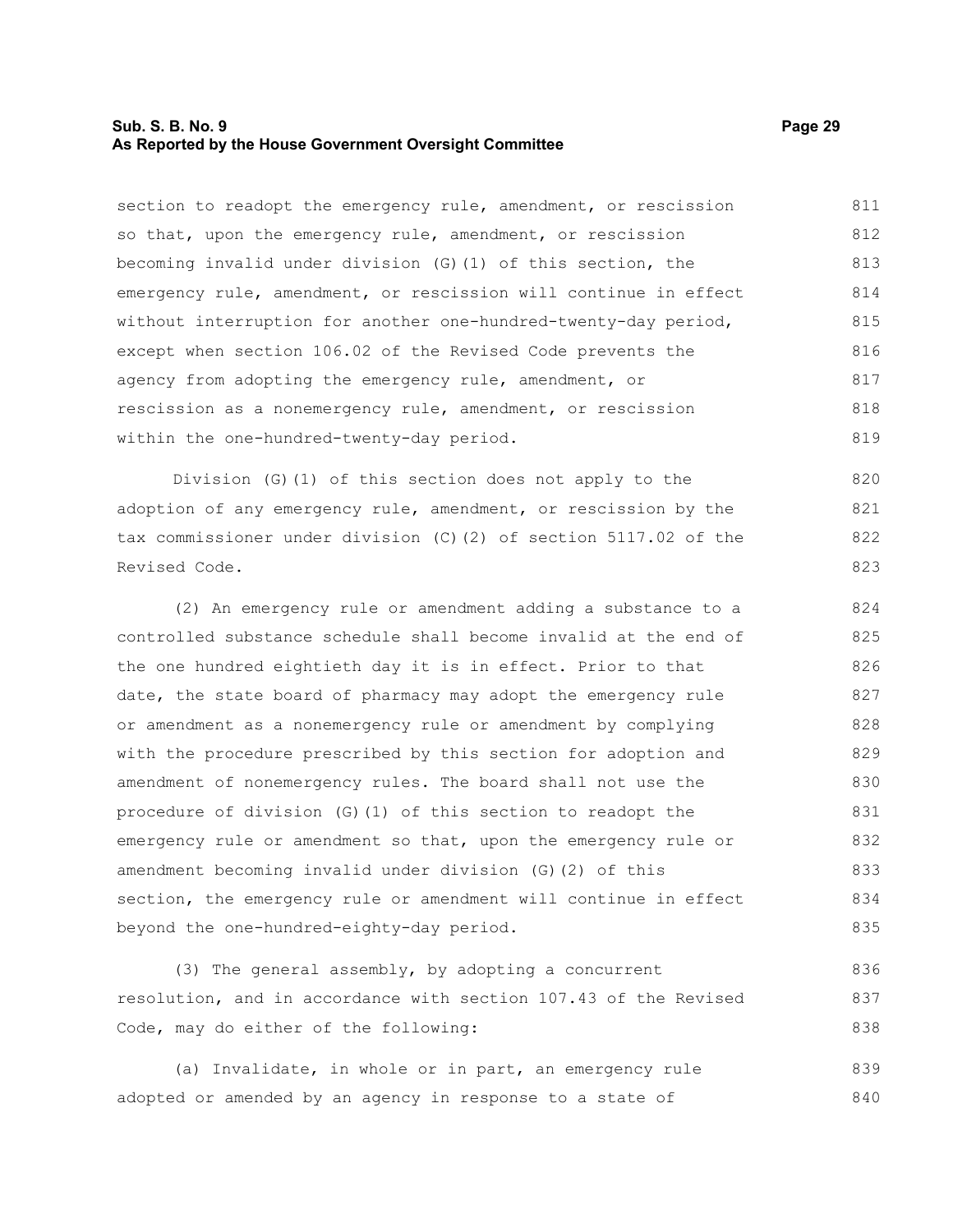#### **Sub. S. B. No. 9 Page 30 As Reported by the House Government Oversight Committee**

emergency, as defined under section 107.42 of the Revised Code, under division (G)(1) of this section; 841 842

(b) Authorize an agency to readopt, in whole or in part, a rule that was rescinded in response to a state of emergency under division (G)(1) of this section. 843 844 845

(H) Rules adopted by an authority within the department of job and family services for the administration or enforcement of Chapter 4141. of the Revised Code or of the department of taxation shall be effective without a hearing as provided by this section if the statutes pertaining to such agency specifically give a right of appeal to the board of tax appeals or to a higher authority within the agency or to a court, and also give the appellant a right to a hearing on such appeal. This division does not apply to the adoption of any rule, amendment, or rescission by the tax commissioner under division (C)(1) or (2) of section 5117.02 of the Revised Code, or deny the right to file an action for declaratory judgment as provided in Chapter 2721. of the Revised Code from the decision of the board of tax appeals or of the higher authority within such agency. 846 847 848 849 850 851 852 853 854 855 856 857 858 859 860

 **Sec. 121.031.** The administrative department head of an administrative department created under section 121.02 of the Revised Code or an administrative department head appointed under section 121.03 of the Revised Code may direct an otherwise independent official or state agency that is organized under the administrative department or administrative department head as necessary to achieve reductions in regulatory restrictions in rules in compliance with sections 121.95, 121.951, 121.952, 121.953, and 121.954 of the Revised Code. 861 862 863 864 865 866 867 868 869

Sec. 121.95. (A) As used in this sectionsections 121.95, 870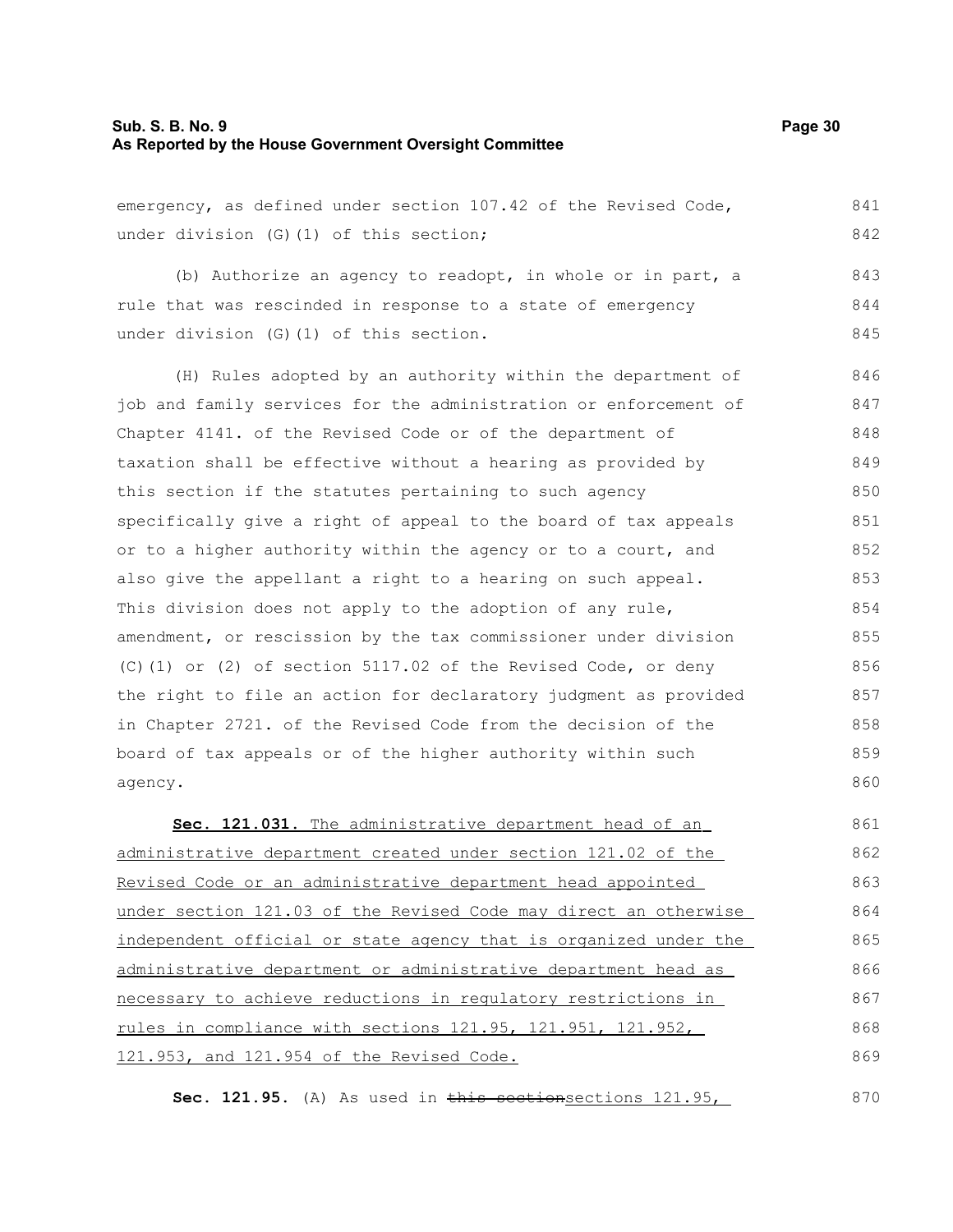#### **Sub. S. B. No. 9 Page 31 As Reported by the House Government Oversight Committee**

| 121.951, 121.952, 121.953, and 121.954 of the Revised Code,      | 871 |
|------------------------------------------------------------------|-----|
| "state agency" means an administrative department created under  | 872 |
| section 121.02 of the Revised Code, an administrative department | 873 |
| head appointed under section 121.03 of the Revised Code, and a   | 874 |
| state agency organized under an administrative department or     | 875 |
| administrative department head. "State agency" also includes the | 876 |
| department of education, the state lottery commission, the Ohio  | 877 |
| casino control commission, the state racing commission, and the  | 878 |
| public utilities commission of Ohio. Rules adopted by an         | 879 |
| otherwise independent official or entity organized under a state | 880 |
| agency shall be attributed to the agency under which the         | 881 |
| official or entity is organized for the purposes of this-        | 882 |
| sectionsections 121.95, 121.951, 121.952, 121.953, and 121.954   | 883 |
| of the Revised Code.                                             | 884 |
|                                                                  |     |

(B) Not later than December 31, 2019, a state agency shall review its existing rules to identify rules having one or more regulatory restrictions that require or prohibit an action and prepare a base inventory of the regulatory restrictions in its existing rules. Rules that include the words "shall," "must," "require," "shall not," "may not," and "prohibit" shall be considered to contain regulatory restrictions. 885 886 887 888 889 890 891

(C) In the base inventory, the state agency shall indicate all of the following concerning each regulatory restriction: 892 893

(1) A description of the regulatory restriction; 894

(2) The rule number of the rule in which the regulatory restriction appears; 895 896

(3) The statute under which the regulatory restriction was adopted; 897 898

(4) Whether state or federal law expressly and 899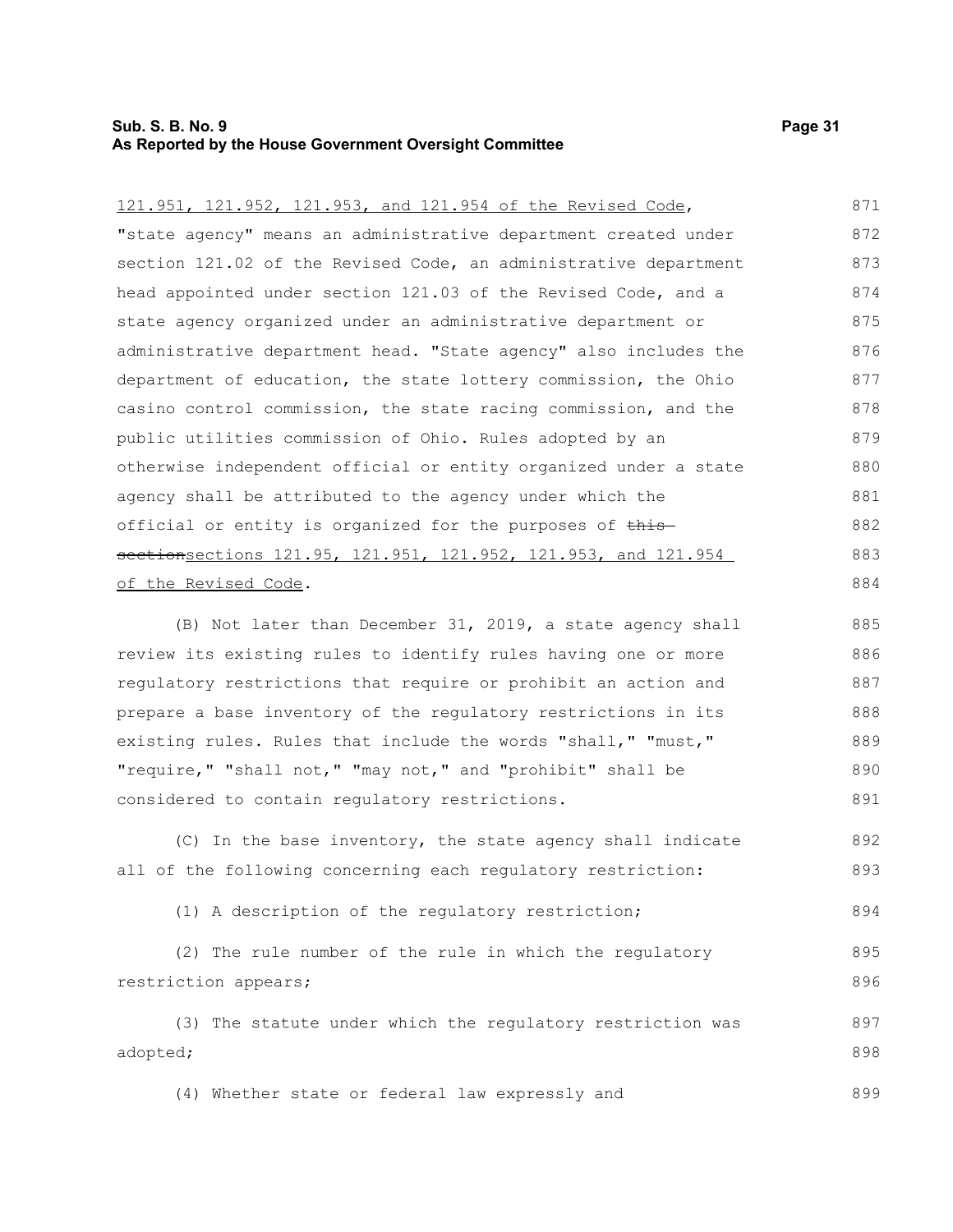920

921

specifically requires the agency to adopt the regulatory restriction or the agency adopted the regulatory restriction under the agency's general authority; 900 901 902

(5) Whether removing the regulatory restriction would require a change to state or federal law, provided that removing a regulatory restriction adopted under a law granting the agency general authority shall be presumed not to require a change to state or federal law; 903 904 905 906 907

(6) Any other information the joint committee on agency rule review considers necessary. 908 909

(D) The state agency shall compute and state the total number of regulatory restrictions indicated in the base inventory, shall post the base inventory on its web site, and shall electronically transmit a copy of the inventory to the joint committee. The joint committee shall review the base inventory, then transmit it electronically to the speaker of the house of representatives and the president of the senate. 910 911 912 913 914 915 916

(E) The following types of rules or regulatory restrictions are not required to be included in a state agency's inventory of regulatory restrictions: 917 918 919

(1) An internal management rule;

(2) An emergency rule;

(3) A rule that state or federal law requires the state agency to adopt verbatim; 922 923

(4) A regulatory restriction contained in materials or documents incorporated by reference into a rule pursuant to sections 121.71 to 121.75 of the Revised Code; 924 925 926

(5) A rule adopted pursuant to section 1347.15 of the 927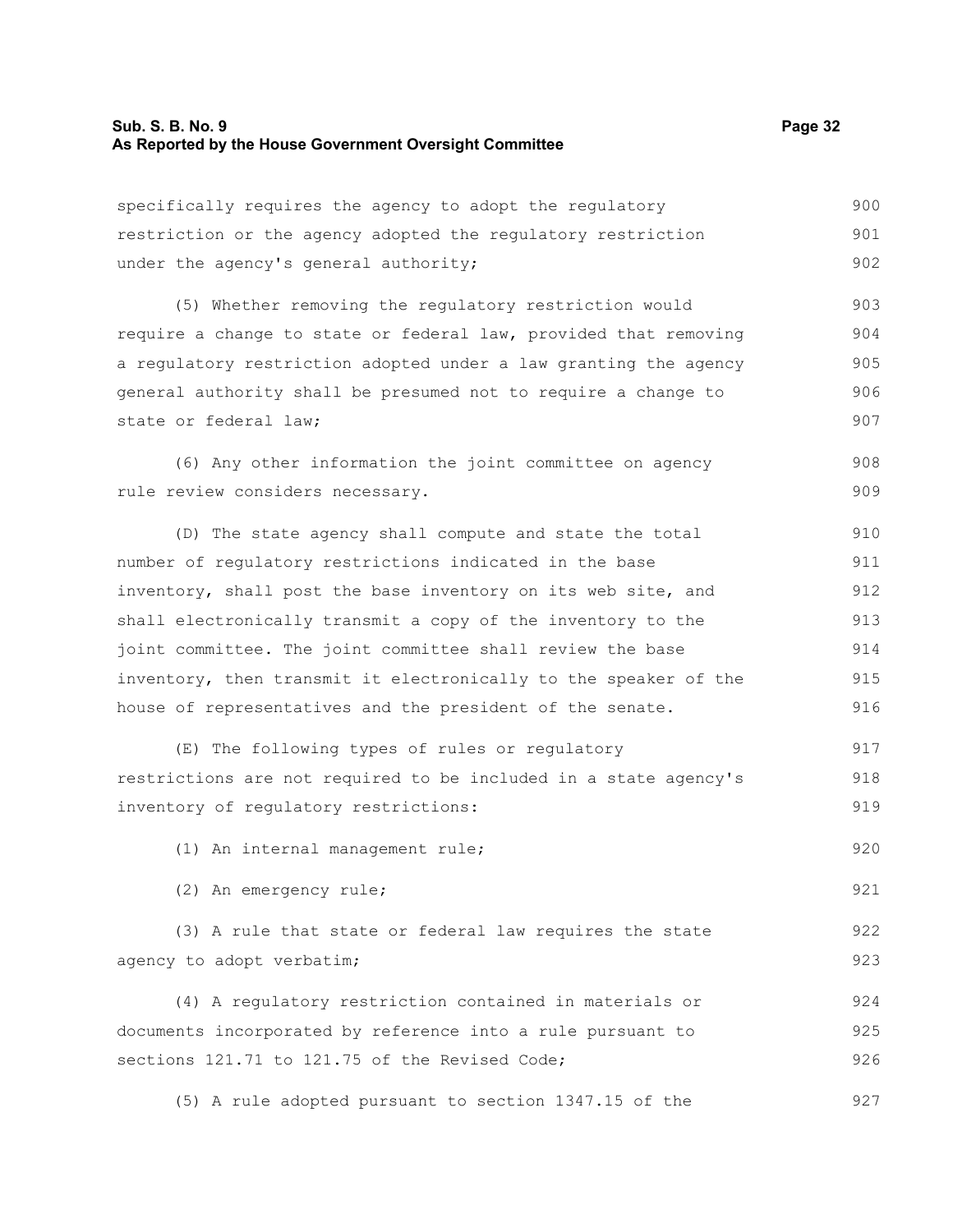| <b>Sub. S. B. No. 9</b><br>As Reported by the House Government Oversight Committee          | Page 33    |
|---------------------------------------------------------------------------------------------|------------|
| Revised Code;                                                                               | 928        |
| (6) A rule concerning instant lottery games;                                                | 929        |
| (7) Any other rule that is not subject to review under<br>Chapter 106. of the Revised Code. | 930<br>931 |
| (F) Beginning on the effective date of this section and                                     | 932        |
| ending on June 30, 20232025, a state agency may not adopt a new                             | 933        |
| regulatory restriction unless it simultaneously removes two or                              | 934        |
| more other existing regulatory restrictions. The state agency                               | 935        |
| may not satisfy this section by merging two or more existing                                | 936        |
| regulatory restrictions into a single surviving regulatory                                  | 937        |
| restriction.                                                                                | 938        |
| Sec. 121.951. (A) (1) Using the criteria listed in division                                 | 939        |
| (A) of section 106.03 of the Revised Code, a state agency shall                             | 940        |
| amend or rescind rules identified in its base inventory of                                  | 941        |
| regulatory restrictions prepared under section 121.95 of the                                | 942        |
| Revised Code as necessary to reduce the total number of                                     | 943        |
| regulatory restrictions by thirty per cent, according to the                                | 944        |
| following schedule:                                                                         | 945        |
| (a) A ten per cent reduction not later than June 30, 2023;                                  | 946        |
| (b) A twenty per cent reduction not later than June 30,                                     | 947        |
| $2024;$ and                                                                                 | 948        |
| (c) The thirty per cent reduction not later than June 30,                                   | 949        |
| 2025.                                                                                       | 950        |
| When a state agency has achieved a reduction of any                                         | 951        |
| percentage in regulatory restrictions, whether or not as                                    | 952        |
| specified in this section, the state agency may not adopt or                                | 953        |
| maintain regulatory restrictions that would negate the                                      | 954        |
| reduction.                                                                                  | 955        |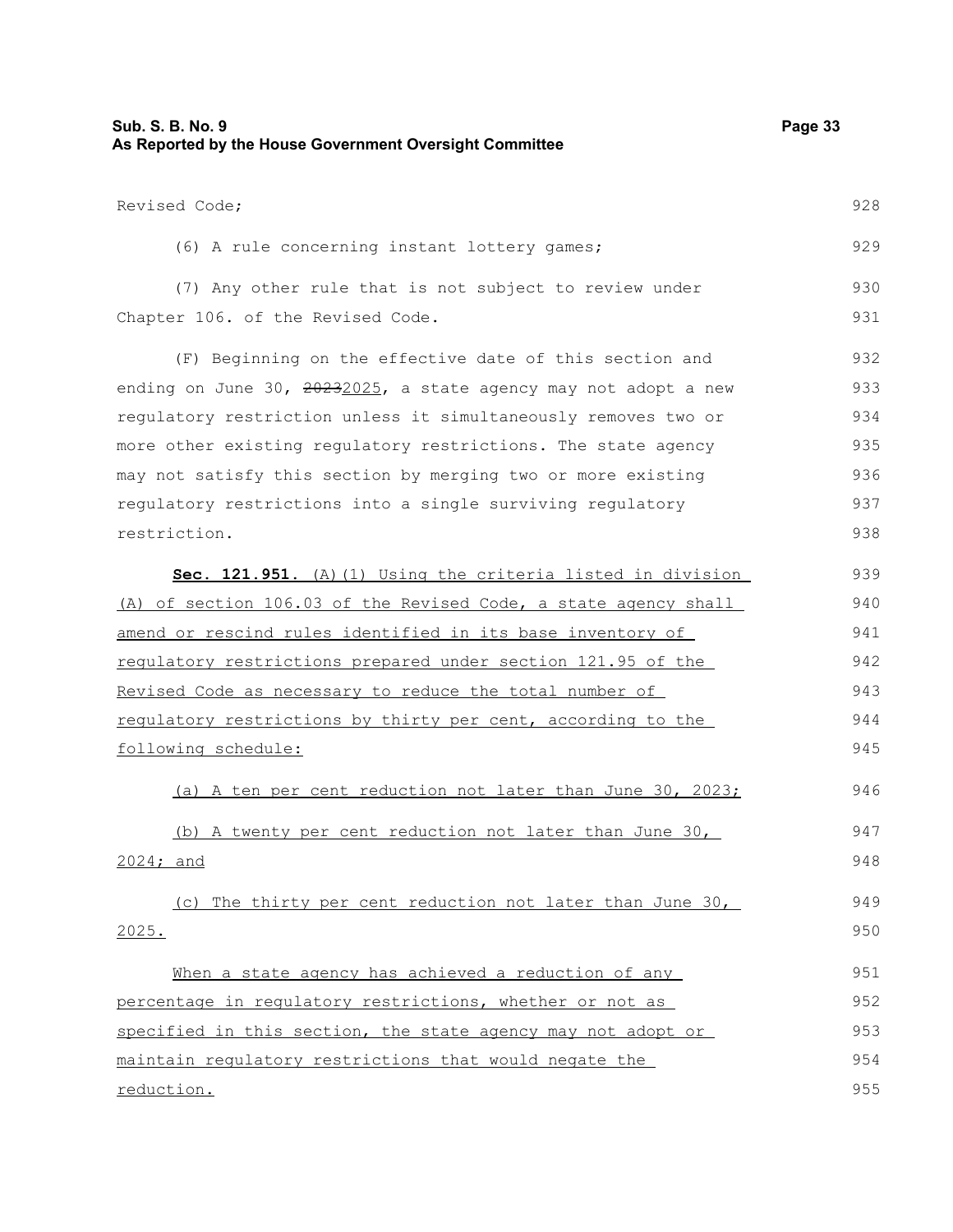# **Sub. S. B. No. 9 Page 34 As Reported by the House Government Oversight Committee**

| (2) Beginning July 1, 2025, a state agency that has not          | 956 |
|------------------------------------------------------------------|-----|
| achieved the specified thirty per cent reduction may not adopt a | 957 |
| new requlatory restriction unless it simultaneously removes two  | 958 |
| or more other existing regulatory restrictions, until the        | 959 |
| specified thirty per cent reduction has been achieved. The state | 960 |
| agency may not fulfill this requirement by merging two or more   | 961 |
| existing regulatory restrictions into a single surviving         | 962 |
| requlatory restriction.                                          | 963 |
| (3) A state agency is encouraged to continue to reduce           | 964 |
| requlatory restrictions after it has achieved the specified      | 965 |
| thirty per cent reduction.                                       | 966 |
| (B) (1) Not later than September 15, 2022, a state agency        | 967 |
| shall prepare an historical report of its progress in reducing   | 968 |
| requlatory restrictions over the period of time beginning when   | 969 |
| the agency prepared its base inventory under section 121.95 of   | 970 |
| the Revised Code and ending on June 30, 2022. Annually           | 971 |
| thereafter, a state agency shall prepare an historical report of | 972 |
| its progress in reducing regulatory restrictions over the        | 973 |
| preceding fiscal year. The state agency shall explain in the     | 974 |
| report how it applied the criteria described in division (A) of  | 975 |
| section 106.03 of the Revised Code to its determinations as to   | 976 |
| which regulatory restrictions to amend or rescind. The state     | 977 |
| agency shall include a revised inventory of regulatory           | 978 |
| restrictions with the report.                                    | 979 |
| (2) In the revised inventory, in addition to the                 | 980 |
| information required by section 121.95 of the Revised Code, the  | 981 |
| state agency shall compute the percentage net reduction in       | 982 |
| requiatory restrictions by subtracting the current number of     | 983 |
| requiatory restrictions from the number of requiatory            | 984 |
| restrictions identified in the base inventory and then dividing  | 985 |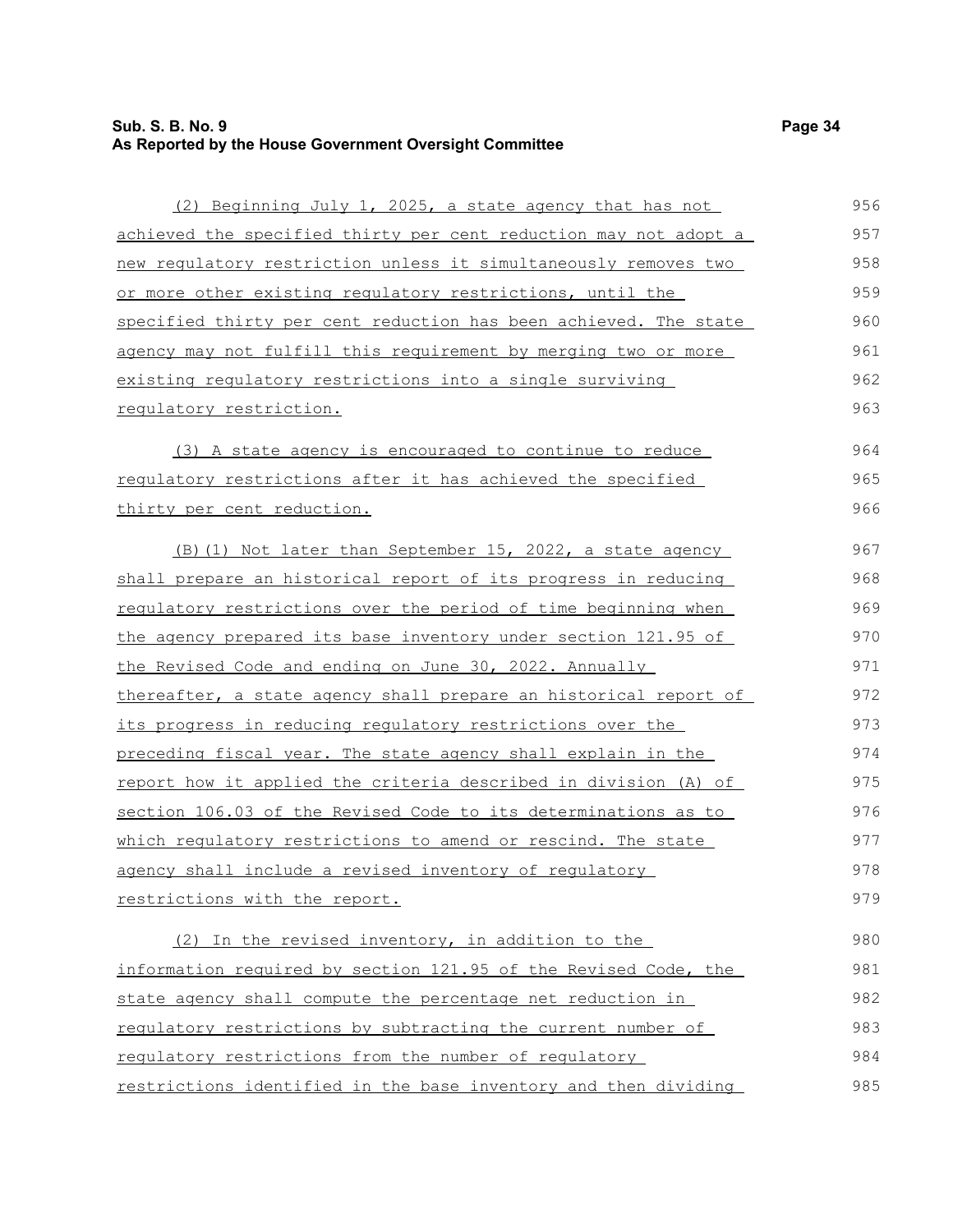| the resulting number by the number of regulatory restrictions in       | 986  |
|------------------------------------------------------------------------|------|
| the base inventory.                                                    | 987  |
| (3) The state agency shall transmit the report                         | 988  |
| electronically to the joint committee on agency rule review. The       | 989  |
| joint committee shall review the report and shall transmit it          | 990  |
| electronically to the speaker of the house of representatives          | 991  |
| and the president of the senate. The state agency shall continue       | 992  |
| <u>preparing and transmitting annual reports until it has reported</u> | 993  |
| that it has achieved the required reduction in regulatory              | 994  |
| restrictions.                                                          | 995  |
| Sec. 121.952. (A) If a state agency fails to reduce                    | 996  |
| requlatory restrictions by a required percentage within one            | 997  |
| hundred twenty days after a reduction deadline in section              | 998  |
| 121.951 of the Revised Code, the joint committee on agency rule        | 999  |
| review shall afford the state agency an opportunity to appear          | 1000 |
| before the joint committee to show cause why the agency's              | 1001 |
| required reduction in requlatory restrictions should be                | 1002 |
| lessened. If the joint committee determines that the state             | 1003 |
| agency has shown cause, the joint committee shall determine a          | 1004 |
| lessened required reduction in requlatory restrictions for that        | 1005 |
| agency and shall submit a written report to the speaker of the         | 1006 |
| house of representatives and the president of the senate,              | 1007 |
| indicating the lessened required reduction in requlatory               | 1008 |
| restrictions for that agency and the reason the joint committee        | 1009 |
| determined that lessened required reduction.                           | 1010 |
| (B) (1) If a state agency fails to reduce regulatory                   | 1011 |
| restrictions by a required percentage as described in division         | 1012 |
| (A) of this section because the agency's base inventory contains       | 1013 |
| requiatory restrictions that adopt or implement a federal law or       | 1014 |
| rule, the agency may submit both of the following to the joint         | 1015 |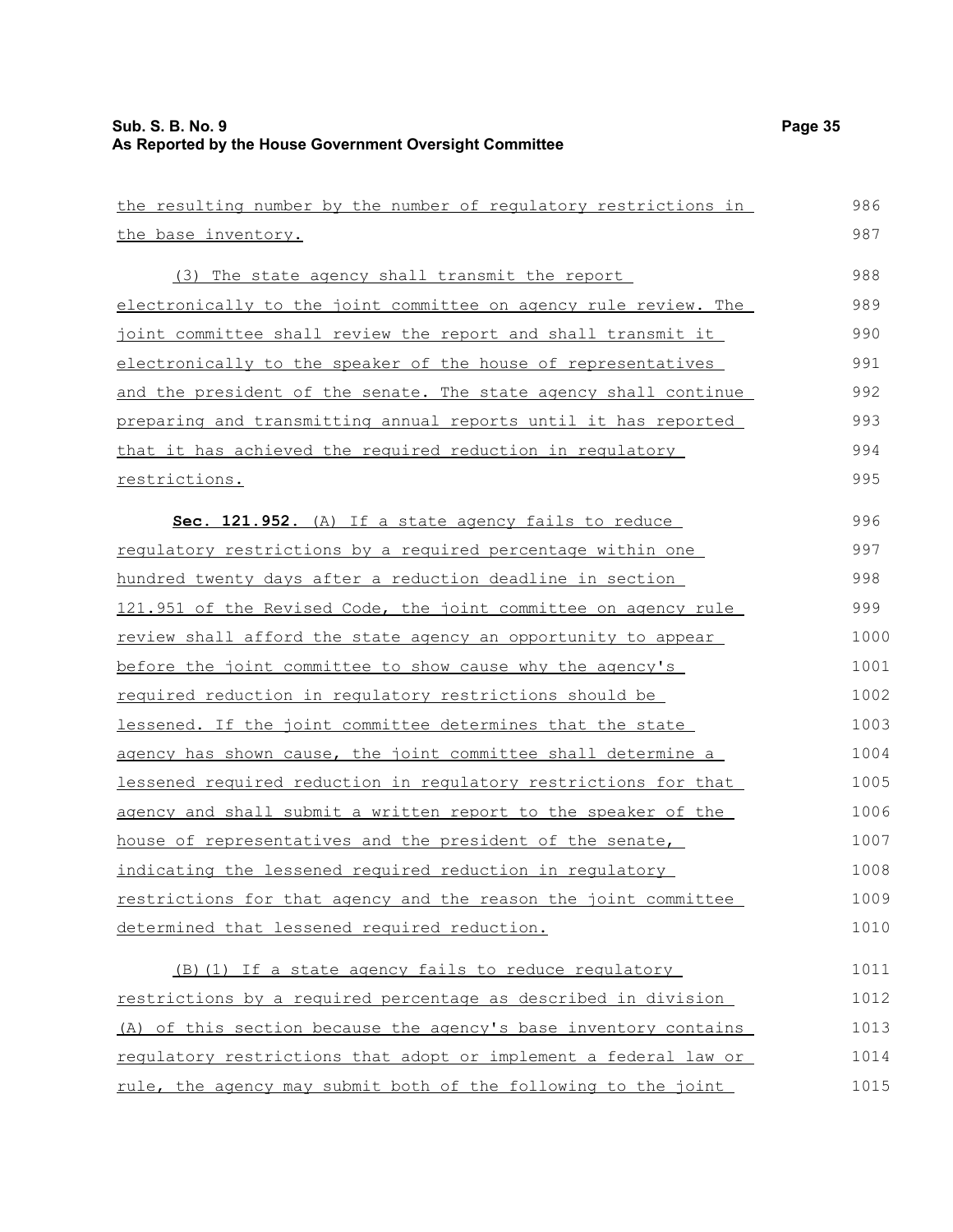| <b>Sub. S. B. No. 9</b><br>As Reported by the House Government Oversight Committee |      |  |  |  |  |  |
|------------------------------------------------------------------------------------|------|--|--|--|--|--|
| committee:                                                                         | 1016 |  |  |  |  |  |
|                                                                                    |      |  |  |  |  |  |
| (a) A modified inventory of the agency's regulatory                                | 1017 |  |  |  |  |  |
| restrictions consisting of the agency's base inventory prepared                    | 1018 |  |  |  |  |  |
| under section 121.95 of the Revised Code minus any rule that the                   | 1019 |  |  |  |  |  |
| agency identifies as implementing a federal law or rule in a                       | 1020 |  |  |  |  |  |
| manner that is not more stringent or burdensome than the federal                   | 1021 |  |  |  |  |  |
| law or rule requires;                                                              | 1022 |  |  |  |  |  |
| (b) A written analysis explaining how each rule identified                         | 1023 |  |  |  |  |  |
| by the agency implements a federal law or rule in a manner that                    | 1024 |  |  |  |  |  |
| is not more stringent or burdensome than the federal law or rule                   | 1025 |  |  |  |  |  |
| requires.                                                                          | 1026 |  |  |  |  |  |
| (2) At the appearance before the joint committee described                         | 1027 |  |  |  |  |  |
| in division (A) of this section, the joint committee may lessen                    | 1028 |  |  |  |  |  |
| the agency's required reduction in regulatory restrictions based                   | 1029 |  |  |  |  |  |
| on the modified inventory submitted by the agency.                                 | 1030 |  |  |  |  |  |
| Sec. 121.953. (A) Effective July 1, 2025, the number of                            | 1031 |  |  |  |  |  |
| requlatory restrictions in this state shall not exceed a number                    | 1032 |  |  |  |  |  |
| of requiatory restrictions determined by the joint committee on                    | 1033 |  |  |  |  |  |
| agency rule review in accordance with this section. The joint                      | 1034 |  |  |  |  |  |
| committee shall determine that number by calculating, for each                     | 1035 |  |  |  |  |  |
| agency, the number of regulatory restrictions identified by the                    | 1036 |  |  |  |  |  |
| agency in the base inventory prepared under section 121.95 of                      | 1037 |  |  |  |  |  |
| the Revised Code, minus the number of requlatory restrictions                      | 1038 |  |  |  |  |  |
| that represents the percentage reduction the state agency is                       | 1039 |  |  |  |  |  |
| required to achieve, and then totaling the resulting numbers for                   | 1040 |  |  |  |  |  |
| all state agencies. The joint committee shall consider any                         | 1041 |  |  |  |  |  |
| lessened required reductions under section 121.952 of the                          | 1042 |  |  |  |  |  |
| Revised Code.                                                                      | 1043 |  |  |  |  |  |
| (B) A state agency shall contact the joint committee                               | 1044 |  |  |  |  |  |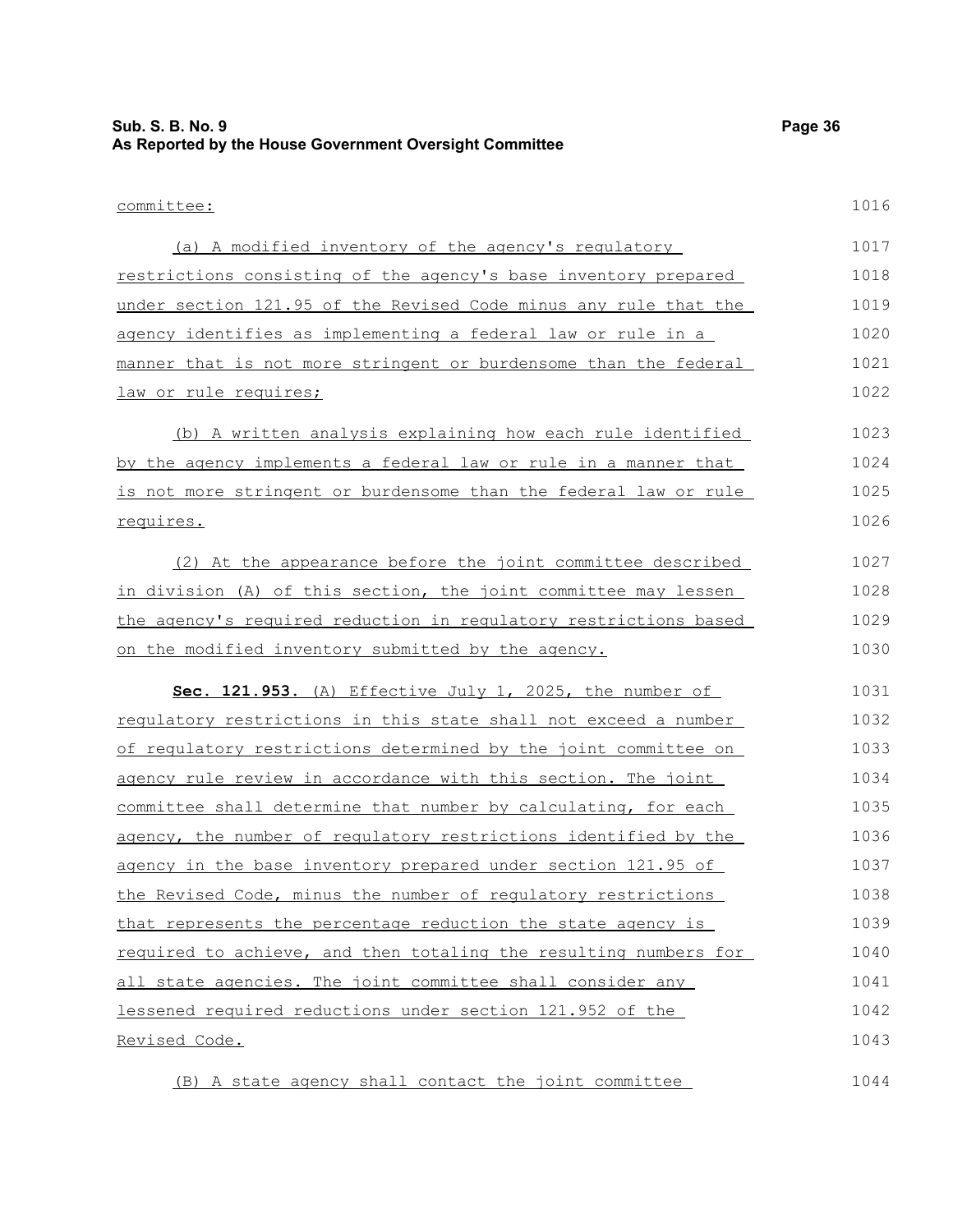## **Sub. S. B. No. 9** Page 37 **As Reported by the House Government Oversight Committee**

| before submitting a proposed rule containing a regulatory        | 1045 |
|------------------------------------------------------------------|------|
| restriction, and the joint committee shall determine whether     | 1046 |
| adopting the regulatory restriction would cause the state to     | 1047 |
| exceed the number of requlatory restrictions permitted under     | 1048 |
| this section. A state agency may not adopt a rule if by adopting | 1049 |
| the rule the state agency would cause the number of regulatory   | 1050 |
| restrictions to exceed the state limit as determined by the      | 1051 |
| joint committee.                                                 | 1052 |
| Sec. 121.954. Notwithstanding any provision of section           | 1053 |
| 121.95 of the Revised Code to the contrary, sections 121.95,     | 1054 |
| 121.951, 121.952, and 121.953 of the Revised Code do not apply   | 1055 |
| to rules adopted by the Ohio casino control commission under     | 1056 |
| Chapter 3775. of the Revised Code.                               | 1057 |
| Sec. 4301.171. (A) As used in this section:                      | 1058 |
| (1) "Broker" and "solicitor" have the same meanings as in        | 1059 |
| rules adopted by the superintendent of liquor control under      | 1060 |
| section 4303.25 of the Revised Code.                             | 1061 |
| (2) "Tasting sample" means a small amount of spirituous          | 1062 |
| liquor that is provided in a serving of not more than a quarter  | 1063 |
| ounce of spirituous liquor and, if provided, not more than one   | 1064 |
| ounce of nonalcoholic mixer to an authorized purchaser and that  | 1065 |
| allows the purchaser to determine, by tasting only, the quality  | 1066 |
| and character of the beverage.                                   | 1067 |
| (3) "Trade marketing company" means a company that               | 1068 |
| solicits the purchase of beer and intoxicating liquor and        | 1069 |

educates the public about beer and intoxicating liquor. (4) "Trade marketing professional" means an individual who 1070 1071

is an employee of, or is under contract with, a trade marketing company and who has successfully completed a training program 1072 1073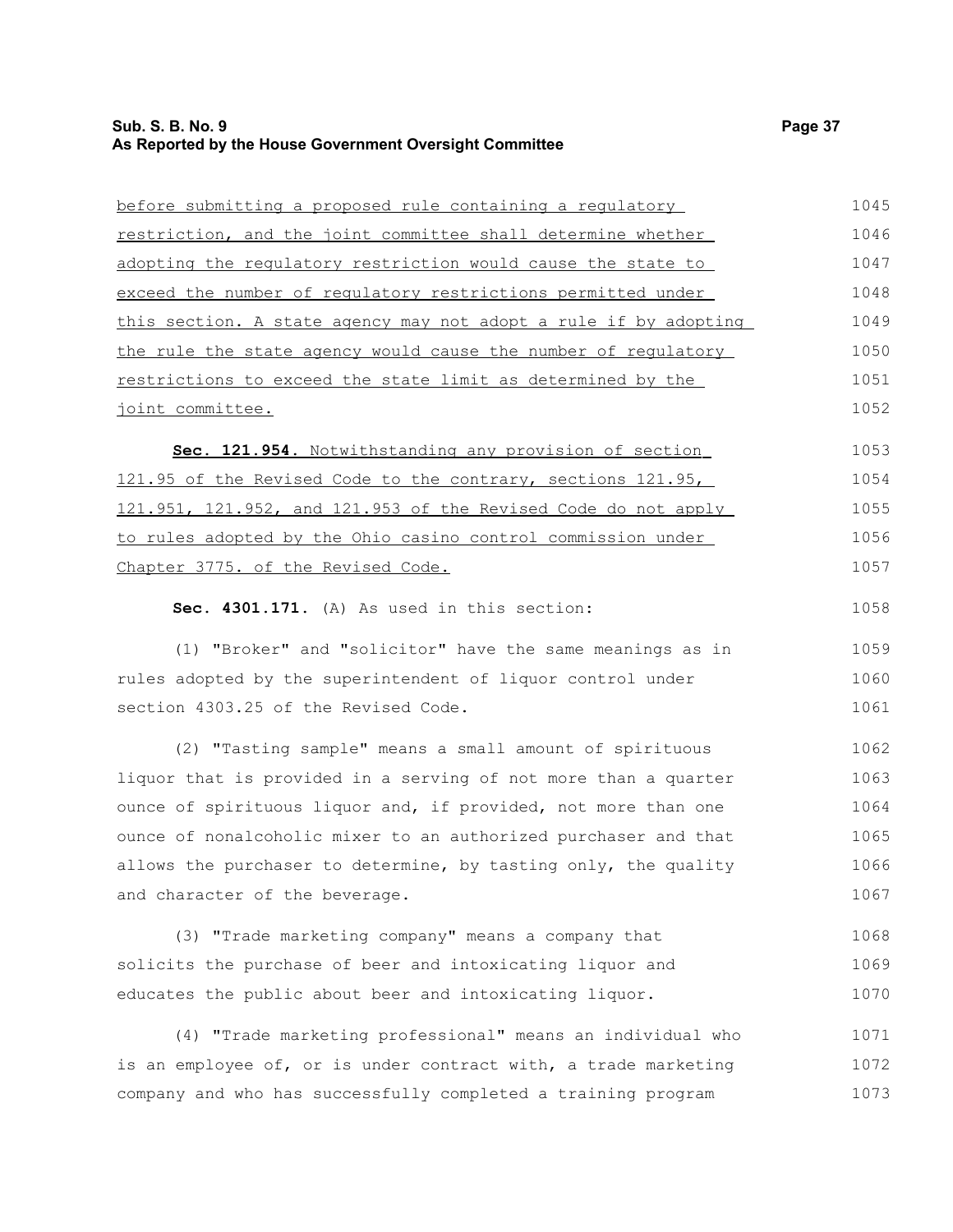#### **Sub. S. B. No. 9 Page 38 As Reported by the House Government Oversight Committee**

1074

described in section 4301.253 of the Revised Code.

(B) Notwithstanding section 4301.24 of the Revised Code, an agency store to which a D-8 permit has been issued may allow a trade marketing professional, broker, or solicitor to offer for sale tasting samples of spirituous liquor when conducted in accordance with this section. A tasting sample shall not be sold for the purpose of general consumption. 1075 1076 1077 1078 1079 1080

(C) Tasting samples of spirituous liquor may be offered for sale at an agency store by a trade marketing professional, broker, or solicitor if all of the following apply: 1081 1082 1083

(1) The tasting samples are sold only in the area of the agency store in which spirituous liquor is sold and that area is open to the public. 1084 1085 1086

(2) The tasting samples are sold only by the trade marketing professional, broker, or solicitor. 1087 1088

(3) The spirituous liquor is registered under division (A) (8) of section 4301.10 of the Revised Code. 1089 1090

(4) Not less than ten business days prior to the sale, the trade marketing professional, broker, or solicitor has provided written notice to the division of liquor control of the date and time of the sampling, and of the type and brand of spirituous liquor to be sampled at the agency store. 1091 1092 1093 1094 1095

(D) A sale of tasting samples of spirituous liquor is subject to rules adopted by the superintendent of liquor control or the liquor control commission. 1096 1097 1098

(E) An offering for sale of tasting samples of spirituous liquor shall be limited to a period of not more than two hours. 1099 1100

(F) For purposes of offering for sale tasting samples of 1101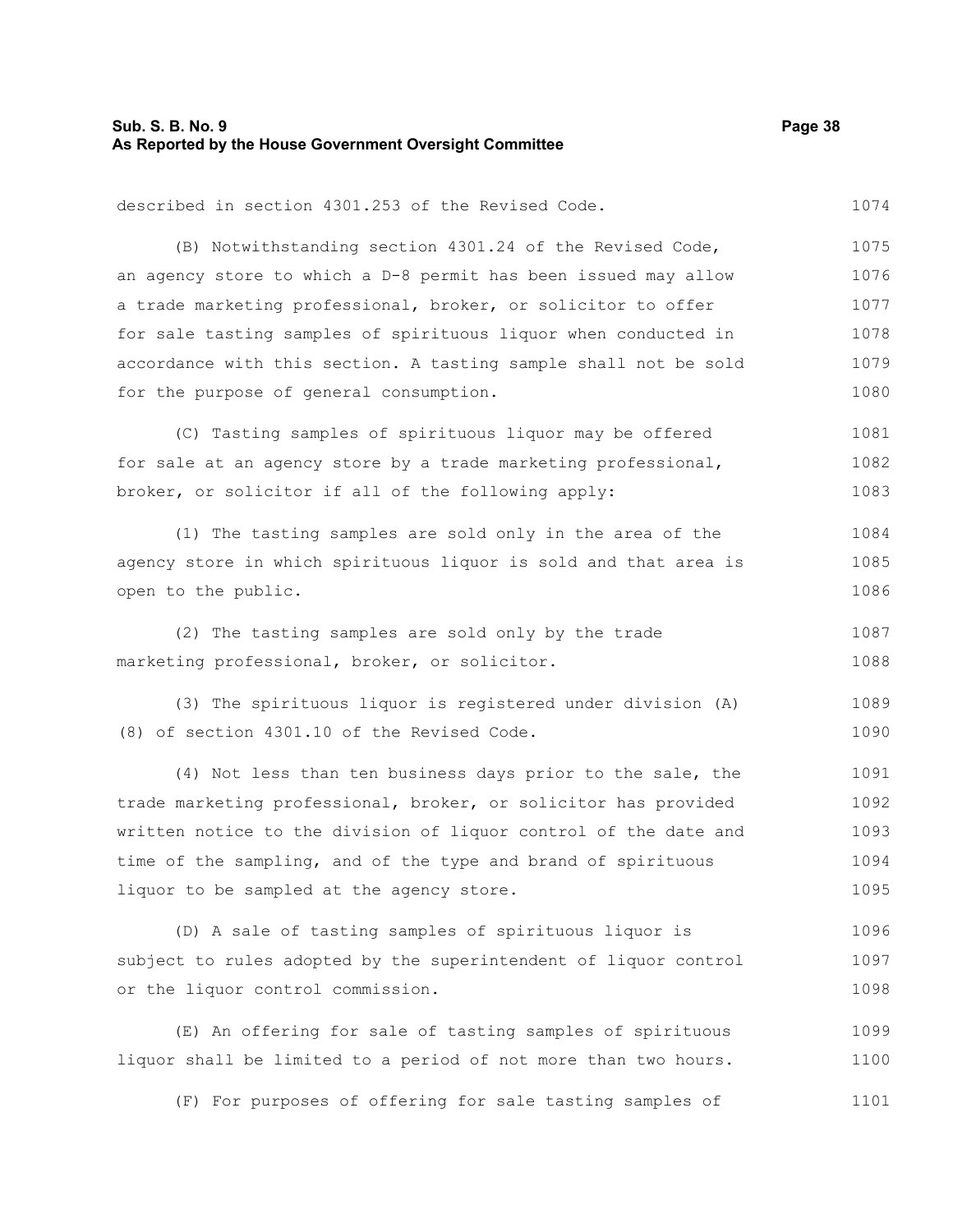#### **Sub. S. B. No. 9 Page 39 As Reported by the House Government Oversight Committee**

solicitor, as applicable.

spirituous liquor, a trade marketing professional, broker, or solicitor shall purchase the spirituous liquor from the agency store at the current retail price. An authorized purchaser shall be charged not less than fifty cents for each tasting sample of spirituous liquor. When the sale of tasting samples of spirituous liquor at an agency store is completed, any bottles of spirituous liquor used to provide tasting samples that are not empty shall be marked as "sample" and removed from the agency store by the trade marketing professional, broker, or 1102 1103 1104 1105 1106 1107 1108 1109 1110

(G) No trade marketing professional, broker, or solicitor shall do any of the following: 1112 1113

(1) Advertise the offering for sale of tasting samples of spirituous liquor other than at the agency store where the tasting samples will be offered or as provided in section 4301.245 of the Revised Code; 1114 1115 1116 1117

(2) Solicit orders or make sales of tasting samples of spirituous liquor for quantities greater than those specified in division (G)(3) of this section; 1118 1119 1120

(3) Allow any authorized purchaser to consume more than four tasting samples of spirituous liquor per day. 1121 1122

(H) The purchase of a tasting sample of spirituous liquor shall not be contingent upon the purchase of any other product from an agency store. 1123 1124 1125

(I) No employee of an agency store that allows the sale of tasting samples of spirituous liquor shall purchase or consume a tasting sample while on duty. 1126 1127 1128

(J) If an employee of an agency store that allows the sale of tasting samples of spirituous liquor consumes a tasting 1129 1130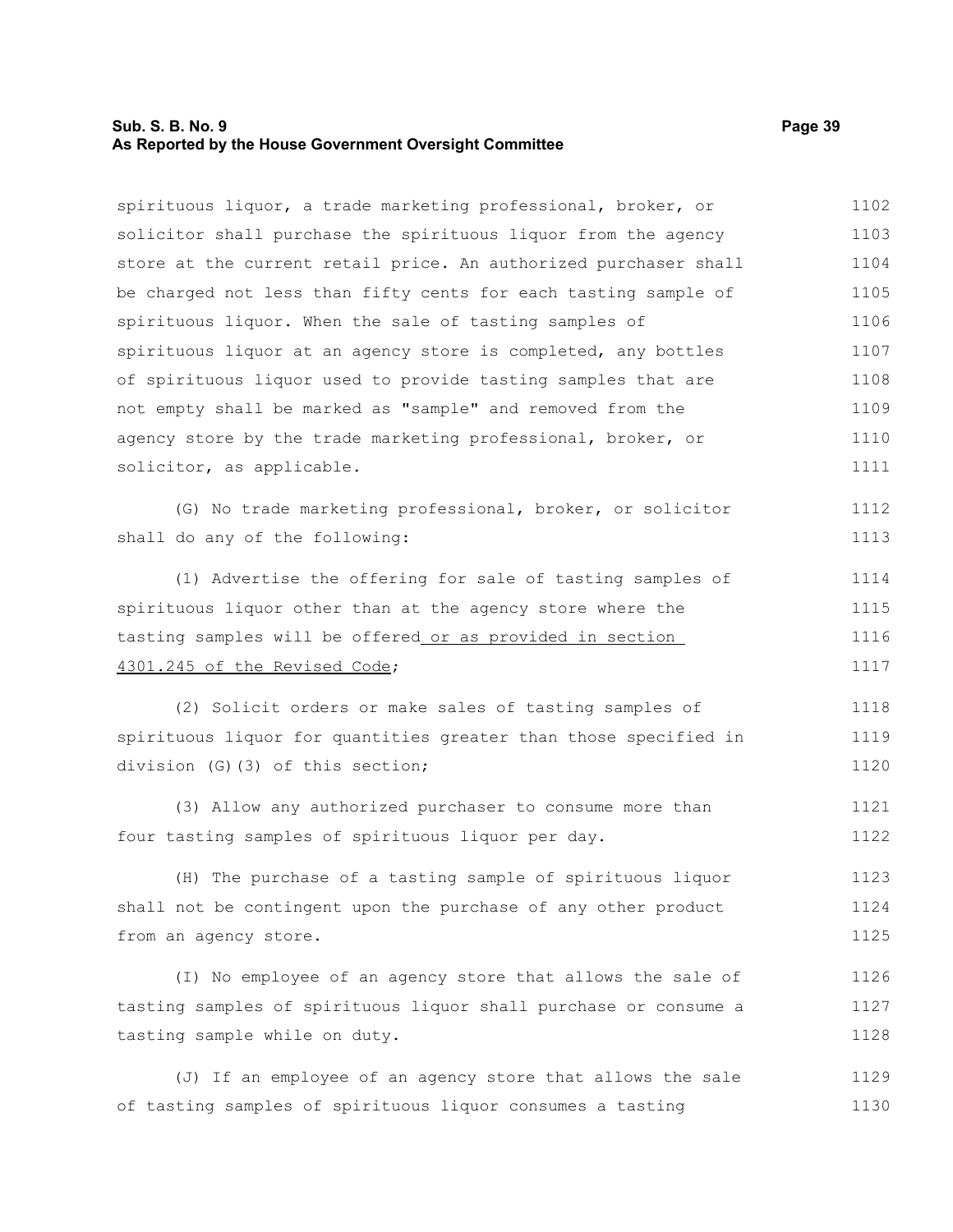# **Sub. S. B. No. 9 Page 40 As Reported by the House Government Oversight Committee**

| sample of spirituous liquor, the employee shall not perform the  | 1131 |
|------------------------------------------------------------------|------|
| employee's duties and responsibilities at the agency store on    | 1132 |
| the day the tasting sample is consumed.                          | 1133 |
| (K) No person under twenty-one years of age shall consume        | 1134 |
| a tasting sample of spirituous liquor.                           | 1135 |
| (L) Not more than ten events at which the sale of tasting        | 1136 |
| samples of spirituous liquor are offered shall occur at an       | 1137 |
| agency store in a calendar month provided that:                  | 1138 |
| (1) Not more than two events shall occur in the same day;        | 1139 |
| and                                                              | 1140 |
| (2) There is not less than one hour between the end of one       | 1141 |
| event and the beginning of the next event.                       | 1142 |
| (M) No trade marketing professional, trade marketing             | 1143 |
| company, broker, solicitor, owner or operator of an agency       | 1144 |
| store, or an agent or employee of the owner or operator shall    | 1145 |
| violate this section or any rules adopted by the superintendent  | 1146 |
| or the commission for the purposes of this section.              | 1147 |
| Sec. 4301.245. (A) As used in this section:                      | 1148 |
| (1) "Broker" and "solicitor" have the same meanings as in        | 1149 |
| rules adopted by the superintendent of liquor control under      | 1150 |
| section 4303.25 of the Revised Code.                             | 1151 |
| (2) "On-premises brand promotion" means a promotion of a         | 1152 |
| brand of beer or intoxicating liquor by a distributor,           | 1153 |
| manufacturer, trade marketing professional, solicitor, or broker | 1154 |
| of that brand at a retail permit premises.                       | 1155 |
| (3) "Product location communication" means a listing or          | 1156 |
| program that allows an individual to determine the availability  | 1157 |
| of a specific brand of beer or intoxicating liquor at retail     | 1158 |
|                                                                  |      |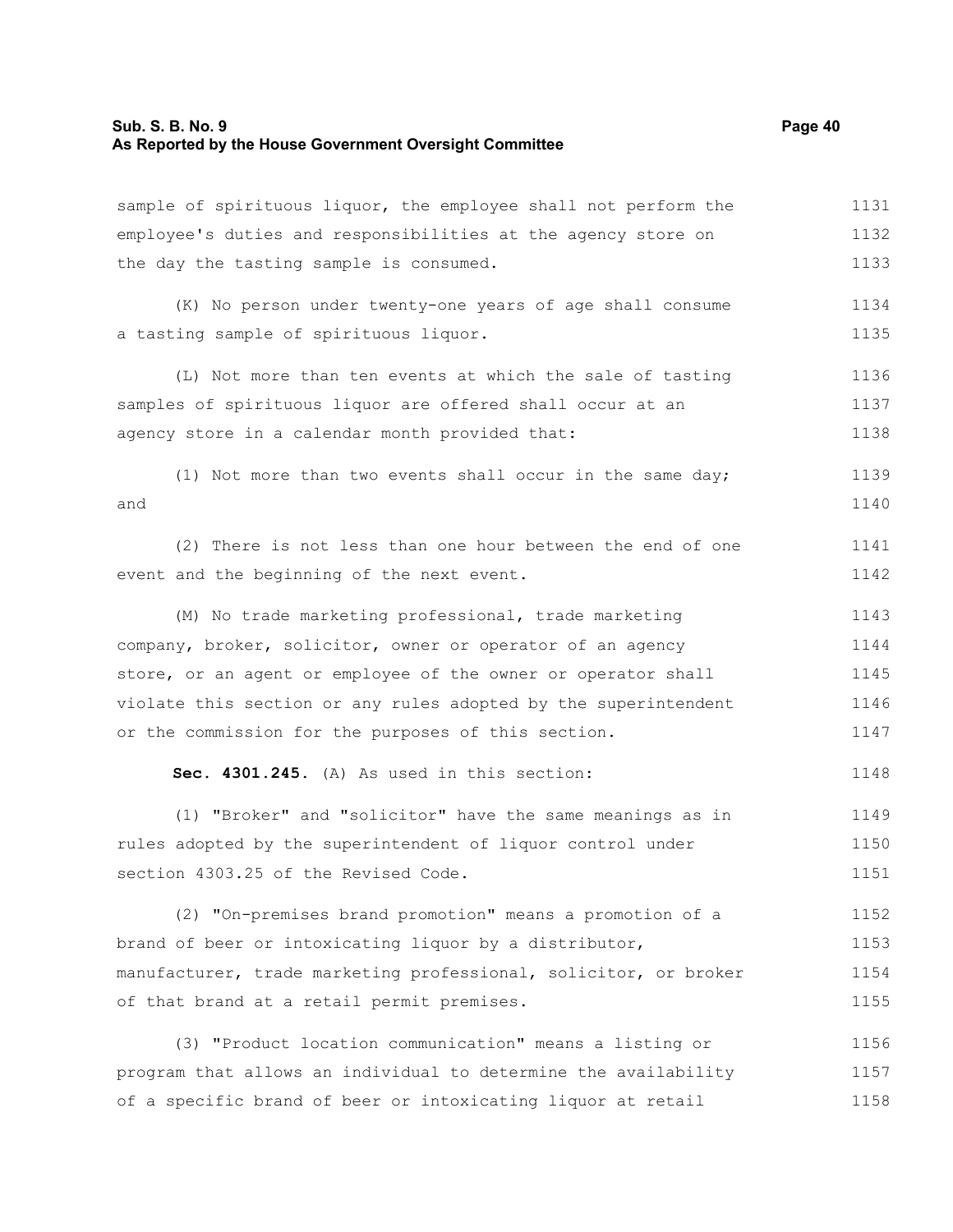# **Sub. S. B. No. 9** Page 41 **As Reported by the House Government Oversight Committee**

| permit holders or agency stores in a certain geographic area.      | 1159 |
|--------------------------------------------------------------------|------|
| (4) "Social media" means a service, platform, or web site          | 1160 |
| where users communicate with one another free of charge and        | 1161 |
| share media such as pictures, videos, music, and blogs. "Social    | 1162 |
| media" includes the web site of a distributor, manufacturer,       | 1163 |
| trade marketing professional, solicitor, or broker.                | 1164 |
| (5) "Trade marketing professional" has the same meaning as         | 1165 |
| in section 4301.171 of the Revised Code.                           | 1166 |
| (B) Notwithstanding section 4301.24 of the Revised Code            | 1167 |
| and except as provided in division (C) of this section, a          | 1168 |
| distributor, manufacturer, trade marketing professional,           | 1169 |
| solicitor, or broker may use free services provided by social      | 1170 |
| media to advertise any of the following:                           | 1171 |
| (1) An on-premises brand promotion;                                | 1172 |
| (2) Beer, wine, or spirituous liquor tastings-tasting              | 1173 |
| samples sold in accordance with this chapter or Chapter 4303. of   | 1174 |
| the Revised Code;                                                  | 1175 |
| (3) A product location communication.                              | 1176 |
| (C) No distributor, manufacturer, trade marketing                  | 1177 |
| professional, solicitor, or broker shall use free services         | 1178 |
| provided by social media to advertise to persons under twenty-     | 1179 |
| one years of age.                                                  | 1180 |
| Sec. 4301.58. (A) As used in this section:                         | 1181 |
| (1) "Charitable organization" is an organization described         | 1182 |
| under section $501(c)$ (3) of the Internal Revenue Code and exempt | 1183 |
| from federal income taxation under section 501(a) of the           | 1184 |
| Internal Revenue Code.                                             | 1185 |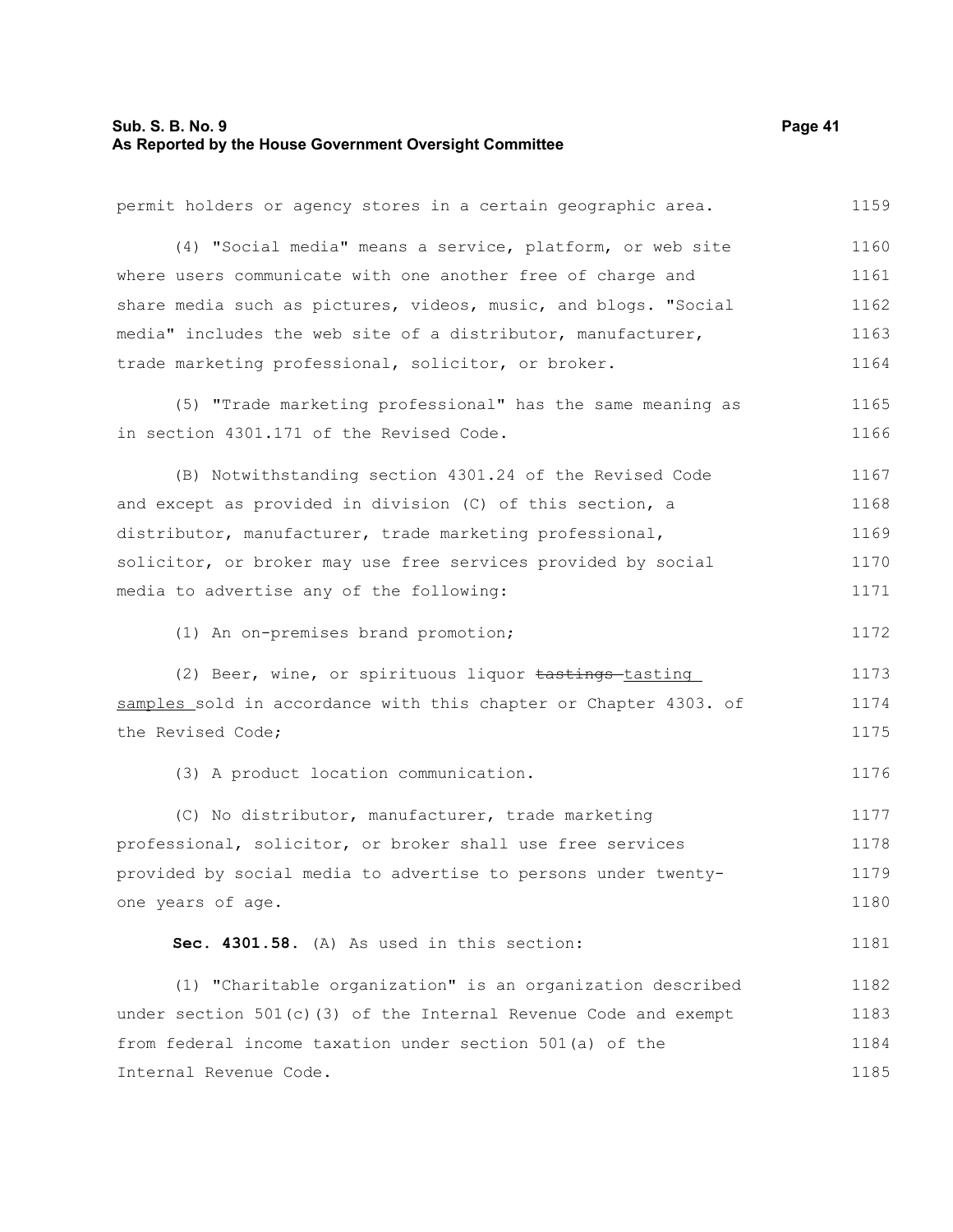#### **Sub. S. B. No. 9 Page 42 As Reported by the House Government Oversight Committee**

(2) "Fundraiser" means a raffle, silent auction, or event where a door prize is awarded. 1186 1187

(3) "Political organization" means a political organization defined under section 527 of the Internal Revenue Code. 1189 1190

(4) "Raffle" means a raffle conducted in accordance with Chapter 2915. of the Revised Code. 1191 1192

(5) "Silent auction" means a method of submitting bids in writing by one or more persons and, after a review of all the bids received, personal property is awarded to the highest and most responsive bidder. 1193 1194 1195 1196

(B) No person, personally or by the person's clerk, agent, or employee, who is not the holder of an A permit issued by the division of liquor control, in force at the time, and authorizing the manufacture of beer or intoxicating liquor, or who is not an agent or employee of the division authorized to manufacture such beer or intoxicating liquor, shall manufacture any beer or intoxicating liquor for sale, or shall manufacture spirituous liquor. 1197 1198 1199 1200 1201 1202 1203 1204

(C) No person, personally or by the person's clerk, agent, or employee, who is not the holder of an  $A$ ,  $B$ ,  $C$ ,  $D$ ,  $E$ ,  $F$ ,  $G$ ,  $I$ , or S permit issued by the division, in force at the time, and authorizing the sale of beer, intoxicating liquor, or alcohol, or who is not an agent or employee of the division or the tax commissioner authorized to sell such beer, intoxicating liquor, or alcohol, shall sell, keep, or possess beer, intoxicating liquor, or alcohol for sale to any persons other than those authorized by Chapters 4301. and 4303. of the Revised Code to purchase any beer or intoxicating liquor, or sell any alcohol at 1205 1206 1207 1208 1209 1210 1211 1212 1213 1214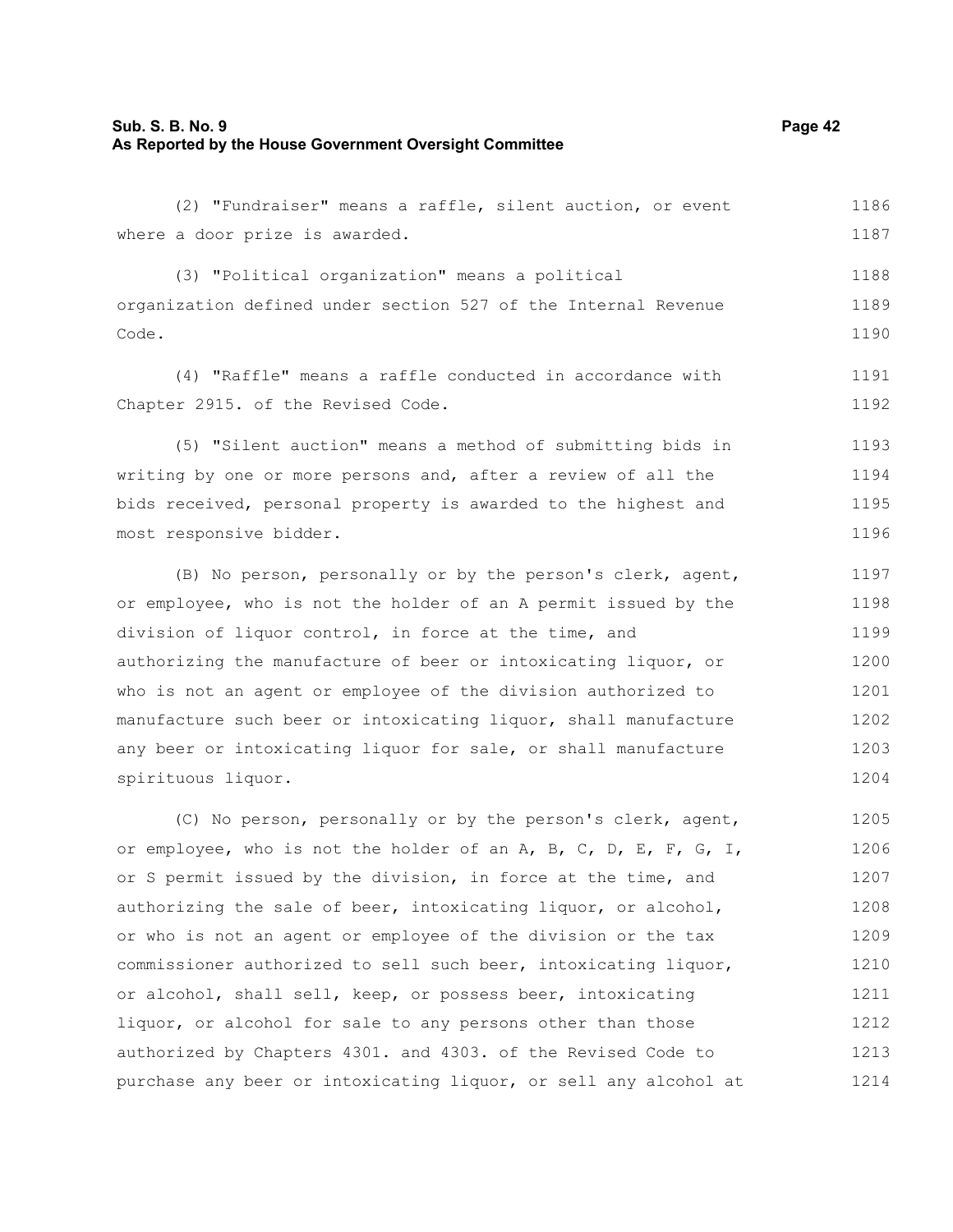#### **Sub. S. B. No. 9 Page 43 As Reported by the House Government Oversight Committee**

#### retail.

(D) No person, personally or by the person's clerk, agent, or employee, who is the holder of a permit issued by the division, shall sell, keep, or possess for sale any intoxicating liquor not purchased from the division or from the holder of a permit issued by the division authorizing the sale of such intoxicating liquor unless the same has been purchased with the special consent of the division. The division shall revoke the permit of any person convicted of a violation of division (C) of this section. 1216 1217 1218 1219 1220 1221 1222 1223 1224

|                          |  |  | (E) Division $\overline{(B)}$ (C) of this section does not apply to |  |  | 1225 |
|--------------------------|--|--|---------------------------------------------------------------------|--|--|------|
| either of the following: |  |  |                                                                     |  |  | 1226 |

(1) The sale or possession for sale of any low-alcohol beverage; 1227 1228

(2) Beer and intoxicating liquor that is given away if all of the following apply: 1229 1230

(a) The beer or intoxicating liquor is given away by a charitable or political organization to a participant in a fundraiser. 1231 1232 1233

(b) Any beer, wine, or mixed beverages given away via the fundraiser is purchased from a person issued a permit under Chapter 4303. of the Revised Code. 1234 1235 1236

(c) Any spirituous liquor given away via the fundraiser is purchased from an agency store located in this state. 1237 1238

(d) Regarding any spirituous liquor donated to the charitable or political organization for purposes of the fundraiser, the donor is not an agency store located in this state and submits to the charitable or political organization 1239 1240 1241 1242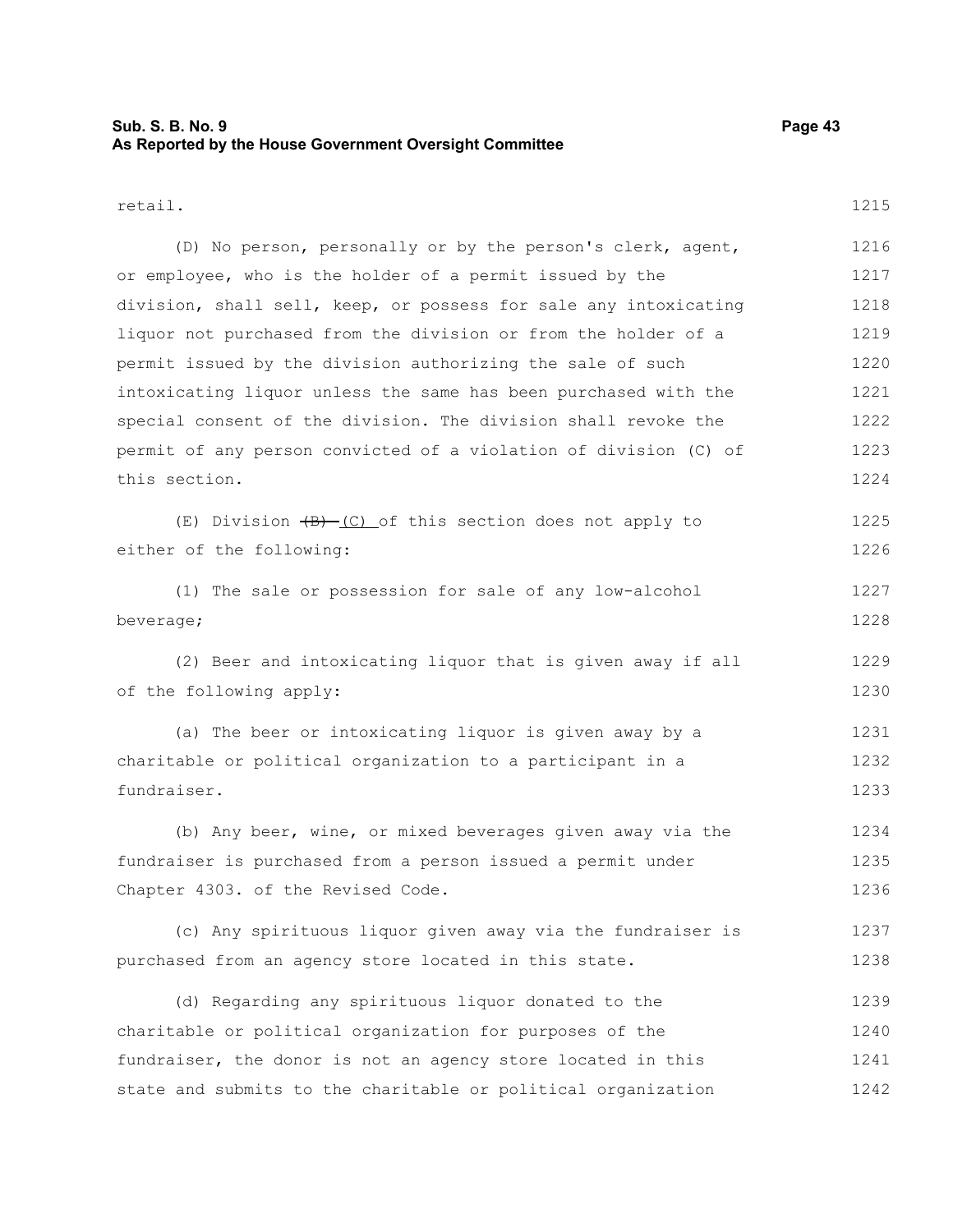# **Sub. S. B. No. 9** Page 44 **As Reported by the House Government Oversight Committee**

| receipts showing that the donor purchased the spirituous liquor  | 1243 |
|------------------------------------------------------------------|------|
| from an agency store located in this state.                      | 1244 |
| (e) The charitable or political organization submits             | 1245 |
| purchase receipts for the spirituous liquor given away via a     | 1246 |
| fundraiser to the division of liquor control as proof that the   | 1247 |
| spirituous liquor was purchased from an agency store located in  | 1248 |
| this state. The charitable or political organization shall       | 1249 |
| submit the receipts in accordance with procedures that the       | 1250 |
| division shall establish.                                        | 1251 |
| Sec. 4305.14. (A) The following questions regarding the          | 1252 |
| sale of beer by holders of C or D permits may be presented to    | 1253 |
| the qualified electors of an election precinct:                  | 1254 |
| (1) "Shall the sale of beer as defined in section 4305.08        | 1255 |
| of the Revised Code under permits which authorize sale for off-  | 1256 |
| premises consumption only be permitted within this precinct?"    | 1257 |
| (2) "Shall the sale of beer as defined in section 4305.08        | 1258 |
| of the Revised Code under permits which authorize sale for on-   | 1259 |
| premises consumption only, and under permits which authorize     | 1260 |
| sale for both on-premises and off-premises consumption, be       | 1261 |
| permitted in this precinct?"                                     | 1262 |
| The exact wording of the question as submitted and form of       | 1263 |
| ballot as printed shall be determined by the board of elections  | 1264 |
| in the county wherein the election is held, subject to approval  | 1265 |
| of the secretary of state.                                       | 1266 |
| Upon the request of an elector, a board of elections of a        | 1267 |
| county that encompasses an election precinct shall furnish to    | 1268 |
| the elector a copy of the instructions prepared by the secretary | 1269 |
| of state under division (P) of section 3501.05 of the Revised    | 1270 |
| Code and, within fifteen days after the request, with a          | 1271 |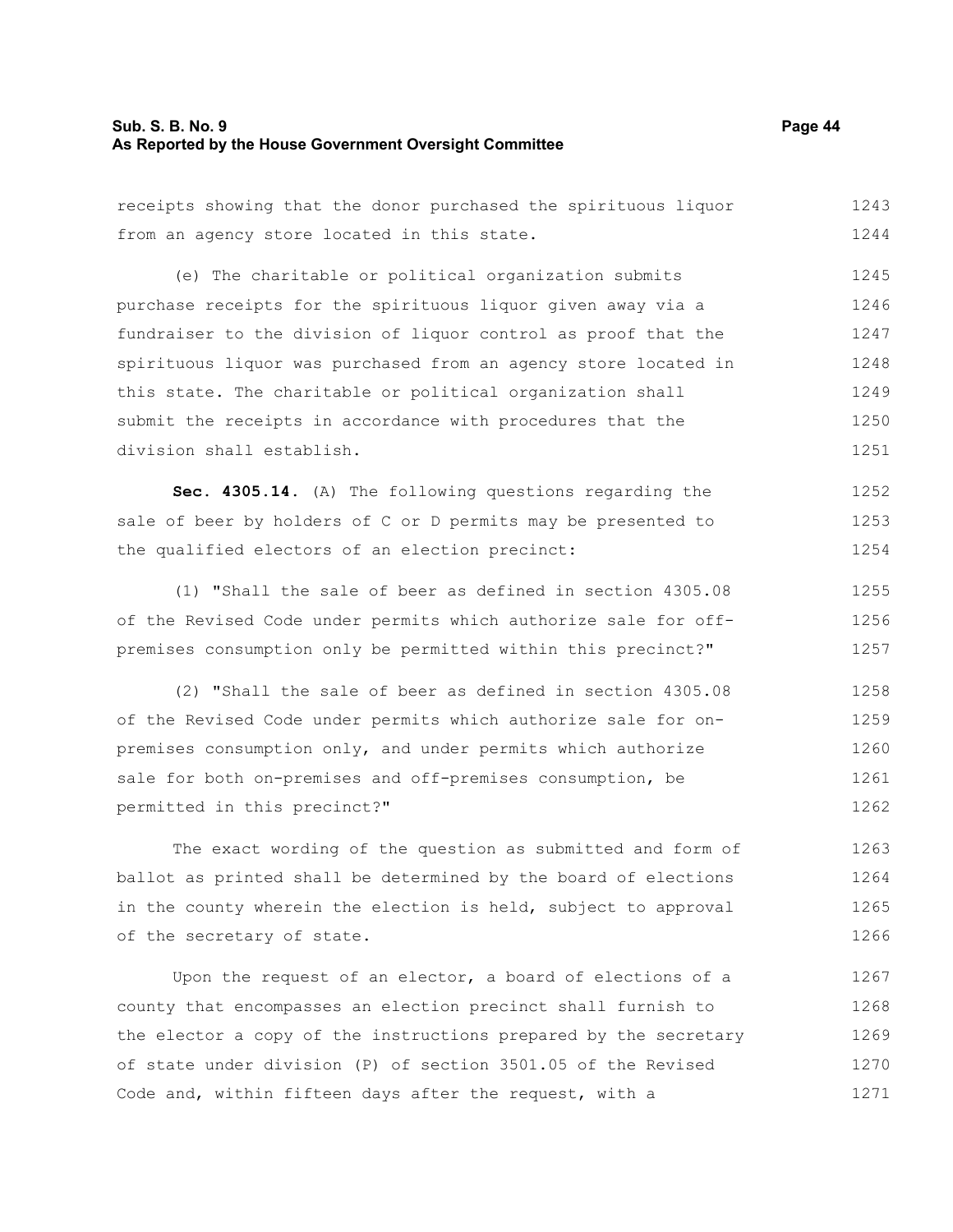#### **Sub. S. B. No. 9 Page 45 As Reported by the House Government Oversight Committee**

certificate indicating the number of valid signatures that will be required on a petition to hold a special election in that precinct on either or both of the questions specified in this section. 1272 1273 1274 1275

The board shall provide to a petitioner, at the time the petitioner takes out a petition, the names of the streets and, if appropriate, the address numbers of residences and business establishments within the precinct in which the election is sought, and a form prescribed by the secretary of state for notifying affected permit holders of the circulation of a petition for an election for the submission of one or more of the questions specified in division (A) of this section. The petitioner shall, not less than fifty-five days before the petition-filing deadline for an election provided for in this section, file with the division of liquor control the information regarding names of streets and, if appropriate, address numbers of residences and business establishments provided by the board of elections, and specify to the division the precinct that is concerned or that would be affected by the results of the election and the filing deadline. The division shall, within a reasonable period of time and not later than twenty-five days before the filing deadline, supply the petitioner with a list of the names and addresses of permit holders who would be affected by the election. The list shall contain a heading with the following words: "liquor permit holders who would be affected by the question(s) set forth on a petition for a local option election." 1276 1277 1278 1279 1280 1281 1282 1283 1284 1285 1286 1287 1288 1289 1290 1291 1292 1293 1294 1295 1296 1297 1298

Within five days after receiving from the division the list of liquor permit holders who would be affected by the question or questions set forth on a petition for local option election, the petitioner shall, using the form provided by the 1299 1300 1301 1302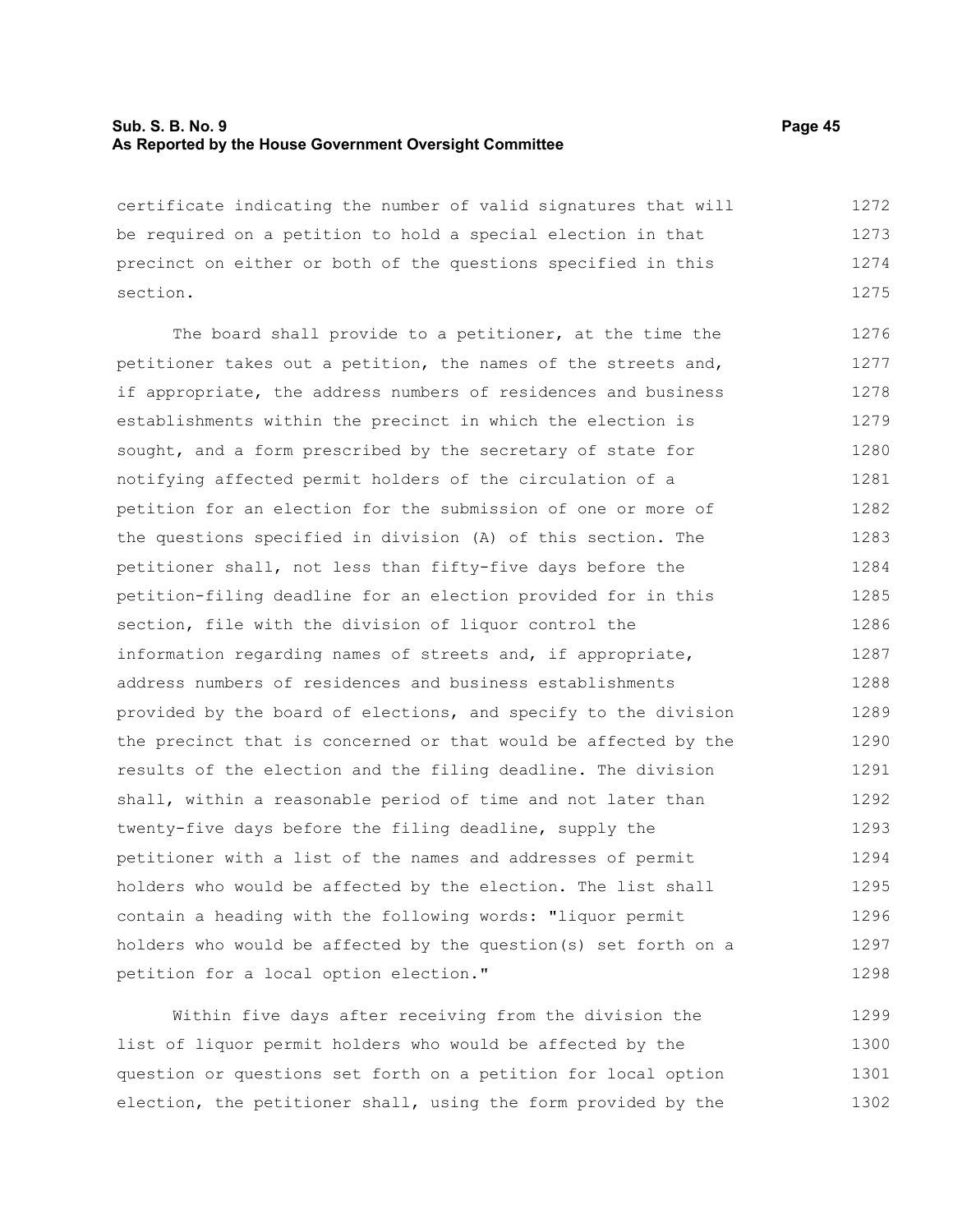#### **Sub. S. B. No. 9 Page 46 As Reported by the House Government Oversight Committee**

board of elections, notify by certified mail each permit holder whose name appears on that list. The form for notifying affected permit holders shall require the petitioner to state the petitioner's name and street address and shall contain a statement that a petition is being circulated for an election for the submission of the question or questions specified in division (B) of this section. The form shall require the petitioner to state the question or questions to be submitted as they appear on the petition. 1303 1304 1305 1306 1307 1308 1309 1310 1311

The petitioner shall attach a copy of the list provided by the division to each petition paper. A part petition paper circulated at any time without the list of affected permit holders attached to it is invalid. 1312 1313 1314 1315

At the time of filing the petition with the board of elections, the petitioner shall provide to the board of elections the list supplied by the division and an affidavit certifying that the petitioner notified all affected permit holders on the list in the manner and within the time required in this section and that, at the time each signer of the petition signed the petition, the petition paper contained a copy of the list of affected permit holders. 1316 1317 1318 1319 1320 1321 1322 1323

Within five days after receiving a petition calling for an election for the submission of the question or questions set forth in this section, the board of elections shall give notice by certified mail that it has received the petition to all liquor permit holders whose names appear on the list of affected permit holders filed by the petitioner. Failure of the petitioner to supply the affidavit required by this section and a complete and accurate list of liquor permit holders invalidates the entire petition. The board of elections shall 1324 1325 1326 1327 1328 1329 1330 1331 1332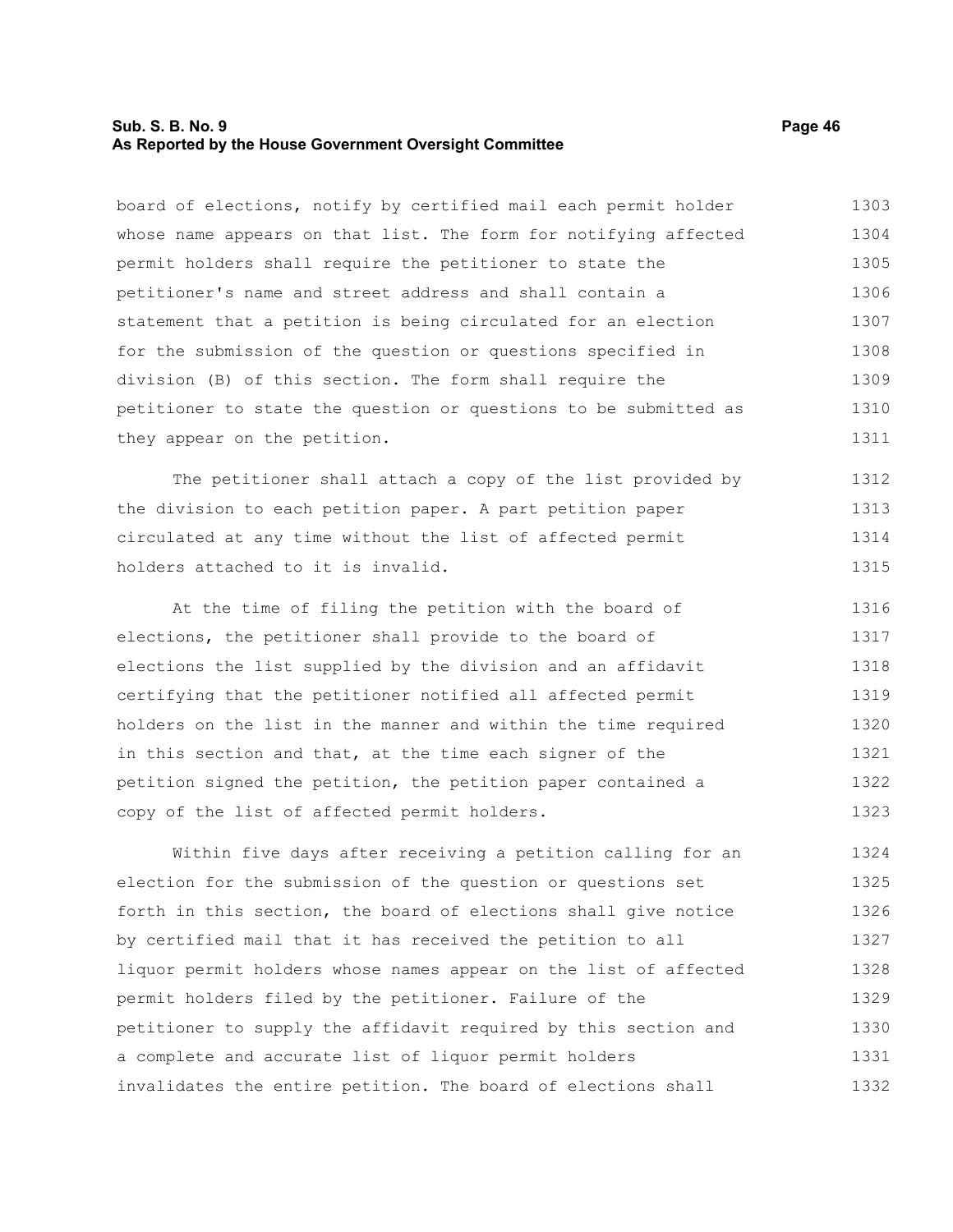#### **Sub. S. B. No. 9 Page 47 As Reported by the House Government Oversight Committee**

provide to a permit holder who would be affected by a proposed local option election, on the permit holder's request, the names of the streets, and, if appropriate, the address numbers of residences and business establishments within the precinct in which the election is sought and that would be affected by the results of the election. The board may charge a reasonable fee for this information when provided to the petitioner and the permit holder. 1333 1334 1335 1336 1337 1338 1339 1340

Upon presentation not later than four p.m. of the ninetieth day before the day of a general election or a special election held on a day on which a primary election may be held, of a petition to the board of elections of the county wherein such election is sought to be held, requesting the holding of such election on either or both of the questions specified in this section, signed by qualified electors of the precinct concerned equal in number to thirty-five per cent of the total number of votes cast in the precinct concerned for the office of governor at the preceding general election for that office, such board shall submit the question or questions specified in the petition to the electors of the precinct concerned, on the day of the next general election or the next special election held on a day on which a primary election may be held, whichever occurs first. 1341 1342 1343 1344 1345 1346 1347 1348 1349 1350 1351 1352 1353 1354 1355

#### (B) The board shall proceed as follows: 1356

(1) Such board shall, upon the filing of a petition under this section, but not later than the seventy-eighth day before the day of the election for which the question or questions on the petition would qualify for submission to the electors of the precinct, examine and determine the sufficiency of the signatures and review, examine, and determine the validity of 1357 1358 1359 1360 1361 1362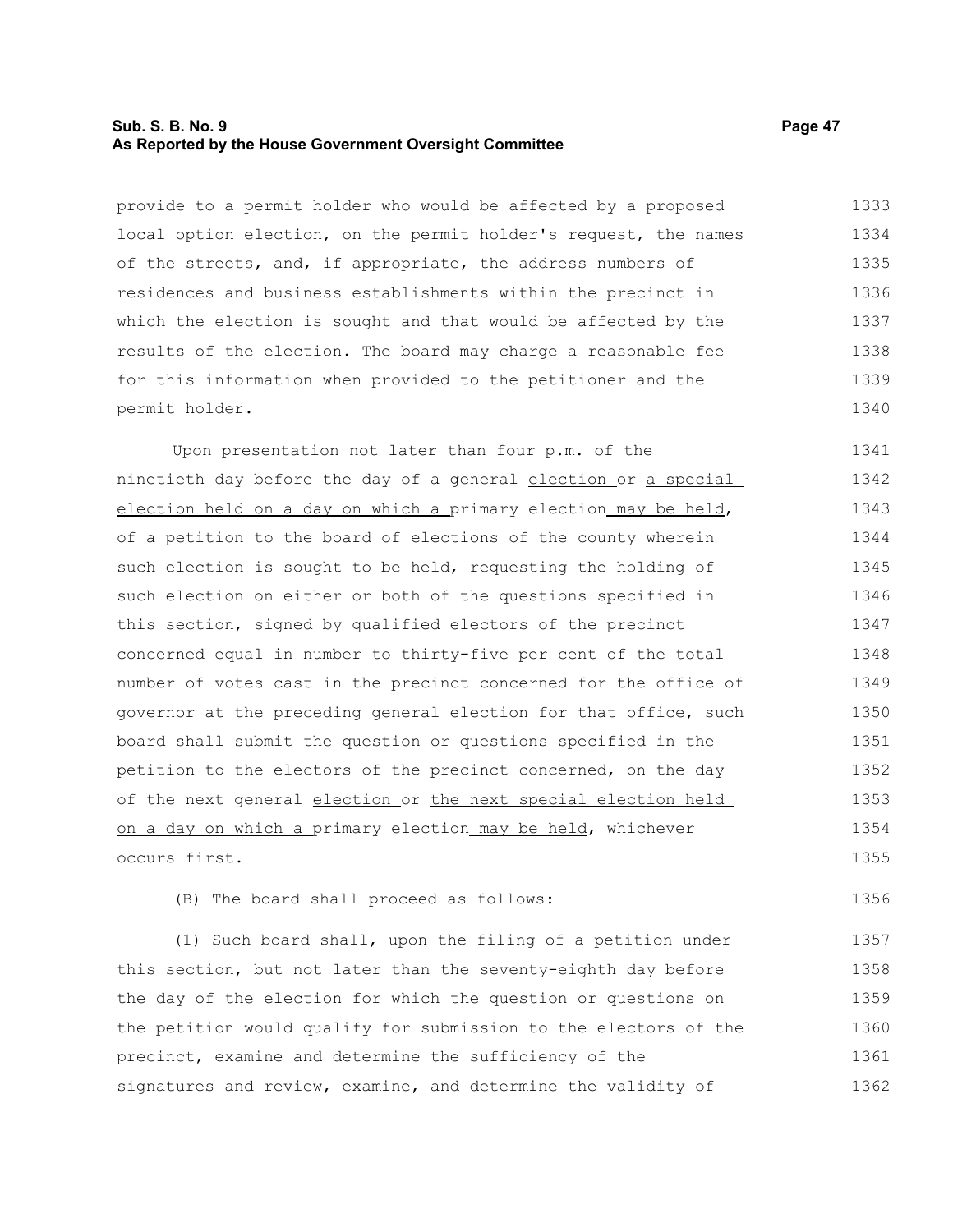#### **Sub. S. B. No. 9 Page 48 As Reported by the House Government Oversight Committee**

such petition and, in case of overlapping precinct petitions presented within that period, determine which of the petitions shall govern the further proceedings of the board. In the case where the board determines that two or more overlapping petitions are valid, the earlier petition shall govern. The board shall certify the sufficiency of signatures contained in the petition as of the time of filing and the validity of the petition as of the time of certification as described in division (C)(1) of this section if the board finds the petition to be both sufficient and valid. 1363 1364 1365 1366 1367 1368 1369 1370 1371 1372

(2) If the petition contains sufficient signatures and is valid, and, in case of overlapping precinct petitions, after the board has determined the governing petition, the board shall order the holding of a special election in the precinct for the submission of the question or questions specified in the petition, on the day of the next general election or the next special election held on a day on which a primary election may be held, whichever occurs first. 1373 1374 1375 1376 1377 1378 1379 1380

(3) All petitions filed with a board of elections under this section shall be open to public inspection under rules adopted by the board. 1381 1382 1383

(C) Protest against a local option petition may be filed by any qualified elector eligible to vote on the question or questions specified in the petition or by a permit holder in the precinct as described in the petition, not later than four p.m. of the seventy-fourth day before the day of such general or primary special election for which the petition qualified. Such protest shall be in writing and shall be filed with the election officials with whom the petition was filed. Upon filing of such protest the election officials with whom it is filed shall 1384 1385 1386 1387 1388 1389 1390 1391 1392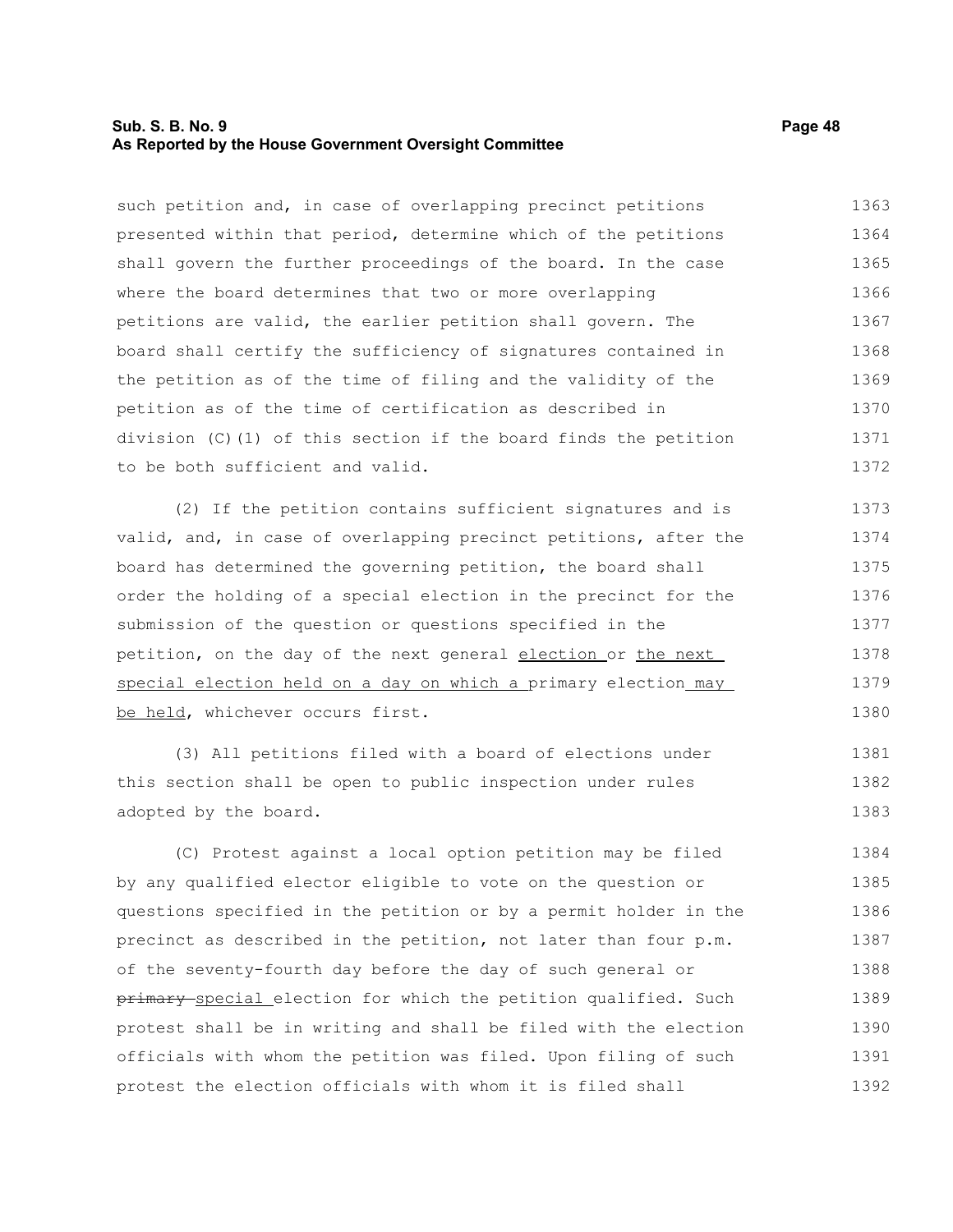#### **Sub. S. B. No. 9 Page 49 As Reported by the House Government Oversight Committee**

promptly fix the time for hearing it, and shall forthwith mail notice of the filing of the protest and the time for hearing it to the person who filed the petition which is protested and to the person who filed the protest. At the time and place fixed, the election officials shall hear the protest and determine the validity of the petition. 1393 1394 1395 1396 1397 1398

(D) If a majority of the electors voting on the question in the precinct vote "yes" on question (1) or (2) as set forth in division (A) of this section, the sale of beer as specified in that question shall be permitted in the precinct and no subsequent election shall be held in the precinct under this section on the same question for a period of at least four years from the date of the most recent election. 1399 1400 1401 1402 1403 1404 1405

If a majority of the electors voting on the question in the precinct vote "no" on question (1) or (2) as set forth in division (A) of this section, no C or D permit holder shall sell beer as specified in that question within the precinct during the period the election is in effect and no subsequent election shall be held in the precinct under this section on the same question for a period of at least four years from the date of the most recent election. 1406 1407 1408 1409 1410 1411 1412 1413

**Section 2.** That existing sections 106.021, 106.03, 106.031, 111.15, 119.03, 121.95, 4301.171, 4301.245, 4301.58, and 4305.14 of the Revised Code are hereby repealed. 1414 1415 1416

**Section 3.** That the version of section 111.15 of the Revised Code that is scheduled to take effect September 30, 2024, be amended to read as follows: 1417 1418 1419

**Sec. 111.15.** (A) As used in this section: 1420

(1) "Rule" includes any rule, regulation, bylaw, or 1421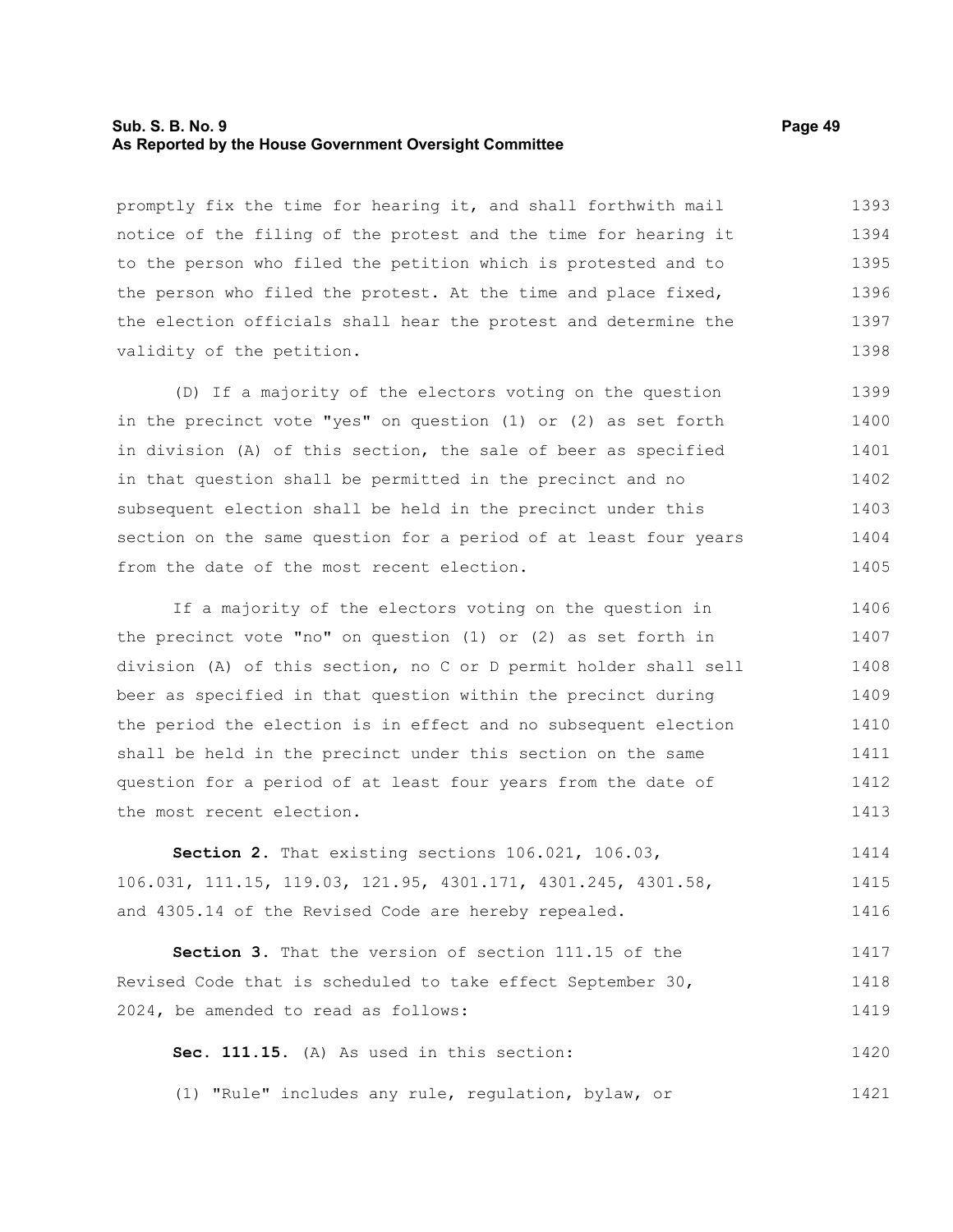#### **Sub. S. B. No. 9 Page 50 As Reported by the House Government Oversight Committee**

standard having a general and uniform operation adopted by an agency under the authority of the laws governing the agency; any appendix to a rule; and any internal management rule. "Rule" does not include any guideline adopted pursuant to section 3301.0714 of the Revised Code, any order respecting the duties of employees, any finding, any determination of a question of law or fact in a matter presented to an agency, or any rule promulgated pursuant to Chapter 119. or division (C)(1) or (2) of section 5117.02 of the Revised Code. "Rule" includes any amendment or rescission of a rule. 1422 1423 1424 1425 1426 1427 1428 1429 1430 1431

(2) "Agency" means any governmental entity of the state and includes, but is not limited to, any board, department, division, commission, bureau, society, council, institution, state college or university, community college district, technical college district, or state community college. "Agency" does not include the general assembly, the controlling board, the adjutant general's department, or any court. 1432 1433 1434 1435 1436 1437 1438

(3) "Internal management rule" means any rule, regulation, bylaw, or standard governing the day-to-day staff procedures and operations within an agency. 1439 1440 1441

(B)(1) Any rule, other than a rule of an emergency nature, adopted by any agency pursuant to this section shall be effective on the tenth day after the day on which the rule in final form and in compliance with division (B)(3) of this section is filed as follows: 1442 1443 1444 1445 1446

(a) The rule shall be filed in electronic form with both the secretary of state and the director of the legislative service commission; 1447 1448 1449

(b) The rule shall be filed in electronic form with the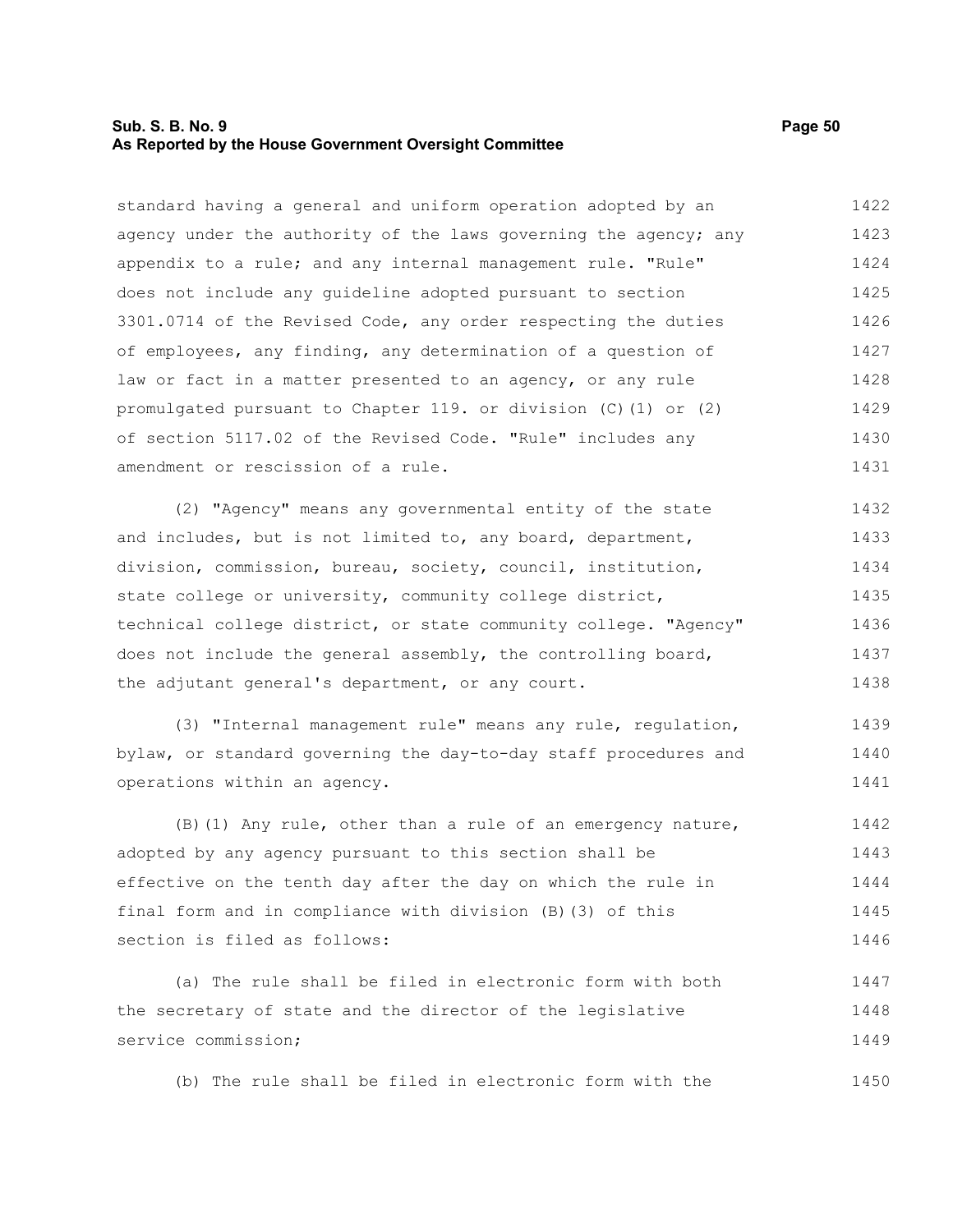#### **Sub. S. B. No. 9 Page 51 As Reported by the House Government Oversight Committee**

joint committee on agency rule review. Division (B)(1)(b) of this section does not apply to any rule to which division (D) of this section does not apply. 1451 1452 1453

An agency that adopts or amends a rule that is subject to division (D) of this section shall assign a review date to the rule that is not later than five years after its effective date. If a review date assigned to a rule exceeds the five-year maximum, the review date for the rule is five years after its effective date. A rule with a review date is subject to review under section 106.03 of the Revised Code. This paragraph does not apply to a rule of a state college or university, community college district, technical college district, or state community college. 1454 1455 1456 1457 1458 1459 1460 1461 1462 1463

If an agency in adopting a rule designates an effective date that is later than the effective date provided for by division (B)(1) of this section, the rule if filed as required by such division shall become effective on the later date designated by the agency. 1464 1465 1466 1467 1468

Any rule that is required to be filed under division (B) (1) of this section is also subject to division (D) of this section if not exempted by that division. 1469 1470 1471

If a rule incorporates a text or other material by reference, the agency shall comply with sections 121.71 to 121.75 of the Revised Code. 1472 1473 1474

(2) A rule of an emergency nature necessary for the immediate preservation of the public peace, health, or safety shall state the reasons for the necessity. The emergency rule, in final form and in compliance with division (B)(3) of this section, shall be filed in electronic form with the secretary of 1475 1476 1477 1478 1479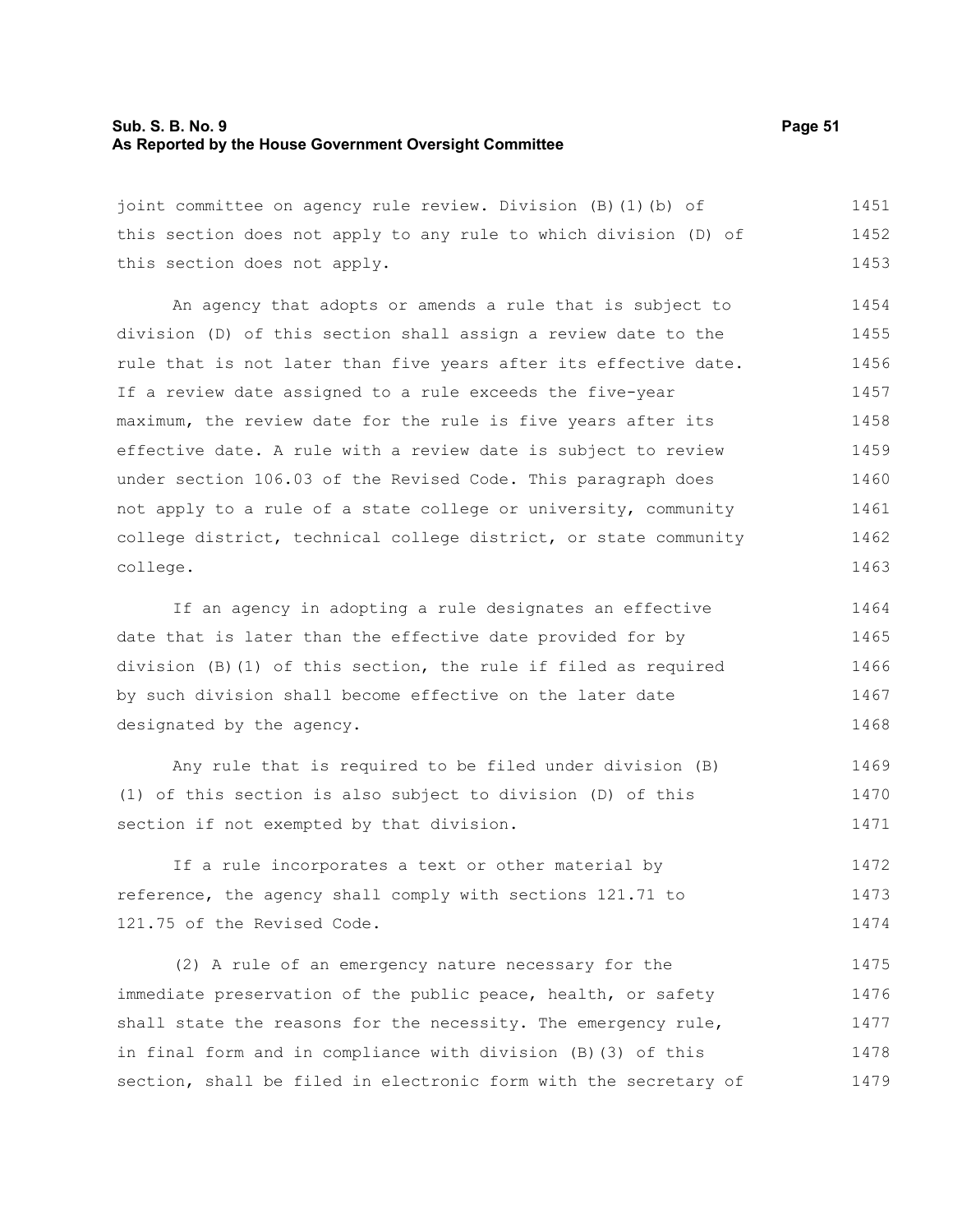#### **Sub. S. B. No. 9 Page 52 As Reported by the House Government Oversight Committee**

state, the director of the legislative service commission, and the joint committee on agency rule review. The emergency rule is effective immediately upon completion of the latest filing, except that if the agency in adopting the emergency rule designates an effective date, or date and time of day, that is later than the effective date and time provided for by division (B)(2) of this section, the emergency rule if filed as required by such division shall become effective at the later date, or later date and time of day, designated by the agency. 1480 1481 1482 1483 1484 1485 1486 1487 1488

Except as provided in section 107.43 of the Revised Code, an emergency rule becomes invalid at the end of the one hundred twentieth day it is in effect. Prior to that date, the agency may file the emergency rule as a nonemergency rule in compliance with division (B)(1) of this section. The agency may not refile the emergency rule in compliance with division (B)(2) of this section so that, upon the emergency rule becoming invalid under such division, the emergency rule will continue in effect without interruption for another one hundred twenty-day period. 1489 1490 1491 1492 1493 1494 1495 1496 1497

The adoption of an emergency rule under division (B)(2) of this section in response to a state of emergency, as defined under section 107.42 of the Revised Code, may be invalidated by the general assembly, in whole or in part, by adopting a concurrent resolution in accordance with section 107.43 of the Revised Code. 1498 1499 1500 1501 1502 1503

(3) An agency shall file a rule under division (B)(1) or (2) of this section in compliance with the following standards and procedures: 1504 1505 1506

(a) The rule shall be numbered in accordance with the numbering system devised by the director for the Ohio administrative code. 1507 1508 1509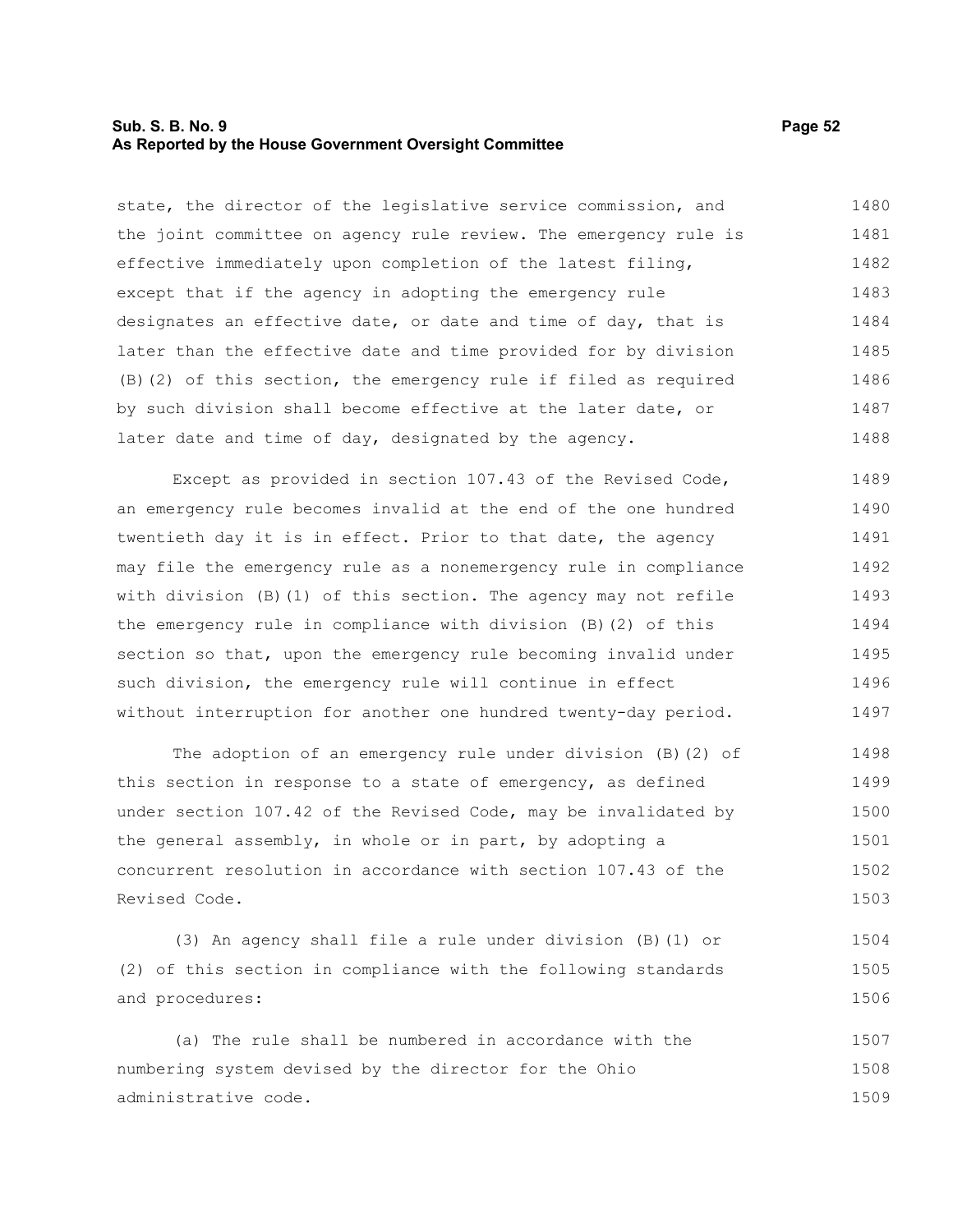#### **Sub. S. B. No. 9 Page 53 As Reported by the House Government Oversight Committee**

(b) The rule shall be prepared and submitted in compliance with the rules of the legislative service commission. 1510

(c) The rule shall clearly state the date on which it is to be effective and the date on which it will expire, if known. 1512 1513

(d) Each rule that amends or rescinds another rule shall clearly refer to the rule that is amended or rescinded. Each amendment shall fully restate the rule as amended. 1514 1515 1516

If the director of the legislative service commission or the director's designee gives an agency notice pursuant to section 103.05 of the Revised Code that a rule filed by the agency is not in compliance with the rules of the legislative service commission, the agency shall within thirty days after receipt of the notice conform the rule to the rules of the commission as directed in the notice. 1517 1518 1519 1520 1521 1522 1523

(C) All rules filed pursuant to divisions (B)(1)(a) and (2) of this section shall be recorded by the secretary of state and the director under the title of the agency adopting the rule and shall be numbered according to the numbering system devised by the director. The secretary of state and the director shall preserve the rules in an accessible manner. Each such rule shall be a public record open to public inspection and may be transmitted to any law publishing company that wishes to reproduce it. 1524 1525 1526 1527 1528 1529 1530 1531 1532

(D) At least sixty-five days before a board, commission, department, division, or bureau of the government of the state files a rule under division (B)(1) of this section, it shall file the full text of the proposed rule in electronic form with the joint committee on agency rule review, and the proposed rule is subject to legislative review and invalidation under section 1533 1534 1535 1536 1537 1538

- -
- - 1511
		-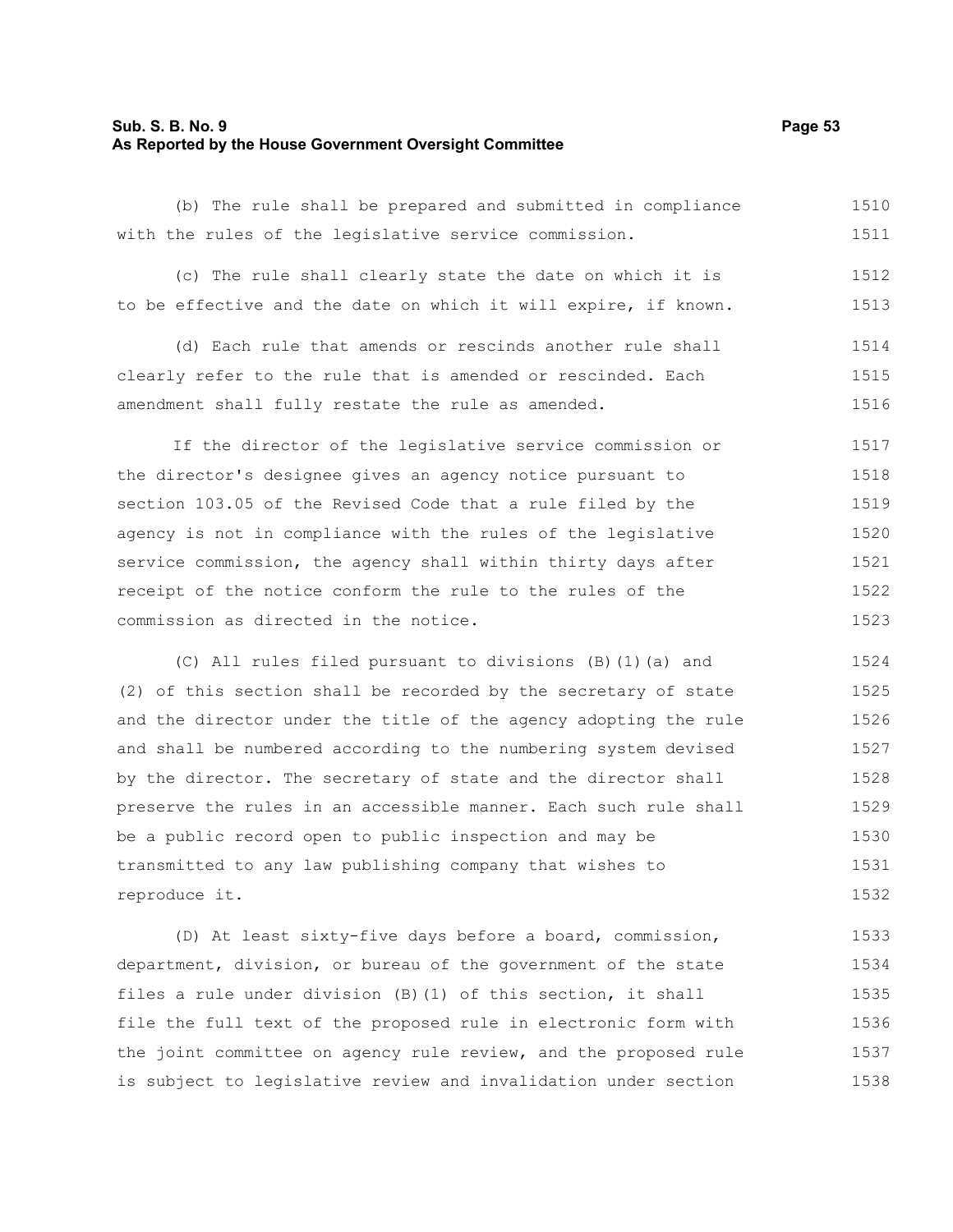#### **Sub. S. B. No. 9 Page 54 As Reported by the House Government Oversight Committee**

106.021 of the Revised Code. If a state board, commission, department, division, or bureau makes a revision in a proposed rule after it is filed with the joint committee, the state board, commission, department, division, or bureau shall promptly file the full text of the proposed rule in its revised form in electronic form with the joint committee. A state board, commission, department, division, or bureau shall also file the rule summary and fiscal analysis prepared under section 106.024 of the Revised Code in electronic form along with a proposed rule, and along with a proposed rule in revised form, that is filed under this division. If a proposed rule has an adverse impact on businesses, the state board, commission, department, division, or bureau also shall file the business impact 1539 1540 1541 1542 1543 1544 1545 1546 1547 1548 1549 1550 1551

initiative office, and the associated memorandum of response, if any, in electronic form along with the proposed rule, or the proposed rule in revised form, that is filed under this division. A proposed rule that is subject to legislative review 1554 1555 1556 1557

analysis, any recommendations received from the common sense

under this division may not be adopted and filed in final form under division (B)(1) of this section unless the proposed rule has been filed with the joint committee on agency rule review under this division and the time for the joint committee to review the proposed rule has expired without recommendation of a concurrent resolution to invalidate the proposed rule. 1558 1559 1560 1561 1562 1563

If a proposed rule that is subject to legislative review under this division implements a federal law or rule, the agency shall provide to the joint committee a citation to the federal law or rule the proposed rule implements and a statement as to whether the proposed rule implements the federal law or rule in a manner that is more or less stringent or burdensome than the 1564 1565 1566 1567 1568 1569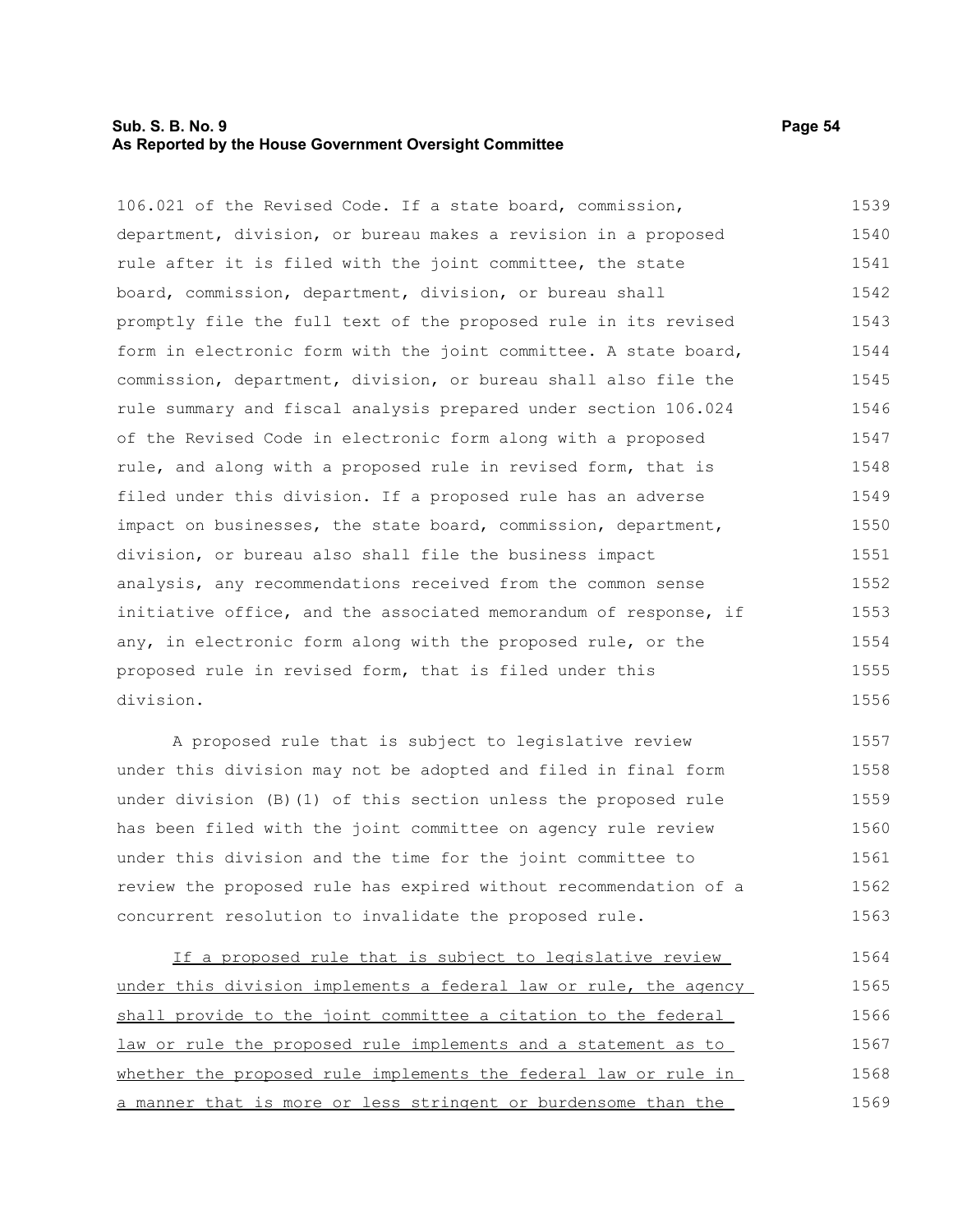| Sub. S. B. No. 9<br>As Reported by the House Government Oversight Committee | Page 55 |
|-----------------------------------------------------------------------------|---------|
| federal law or rule requires.                                               | 1570    |
| As used in this division, "commission" includes the public                  | 1571    |
| utilities commission when adopting rules under a federal or                 | 1572    |
| state statute.                                                              | 1573    |
| This division does not apply to any of the following:                       | 1574    |
| (1) A proposed rule of an emergency nature;                                 | 1575    |
| (2) A rule proposed under section 1121.05, 1121.06,                         | 1576    |
| 1349.33, 1707.201, 1733.412, 4123.29, 4123.34, 4123.341,                    | 1577    |
| 4123.342, 4123.40, 4123.411, 4123.44, or 4123.442 of the Revised            | 1578    |
| Code;                                                                       | 1579    |
| (3) A rule proposed by an agency other than a board,                        | 1580    |
| commission, department, division, or bureau of the government of            | 1581    |
| the state;                                                                  | 1582    |
| (4) A proposed internal management rule of a board,                         | 1583    |
| commission, department, division, or bureau of the government of            | 1584    |
| the state;                                                                  | 1585    |
| (5) Any proposed rule that must be adopted verbatim by an                   | 1586    |
| agency pursuant to federal law or rule, to become effective                 | 1587    |
| within sixty days of adoption, in order to continue the                     | 1588    |
| operation of a federally reimbursed program in this state, so               | 1589    |
| long as the proposed rule contains both of the following:                   | 1590    |
| (a) A statement that it is proposed for the purpose of                      | 1591    |
| complying with a federal law or rule;                                       | 1592    |
| (b) A citation to the federal law or rule that requires                     | 1593    |
| verbatim compliance.                                                        | 1594    |
| (6) An initial rule proposed by the director of health to                   | 1595    |
| impose quality standards on a health care facility as defined in            | 1596    |